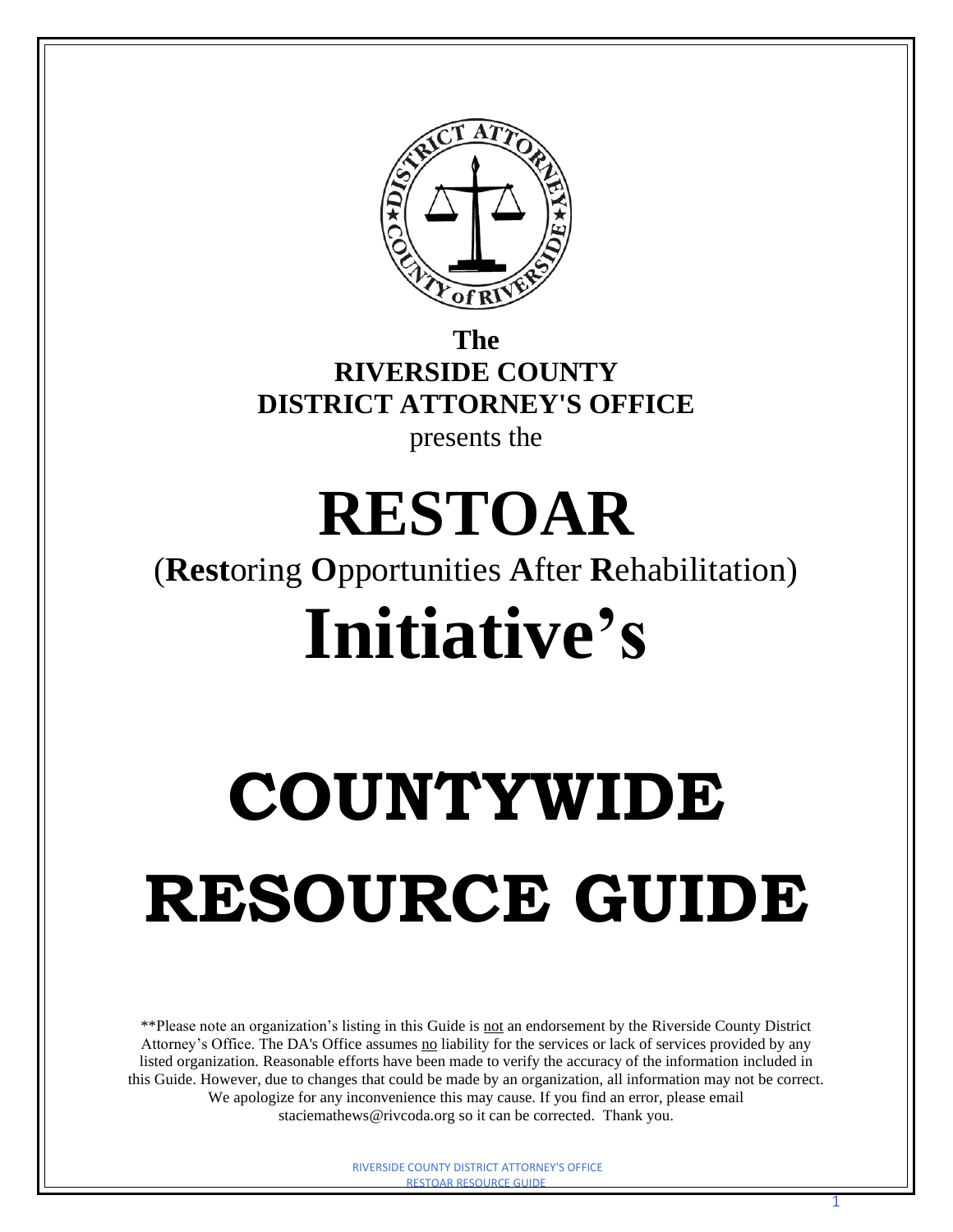# **RESOURCE GUIDE INDEX**

**This RESTOAR Resource Guide is organized first by Region of the County, then alphabetically by Type of Resource, and finally alphabetically by City. You'll find the page number where resources begin for each region listed below.**

| <b>Northwest Riverside County Resources</b> Page 3                    |  |
|-----------------------------------------------------------------------|--|
| (Includes Riverside, Jurupa Valley, Corona, Norco, and Moreno Valley) |  |

**Southwest Riverside County Resources** . . . . . . . . . . . . . . . . . . Page 17 (Includes Hemet, San Jacinto, Lake Elsinore, Perris, Menifee, Murrieta, and Temecula)

| (Includes Banning, Beaumont and Cabazon) |  |
|------------------------------------------|--|

| (Includes Cathedral City, Coachella, Desert Hot Springs, Indio, Mecca, Palm |  |
|-----------------------------------------------------------------------------|--|
| Desert, Palm Springs, and Rancho Mirage)                                    |  |

|--|--|--|--|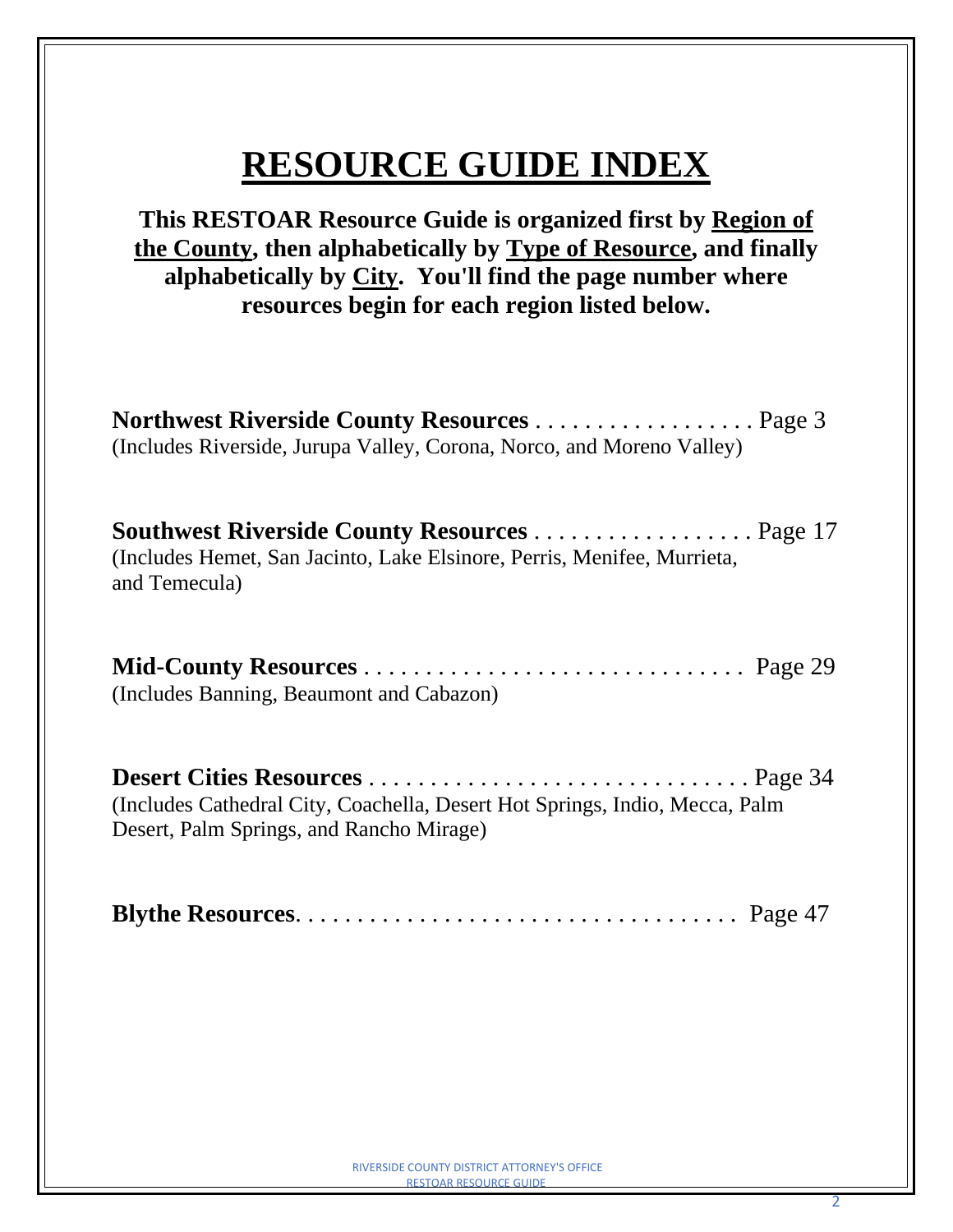# **NORTHWEST RIVERSIDE COUNTY RESOURCES**

(Riverside, Jurupa Valley, Corona, Norco, and Moreno Valley)

**Resources Categories**: Anger Management Classes, Counseling, Drug and/or Alcohol Programs, Emergency and Transitional Services *(Help with Food, Clothing, Housing, Rent, and Utilities)*, GED/HiSET/ and High School Diploma Classes, Job Training and Education, Job Search Assistance, Mental Health Services, Parenting Classes, Public Services, Helpful Classes and Resources, and Other Referral Services.

# **ANGER MANAGEMENT CLASSES**

(Also see "Counseling" listings.)

#### **JURUPA VALLEY**

**Rubidoux Community Resource Center –** First 5 5473 Mission Boulevard, Jurupa Valley, CA 92509 *Phone*: (951) 328-1575

*Free anger management classes.*

#### **MORENO VALLEY**

#### **Cal State San Bernardino Reentry Initiative**

14329 Frederick Street, Suite 1, Moreno Valley, CA 92553 *Phone*: (951) 374-0002 *Free anger management classes for those on parole only. Referral from parole agent needed.* 

#### **Family Service Association**

21250 Box Springs Road, Suite 106, Moreno Valley, CA 92557 *Phone*: (951) 686-1096…*Website:*[www.fsaca.org](http://www.fsaca.org/) *Group and individual anger management classes available. \$15 - 20 per class.*

#### **RIVERSIDE**

# **Family Service Association**

8172 Magnolia Avenue, Riverside, CA 92504 *Phone*: (951) 686-1096…*Website:*[www.fsaca.org](http://www.fsaca.org/) *Group and individual anger management classes available. \$15 - 20 per class.*

#### **Riverside Recovery Resources**

3757 Elizabeth Street, Riverside, CA 92506 *Phone:* (951) 684-3744…*Website:* www.RiversideRecovery.org *Private insurance accepted for anger management classes. If no insurance, cost based on ability to pay.*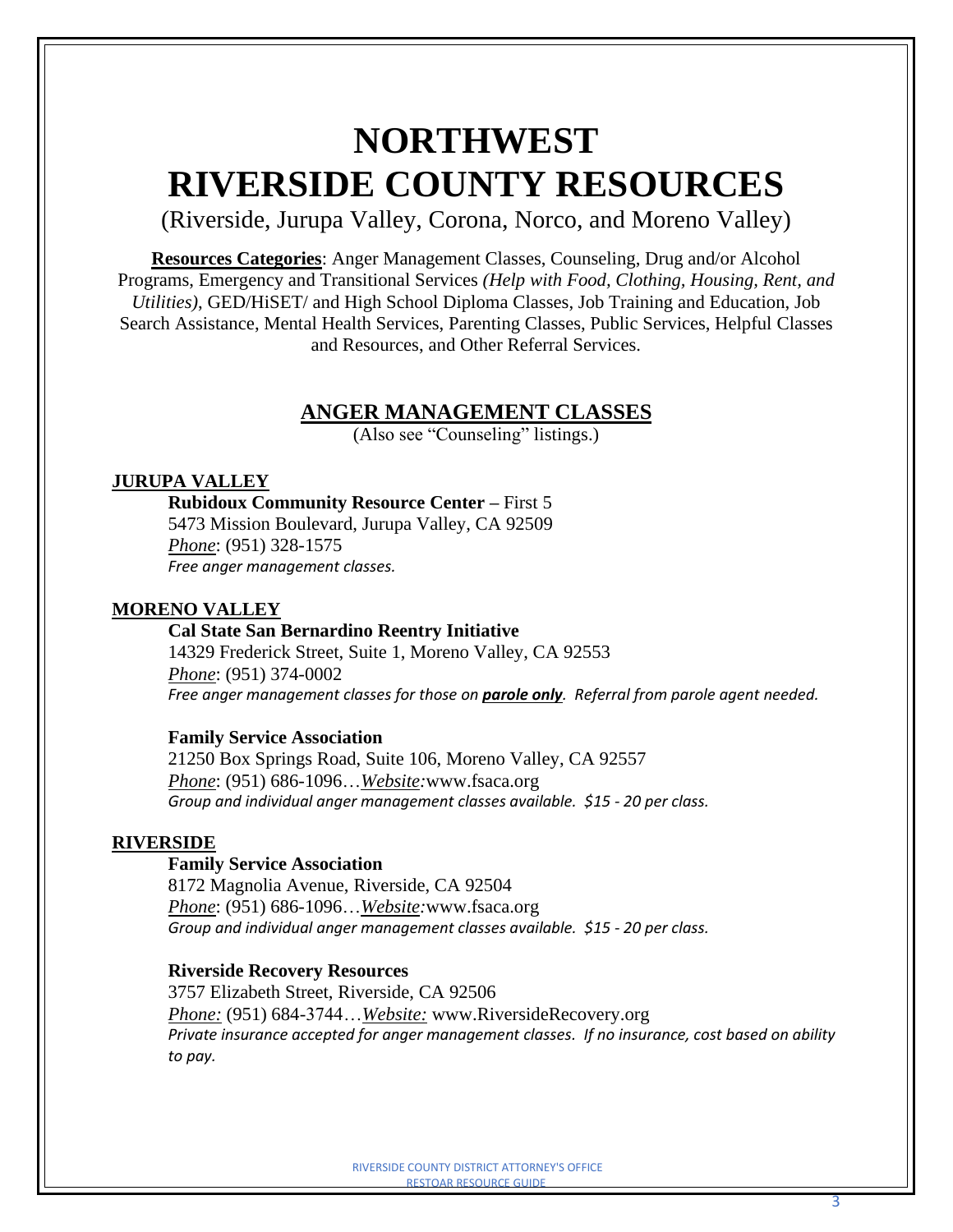# **COUNSELING**

(Not specific to drugs/alcohol. See listing for "Drug and/or Alcohol Programs" instead.)

# **JURUPA VALLEY**

**Rubidoux Community Resource Center –** First 5 5473 Mission Boulevard, Jurupa Valley, CA 92509 *Phone*: (951) 328-1575 *Free counseling.*

# **MORENO VALLEY**

#### **Cal State San Bernardino Reentry Initiative**

14329 Frederick Street, Suite 1, Moreno Valley, CA 92553 *Phone*: (951) 374-0002 *Free counseling for those on parole only. Referral from parole agent needed.* 

#### **Family Service Association**

21250 Box Springs Road, Suite 106, Moreno Valley, CA 92557 *Phone*: (951) 686-1096…*Website*: [www.fsaca.org](http://www.fsaca.org/) *Cost of counseling based on ability to pay. Some may qualify for free counseling.*

#### **RIVERSIDE AREA**

# **Family Service Association**

8172 Magnolia Avenue, Riverside, CA 92504 *Phone*: (951) 686-1096…*Website:* [www.fsaca.org](http://www.fsaca.org/) *Cost of counseling based on ability to pay. Some may qualify for free counseling.*

# **MFI Recovery**

5870 Arlington Avenue, Suite 103, Riverside, CA 92504 *Phone*: (866) 218- 4697…*Website:* www.MFIrecovery.com *Medi-Cal (IEHP and Molina) and private insurance accepted for counseling services.*

#### **Operation New Hope**

323 West 7th Street, San Bernardino, CA 92401 *Phone*: (909) 380-0641…*Website:* www*.*onhcares.org *Free counseling for people up to age 25.*

# **Wellness City Riverside**

1737 Atlanta Avenue, Suite H5, Riverside, CA 92507 *Phone*: (951) 686-5484 *Free peer counseling and support for mental health challenges, homelessness, addiction and/or recent incarceration.*

# **DRUG and/or ALCOHOL PROGRAMS**

# **ALL CITIES**

#### **Alcoholics Anonymous**

*Website*: [www.aainlandempire.org/meetings](http://www.aainlandempire.org/meetings) *To find a meeting in your area, visit the website and search by your city.*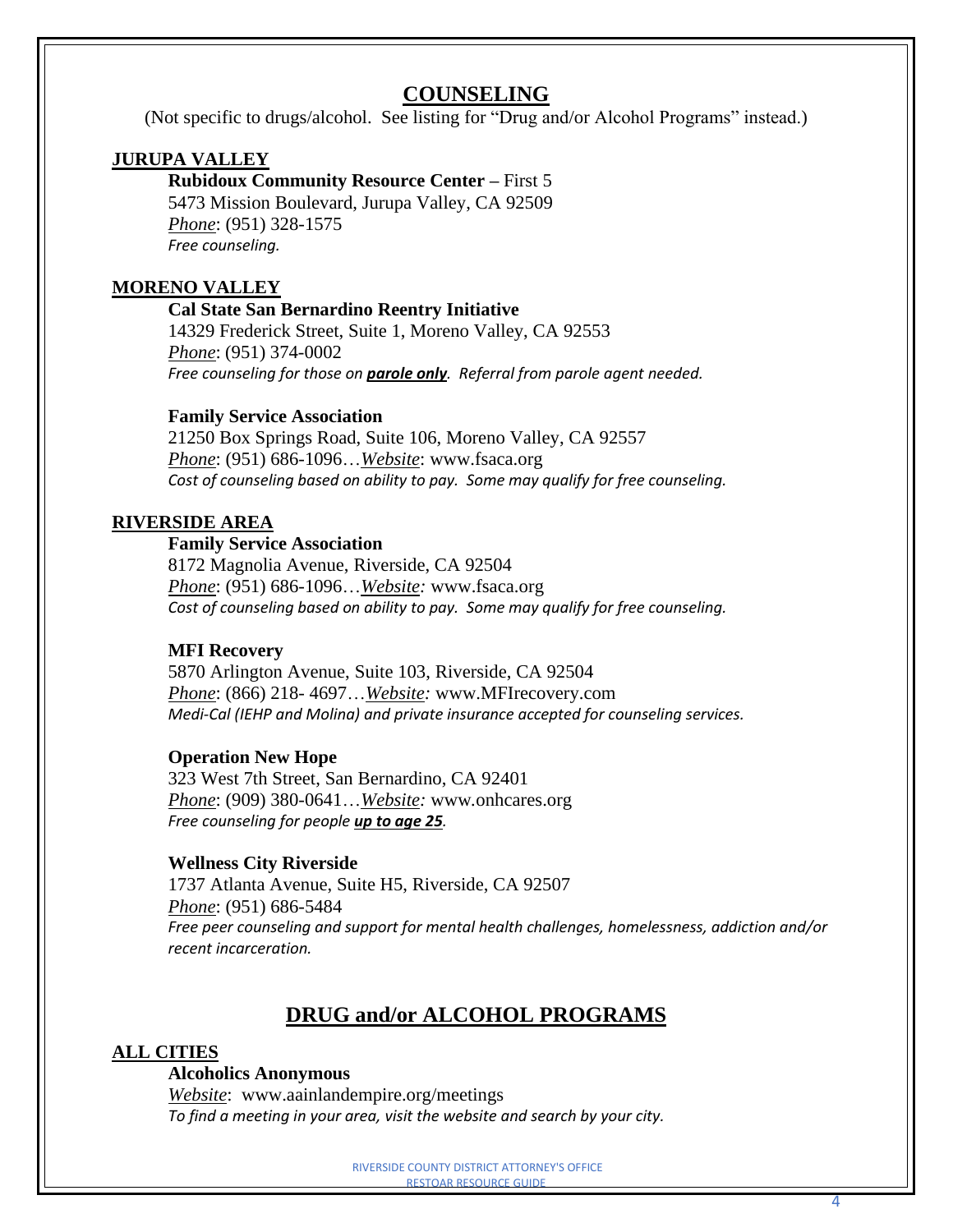#### **Narcotics Anonymous**

*Website*: [www.eietodayna.org/meetings/](http://www.eietodayna.org/meetings/) *To find a meeting in your area, visit the website and search by your city.*

#### **CORONA**

#### **Corona Family Care Center - Whole Person Care**

2813 South Main Street, Corona, CA 92882 *Phone*: (951) 272-5410 *Free drug abuse assessment and referrals.*

#### **Corona Substance Abuse Prevention and Treatment -** County Behavioral Health

2813 South Main Street, Corona, CA 92882 Phone: (951) 737-2962 *Outpatient, intensive outpatient, methadone and partial hospitalization. Medi-Cal accepted. If no insurance, cost based on ability to pay. Bilingual services.*

#### **Corona Wellness and Recovery Center -** County Behavioral Health

623 North Main Street, Suite D9 – D12, Corona, CA 92880 *Phone*: (800) 499-3008 SU Cares Line for Referral *Outpatient, intensive outpatient, methadone and partial hospitalization. Medi-Cal accepted. If no insurance, cost based on ability to pay.*

#### **Evexia Health Services**

109 East 11th Street, Corona, CA 92879 *Phone:* (951) 427-3482…*Website*: [www.EvexiaHealthServices.com](http://www.evexiahealthservices.com/) *Opioid treatment only. Medi-Cal and private insurance accepted. If no insurance, cost based on ability to pay.*

#### **MORENO VALLEY**

#### **Cal State San Bernardino Reentry Initiative**

14329 Frederick Street, Suite 1, Moreno Valley, CA 92553 *Phone*: (951) 374-0002 *Drug education and prevention classes for people on parole only. Referral from parole agent needed.*

#### **Moreno Valley Community Health Clinic - Whole Person Care**

23520 Cactus Avenue, Moreno Valley, CA 92553 *Phone*: (951) 867-3969 *Free drug abuse assessment and referrals.*

#### **Moreno Valley Substance Abuse Prevention and Treatment**

County Behavioral Health 23119 Cottonwood Avenue, Building A, Suite 100, Moreno Valley, CA 92553 *Phone*: (951) 413-5130 *Outpatient, intensive outpatient, methadone and partial hospitalization. Medi-Cal accepted. If* 

*no insurance, cost based on ability to pay. Bilingual services.*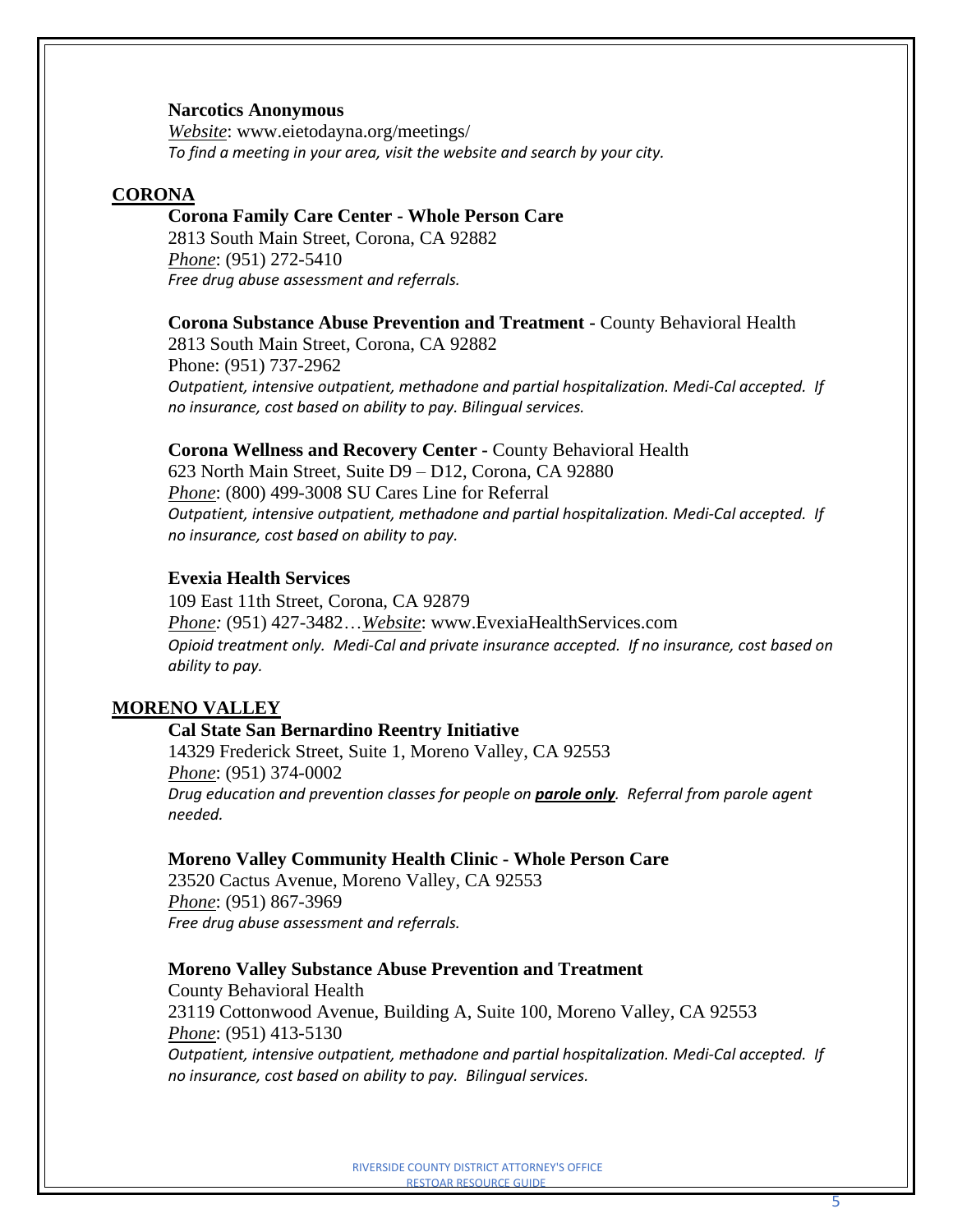#### **RIVERSIDE AREA**

#### **Cedar House Life Change Center**

11608 Cedar Avenue, Bloomington, CA 92316 *Phone*: (800) 499-3008 SU CARES Line for Referral…*Website:* [www.cedarhouse.org](http://www.cedarhouse.org/) *Outpatient, residential, withdrawal management and aftercare programs. Medi-Cal accepted.* 

#### **Living Word Recovery Centers**

*Men's Center Phone*: (909) 613-1495 - ask for Joshua *Women's Center Phone*: (951) 347-9396 **-** ask for Samantha *Free faith-based residential program.*

#### **MFI Recovery**

5870 Arlington Avenue, Suite 103, Riverside, CA 92504 *Phone*: (866) 218- 4697…*Website:* www.MFIrecovery.com *Outpatient, detox and residential programs. Medi-Cal (IEHP and Molina) and private insurance accepted.*

#### **Riverside Neighborhood Health Center – Whole Person Care Program**

7140 Indiana Ave., Riverside, CA 92504 *Phone*: (951) 358-4056 *Free drug abuse assessment and referrals.*

#### **Riverside Recovery Resources**

3757 Elizabeth Street, Riverside, CA 92506 *Phone:* (951) 684-3744…*Website:* www.RiversideRecovery.org *Outpatient drug and alcohol programs. Private insurance accepted. If no insurance, cost based on ability to pay.*

#### **Riverside Substance Abuse Prevention and Treatment -** County Behavioral Health

2085 Rustin Avenue, Building 3, Riverside, CA 92507 *Phone*: (951) 955-2105 *Outpatient, intensive outpatient, methadone and partial hospitalization. Medi-Cal accepted. If no insurance, fees based on ability to pay. Bilingual services.*

#### **Solid Ground Wellness in Recovery**

6860 Brockton Avenue, #9, Riverside, CA 92506 *Phone*: (888) 747-6863. . . *Website*: [www.solidgroundwellness.com](http://www.solidgroundwellness.com/) *Outpatient and intensive outpatient substance use treatment. Medi-Cal and PPO insurance accepted. If no insurance, fees based on income. English and Spanish speaking counselors.*

# **Teen Challenge of Southern California**

5445 Chicago Avenue, Riverside, CA 92507 *Phone*: (951) 683-4241…*Website:* www*.*teenchallenge.org *Free year-long faith-based residential program. Men's program located in Riverside. Women's program located in Los Angeles and Bakersfield, but interviews are in Riverside. Program does not take people with sex crimes, and no psychological medications without a release.*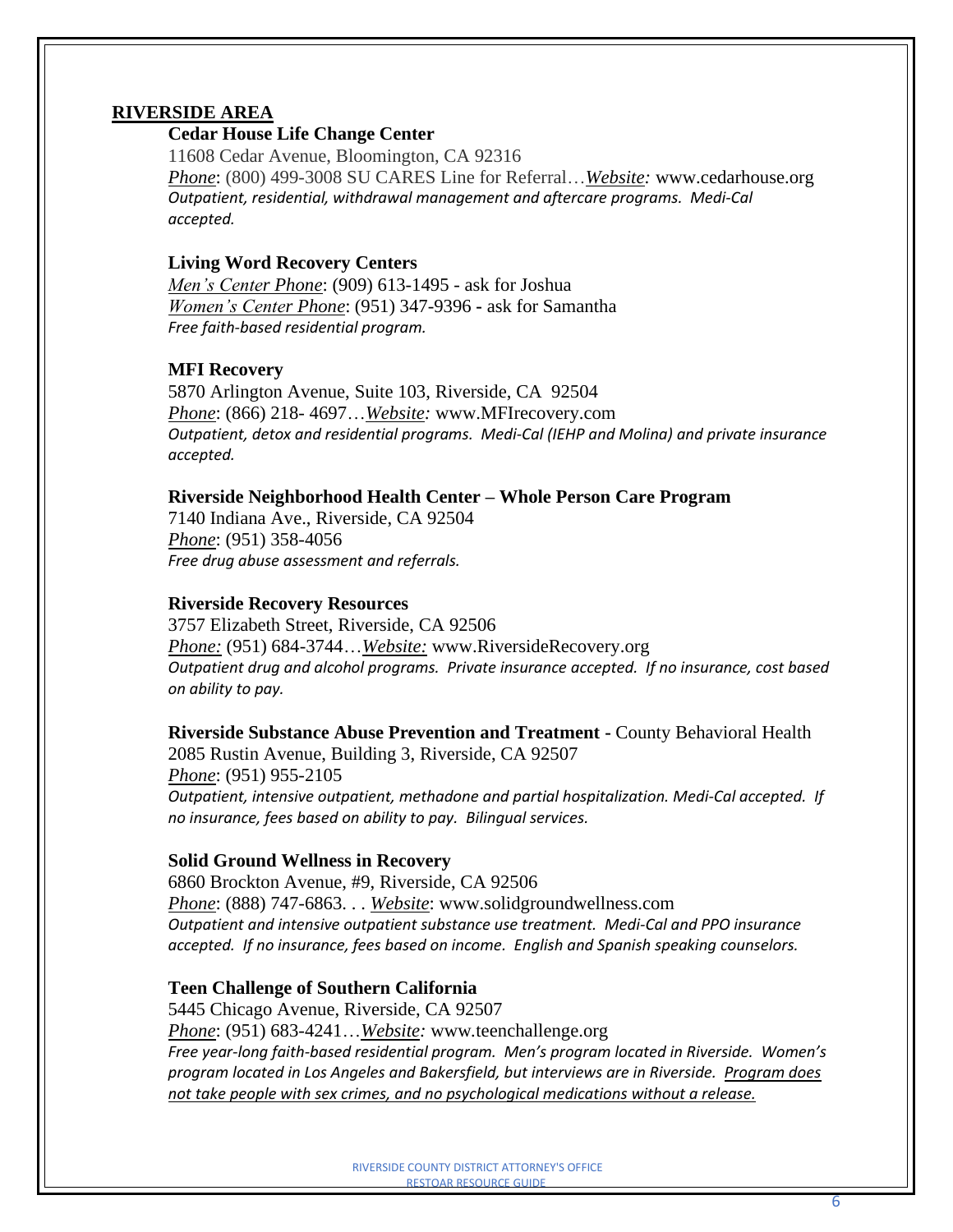#### **Whiteside Manor**

2743 Orange Street, Riverside, CA 92501 *Phone*: (800) 499-3008 SU CARES Line for Referral *Website*: [www.whitesidemanor.com](http://www.whitesidemanor.com/) *Residential program. Does not take people on parole. Medi-Cal accepted.* 

# **EMERGENCY and TRANSITIONAL SERVICES**

(Help with Food, Clothing, Housing, Rent, and Utilities)

#### **CORONA**

**Starting Over, Inc.** 1390 West 6th Street, Corona, CA 92882 *Phone*: (877) 421-0659*…Website*: www.startingoverinc.net *Offers transitional housing and reentry services.*

#### **JURUPA VALLEY**

# **Rubidoux Community Resource Center –** First 5 5473 Mission Boulevard, Jurupa Valley, CA 92509

*Phone*: (951) 328-1575 *Referrals for emergency food and shelter, and help with payment of utility bill and rent.*

#### **RIVERSIDE AREA**

# **Citadel Community Development**

568 North Mountain View Avenue, San Bernardino, CA 92401 *Phone*: (909) 992-0929…*Website:*[www.citadeledc.org](http://www.citadeledc.org/) *Help with housing and clothing.*

#### **Community Action Partnership**

2038 Iowa Avenue, Suite B101-102, Riverside, CA 92507 *Phone*: (951) 955-4900 …TTY (800) 511-1110 *Emergency help with payment of a utility bill.*

#### **Department of Veterans' Services**

4360 Orange Street, Riverside, CA 92501 *Phone*: (951) 955-3060…*Website:* www*.*[veteranservices.co.riverside.ca.us](http://veteranservices.co.riverside.ca.us/) *Housing help for veterans only.*

#### **Path of Life Ministries**

1240 Palmyrita Avenue, Suite A, Riverside, CA 92507 *Phone*: (951) 462-9822…*Website:* www.thepathoflife.com *Help with housing, jobs, counseling and substance abuse for the homeless.*

#### **Wellness City Riverside**

1737 Atlanta Avenue, Suite H5, Riverside, CA 92507 *Phone*: (951) 686-5484 *Housing help and peer support for people with mental health challenges, addiction, homelessness and/or recent incarceration.*

7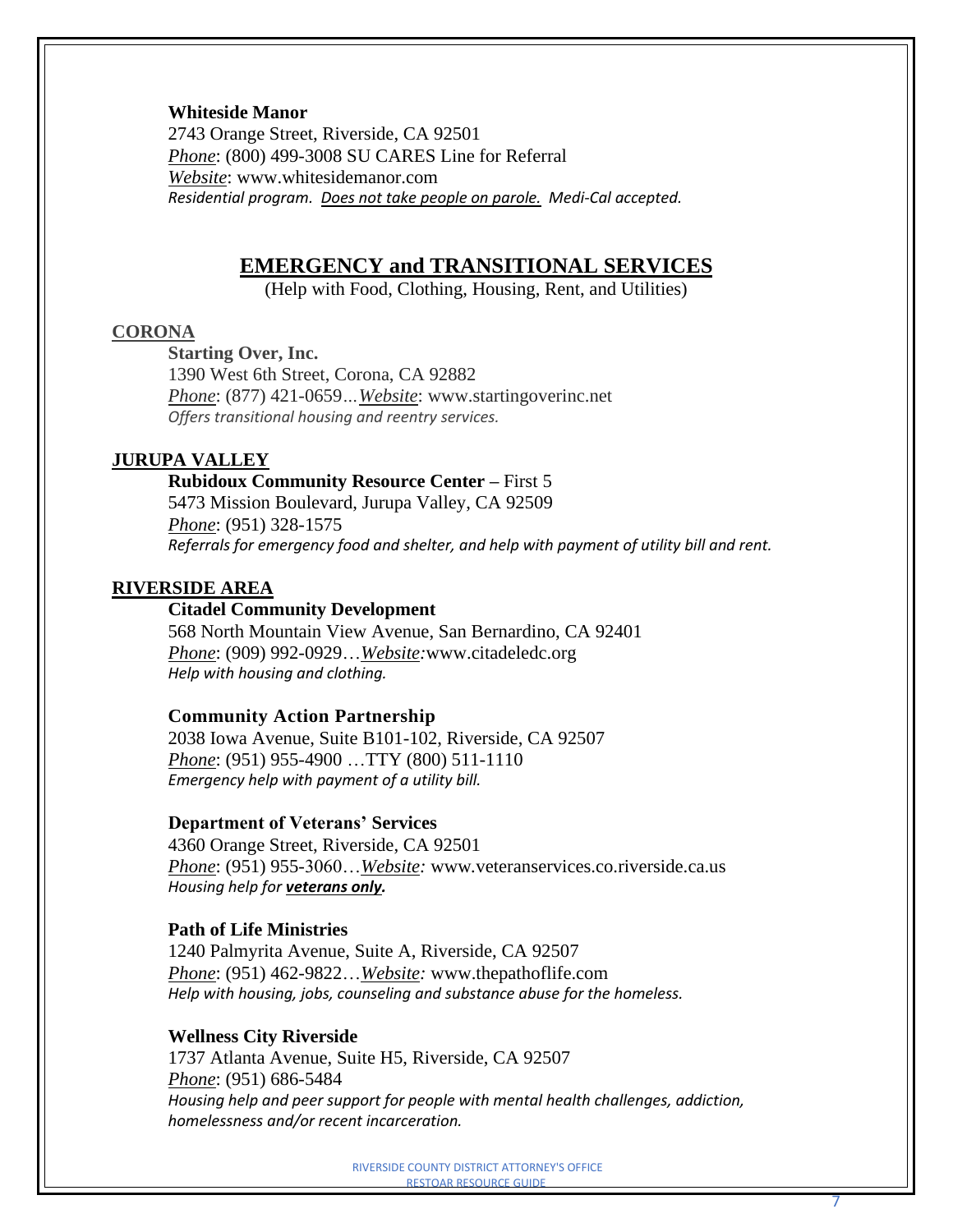# **GED, HiSET and HIGH SCHOOL DIPLOMA CLASSES**

# **CORONA**

# **Corona Come Back Kids**

3785 Neece Street, Corona, CA 92879 *Phone*: (877) RCOE-CBK…*Website*: www.CBKtoday.org *Free classes to get ready for the HiSET test or to earn a high school diploma. Ages 13 through 24 accepted at this site. See listings for other CBK sites for ages 25 and older. Program does not accept people with crimes against children.*

# **JURUPA VALLEY**

# **Jurupa Come Back Kids**

10551 Bellegrave Avenue, Jurupa Valley, CA 91752 *Phone*: (877) RCOE-CBK…*Website*: www.CBKtoday.org *Free classes to get ready for the HiSET test or to earn a high school diploma. Ages 13 through 24 accepted at this site. See listings for other CBK sites for ages 25 and older. Program does not accept people with crimes against children.*

# **Rubidoux Community Resource Center –** First 5

5473 Mission Boulevard, Jurupa Valley, CA 92509 *Phone*: (951) 328-1575 *Free classes to get ready for the GED test.*

# **MORENO VALLEY**

# **Cal State San Bernardino Reentry Initiative**

14329 Frederick Street, Suite 1, Moreno Valley, CA 92553 *Phone*: (951) 374-0002 Free classes to get ready for the GED test or to earn a high school diploma. For those on **parole** *only. Referral from parole agent needed.*

# **Moreno Valley Regional Learning Center Come Back Kids**

13730 Perris Boulevard, Moreno Valley, CA 92553 *Phone*: (877) RCOE-CBK…*Website*: www.CBKtoday.org Free classes to get ready for the HiSET test or to earn a high school diploma. Ages 13 through 24 *accepted at this site. See listings for other CBK sites for ages 25 and older. Program does not accept people with crimes against children.*

# **RIVERSIDE**

# **Arlington Regional Learning Center Come Back Kids**

6511 Arlington Avenue, Riverside, CA 92504 *Phone*: (877) RCOE-CBK…*Website*: www.CBKtoday.org Free classes to get ready for the HiSET test or to earn a high school diploma. Program does not *accept people with crimes against children.*

# **Educational Options Center Come Back Kids**

6401 Lincoln Avenue, Riverside, CA 92506 *Phone*: (877) RCOE-CBK…*Website*: www.CBKtoday.org Free classes to get ready for the HiSET test or to earn a high school diploma. Ages 13 through 24 *accepted at this site. See listings for other CBK sites for ages 25 and older. Program does not accept people with crimes against children.*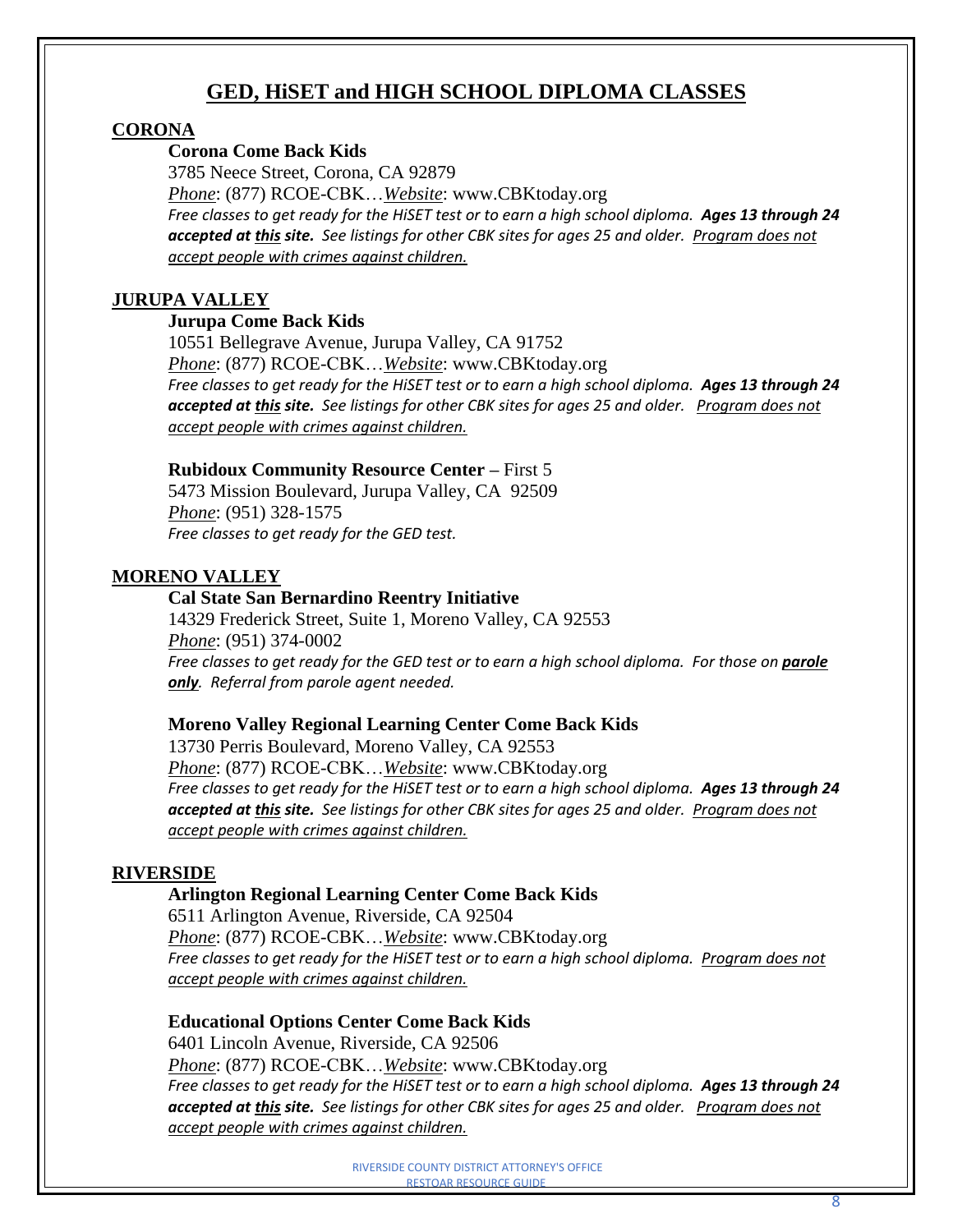#### **Grindstaff Come Back Kids**

9825 County Farm Road, Riverside, CA 92504 *Phone*: (877) RCOE-CBK…*Website*: www.CBKtoday.org Free classes to get ready for the HiSET test or to earn a high school diploma. Ages 13 through 24 *accepted at this site. See listings for other CBK sites for ages 25 and older. Program does not accept people with crimes against children.*

#### **Riverside Youth Opportunity Center Come Back Kids**

Cesar Chavez Community Center 2060 University Avenue, Riverside, CA 92507 *Phone*: (877) RCOE-CBK…*Website*: www.CBKtoday.org Free classes to get ready for the HiSET test or to earn a high school diploma. Ages 13 through 24 *accepted at this site. See listing for other CBK sites for ages 25 and older. Program does not accept people with crimes against children.*

#### **Rubidoux Youth Opportunity Center Come Back Kids**

5656 Mission Boulevard, Riverside, CA 92509 *Phone*: (877) RCOE-CBK…*Website*: www.CBKtoday.org Free classes to get ready for the HiSET test or to earn a high school diploma. Program does not *accept people with crimes against children.*

#### **School of Career Education**

2100 East Alessandro Boulevard, Riverside, CA 92508 *Phone*: (877) RCOE-CBK…*Website*: www.CBKtoday.org *Free classes to get ready for the HiSET test or to earn a high school diploma. Program does not accept people with crimes against children.*

# **JOB TRAINING and EDUCATION**

# **MULTIPLE CITIES**

# **GRID Alternatives Inland Empire (GRID IE)**

1660 Chicago Avenue, M21, Riverside, CA 92507

*Phone:* (951) 465-2864…*Website*: www.gridalternatives.org/ie

*Free hands-on solar installation experience for trainees to prepare them for jobs in the growing solar industry. No experience or tools needed. Installation projects for trainees are available in cities throughout the county. GRID IE provides state-funded no-cost solar to low-income homeowners in disadvantaged communities and provides a \$200 reward for referrals. Visit website or call for more information.*

#### **CORONA/NORCO**

#### **Norco College**

2001 Third Street, Norco, CA 92860

*Phone*: (951) 372-7200…*Website*: www.norcocollege**.**edu *Certificate and degree programs in many careers including Game Programming and Design, Green Technology, Electrician, Drafting Technology, Construction Technology, Graphic Design, Computer Programming, Business, and more. Some classes available online. Scholarships and financial aid available. Visit website for more information.*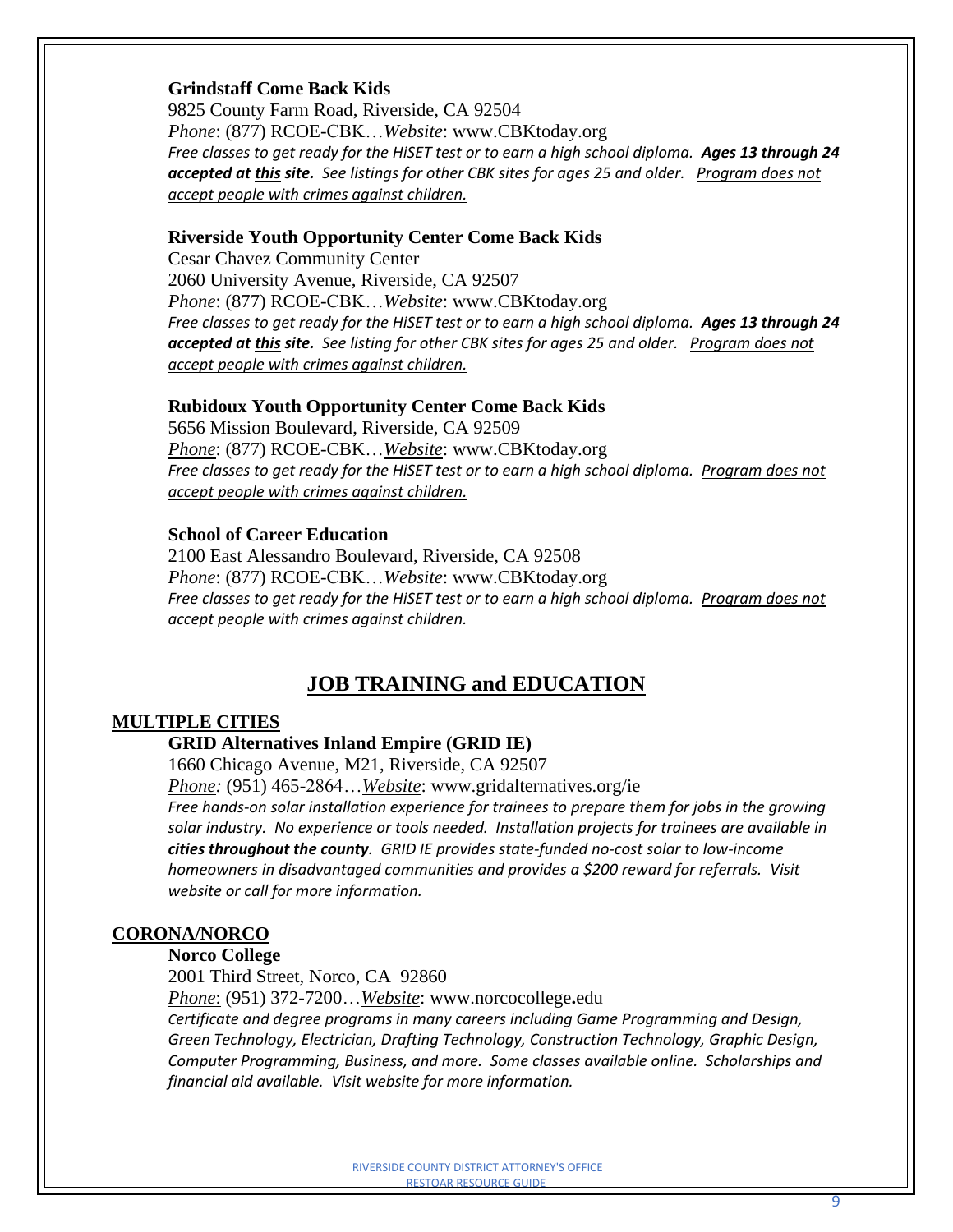# **MORENO VALLEY**

# **Cal State San Bernardino Reentry Initiative**

14329 Frederick Street, Suite 1, Moreno Valley, CA 92553 *Phone*: (951) 374-0002 *Career Education and Training (CET) online classes for those on parole only. Referral from parole agent needed.*

# **Moreno Valley College**

16130 Lasselle Street, Moreno Valley, CA 92551 *Phone*: (951) 571-6100…*Website*: www.mvc.edu

*Certificate and degree programs in many careers including Business, Web Design, Marketing, Computer Programming, Photography and more. Some classes available online. Scholarships and financial aid available. Visit website for more information.*

#### **RIVERSIDE AREA**

# **Cal State University, San Bernardino**

5500 University Parkway, San Bernardino, CA 92407

*Phone*: (909) 537-5000…*Website*: www.csusb.edu

*Certificate, credential and undergraduate degree programs. Certificate programs include Computer technician, Game design and development, Web design, Graphic design, Professional interpreter, Interior design, CNC machinist, Commercial driving, Electrical technician, HVAC-R technician (heating, ventilation, air conditioning, and refrigeration), Electrician, Robotics technician, Welder technician, Personal trainer, Catering professional, Corporate event planning, Floral design, Restaurant management, Travel agent and more. Some classes available online. Scholarships and financial aid available. Visit website for more information.* 

o **Project Rebound –** *Program that helps formerly incarcerated individuals attend and succeed at this college.*

*Phone*: (909) 537-4351…*Website*: www.csusb.edu/project-rebound *Email:* Projectrebound@csusb.edu

#### **Center for Employment Training**

1099 North Pepper Avenue, Colton, CA 92324

*Phone*: (909) 478-3818…*Website:*www[.cetweb.edu…](mailto:cetweb.edu)*Email*: [colton@cet2000.org](mailto:colton@cet2000.org) *Programs for Machinist, Truck Driving, Automotive Specialist, Welding Fabrication, Green Building Construction Skills, HVAC (heating, ventilation, and air conditioning), Technician/Green Technology. Financial aid available. Visit website for more information.*

**\*\*\***Please note this is a for-profit program so it may be more costly than other not-for-profit programs.

#### **Department of Veterans' Services**

4360 Orange Street, Riverside, CA 92501 *Phone*: (951) 955-3060…*Website:* www*.*[veteranservices.co.riverside.ca.us](http://veteranservices.co.riverside.ca.us/) Funding for vocational training and education for **veterans only.** 

#### **Goodwill Southern California**

1325 Spruce Street, Suite 110, Riverside, CA 92507 *Phone*: (951) 966-5857 or (909) 885-3831 *Website*:www.goodwillsocal.org/career-services/employment-centers *Free job training, certification, career counseling, resume and job search help.*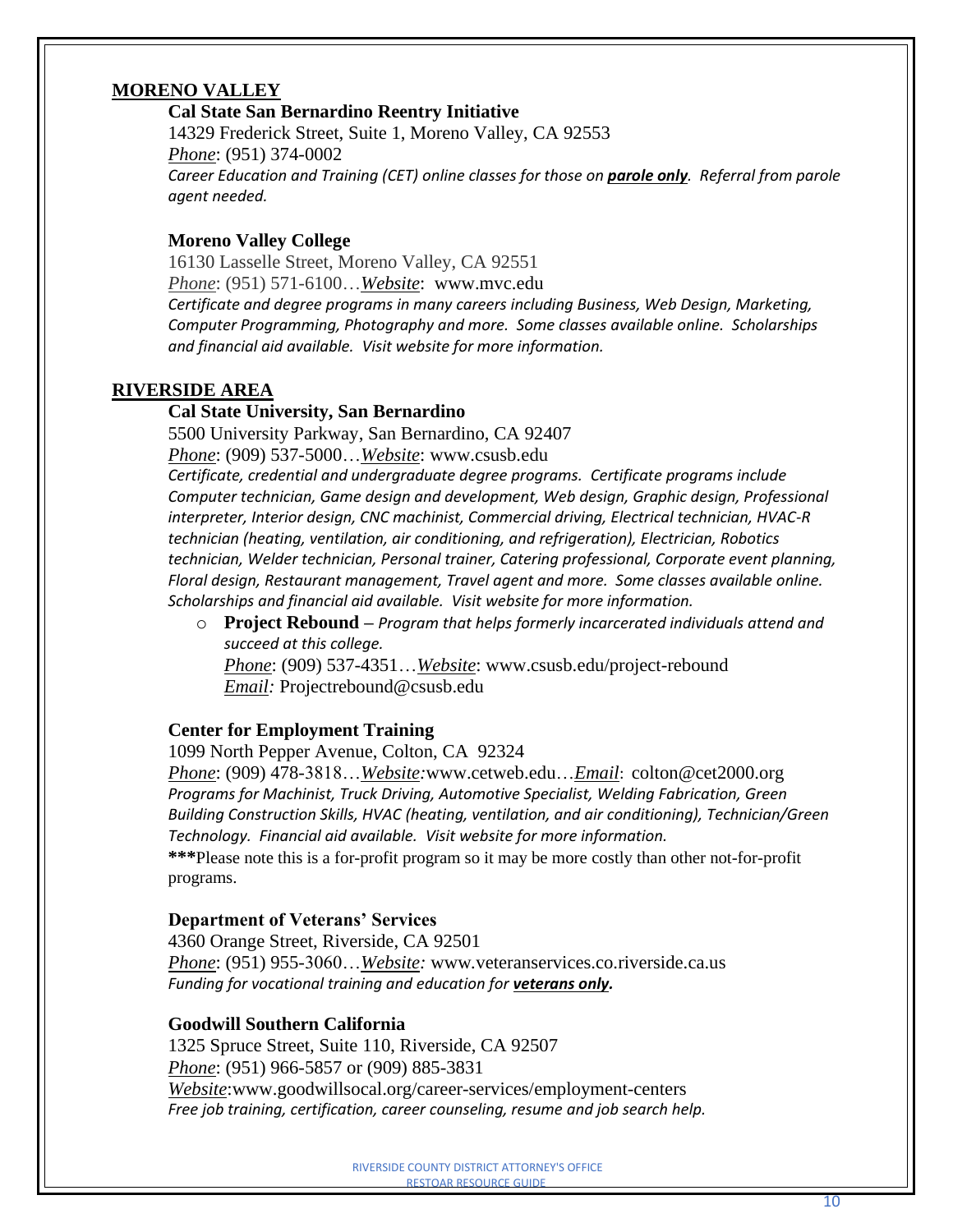# **Operation New Hope**

323 West 7th Street, San Bernardino, CA 92401 *Phone*: (909) 380-0641…*Website*: www.onhcares.org *Vocational education for students up to age 25.*

# **RI International Peer Employment Training**

1737 Atlanta Avenue, Suite H5, Riverside, CA 92507 *Phone*: (951) 686-5484 *Website*[:www.riinternational.com/consulting/training/certified-peer-support-specialist](http://www.riinternational.com/consulting/training/certified-peer-support-specialist-)training *Free career training for people who have overcome mental health challenges, addiction, homelessness and/or recent incarceration to learn to become a peer support specialist to help others with similar challenges.*

#### **Riverside City College**

4800 Magnolia Avenue, Riverside, CA 92506

*Phone:*(951) 222-8624…*Website*: [www.rcc.edu](http://www.rcc.edu/) … Email: [wearecte@rcc.edu](mailto:wearecte@rcc.edu) *Certificate and degree programs in many careers including Welding, Auto Technology, Air Conditioning and Refrigeration, Digital Media, Graphic Design, Culinary Art and more. Some classes available online. Scholarships and financial aid available. Visit website for more information.*

o **Transitioning Minds –** *Student club at RCC that assists formerly incarcerated individuals attend and succeed at this college. Email*: rcctransitioningminds@gmail.com

**School of Career Education** (operated by the Riverside Office of Education) 2100 East Alessandro Boulevard, Riverside, CA 92508 *Phone*: (951) 826-4723…*Website*: www.riversidesce.org *Programs for welding, phlebotomist, administrative office professional, and medical clinic* 

*administrative professional. Financial aid available. Visit website for more information.*

# **University of California, Riverside**

900 University Avenue, Riverside, CA 92521 *Phone*: (951) 827-1012…*Website*: www.ucr.edu

*Bachelor degree programs in a variety of majors. Scholarship and financial aid available. Visit website for more information.* 

• **Underground Scholars Initiative -** *Student club that helps UCR students who have been formerly incarcerated find the resources they need to be successful in college. Website*: www.facebook.com/USI.UCR

# **JOB SEARCH ASSISTANCE**

# **ALL CITIES**

**County of Riverside Human Resources Temporary Assignment Program (TAP)** 3450 14th Street, 2nd Floor, Riverside, CA 92501

*Phone*: (951) 955-1112…*Website*: www.rc-hr.com

*TAP hires employees for temporary paid work assignments at more than 40 county departments and agencies throughout Riverside County. TAP assignments vary in length and can last up to six months. Work days and hours also vary by assignment. TAP recruiters will communicate the*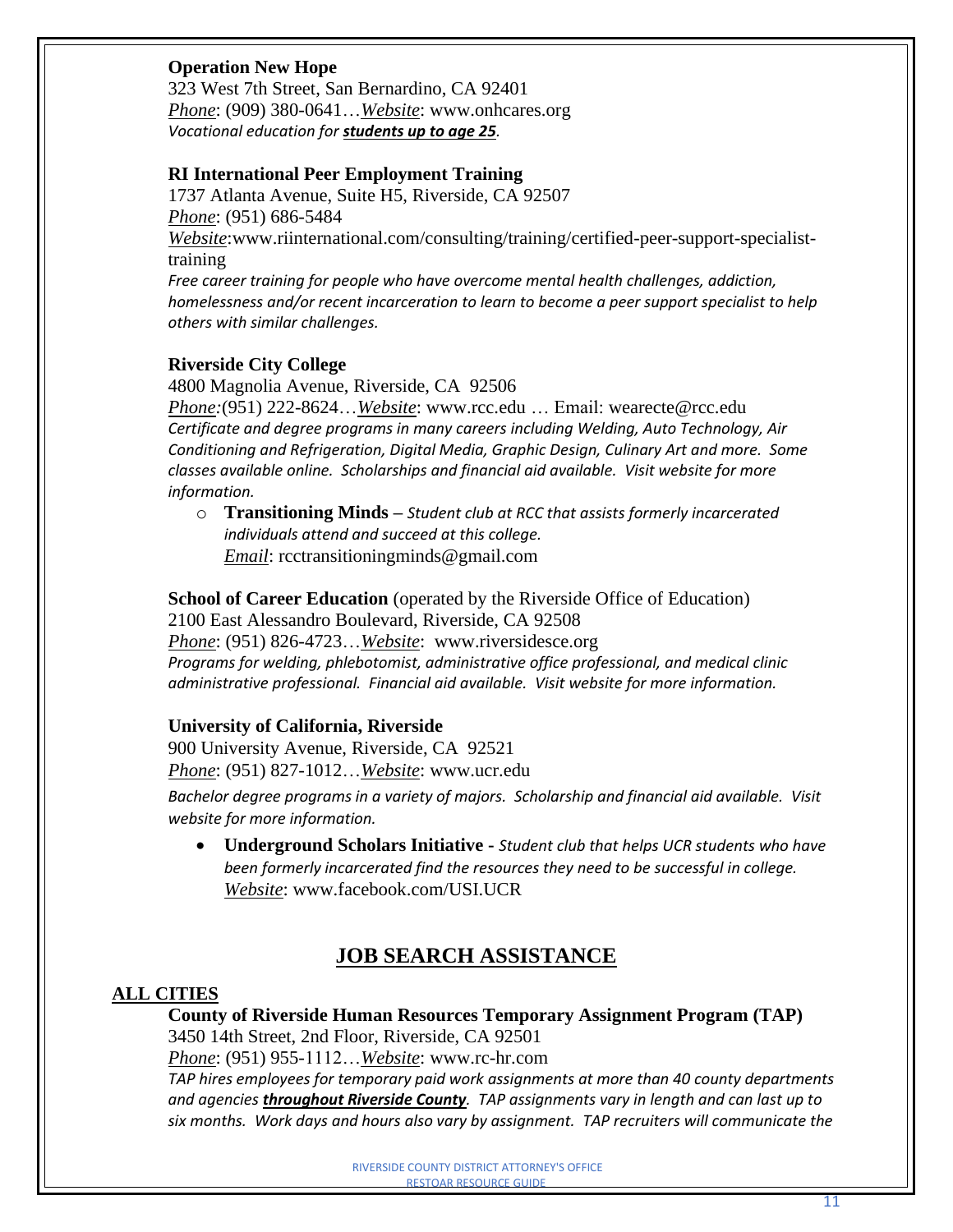*details of each assignment to candidates. Employees are expected to complete the entire length of the assignment. Upon successful completion of an assignment, TAP employees may be eligible for reassignment, but there is no guarantee of continued work.*

# **JURUPA VALLEY**

**Rubidoux Community Resource Center –** First 5 5473 Mission Boulevard, Jurupa Valley, CA 92509 *Phone*: (951) 328-1575 *Job listings and use of a computer for job searches.*

# **MORENO VALLEY**

#### **Cal State San Bernardino Reentry Initiative**

14329 Frederick Street, Suite 1, Moreno Valley, CA 92553 *Phone*: (951) 374-0002 *Job readiness class, career counseling, and computer use for job searches for those on parole only. Referral from parole agent needed.*

#### **Riverside County Workforce Development Center**

12625 [Frederick](http://maps.google.com/maps?q=12625+Frederick+Street,+Suite+K-3++Moreno+Valley,+CA+92553&client=safari&oe=UTF-8&hnear=12625+Frederick+St+%233,+Moreno+Valley,+Riverside,+California+92553&gl=us&t=m&z=16) Street, Suite K-3, Moreno Valley, CA 92553 *Phone*: (951) 413-3920…*Website*: www.rivcoworkforce.com/JobSeeker.aspx *Career counseling, job training, computer use for job searches, resume/interview help, and job search help.*

#### **RIVERSIDE AREA**

#### **Citadel Community Development**

568 North Mountain View Avenue, San Bernardino, CA 92401 *Phone*: (909) 992-0929…*Website:* [www.citadeledc.org](http://www.citadeledc.org/) *Career counseling, job training and job search help.*

#### **Department of Rehabilitation**

2010 Iowa Avenue, Building E, Suite 100, Riverside, CA 92507 *Phone*: (951) 782-6650…*Website:* www.dor.ca.gov *Job training and job search help for individuals with disabilities only.*

# **Goodwill Southern California**

1325 Spruce Street, Suite 110, Riverside, CA 92507 *Phone*: (951) 966-5857 or (909) 885-3831…*Website*: [www.goodwillsocal.org](http://www.goodwillsocal.org/) *Skills assessment, job training, career counseling, resume and job search help.*

#### **Riverside County Workforce Development Center**

1325 [Spruce](http://maps.google.com/maps?f=q&source=s_q&hl=en&geocode=&q=1325+Spruce+Street,++Riverside,+CA+92507&aq=&sll=33.700334,-116.233935&sspn=0.100684,0.297146&ie=UTF8&hq=&hnear=1325+Spruce+St,+Riverside,+California+92507&t=h&z=17) Street, Suite 110, Riverside, CA 92507 *Phone*: (951) 955-3100…*Website*: www.rivcoworkforce.com/JobSeeker.aspx *Career counseling, job training, computer use for job searches, resume/interview help, and job search help.*

#### **Wellness City Riverside**

1737 Atlanta Avenue, Suite H5, Riverside, CA 92507 *Phone*: (951) 686-5484 *Job search help and peer support for people with mental health challenges, addiction, homelessness and/or recent incarceration.*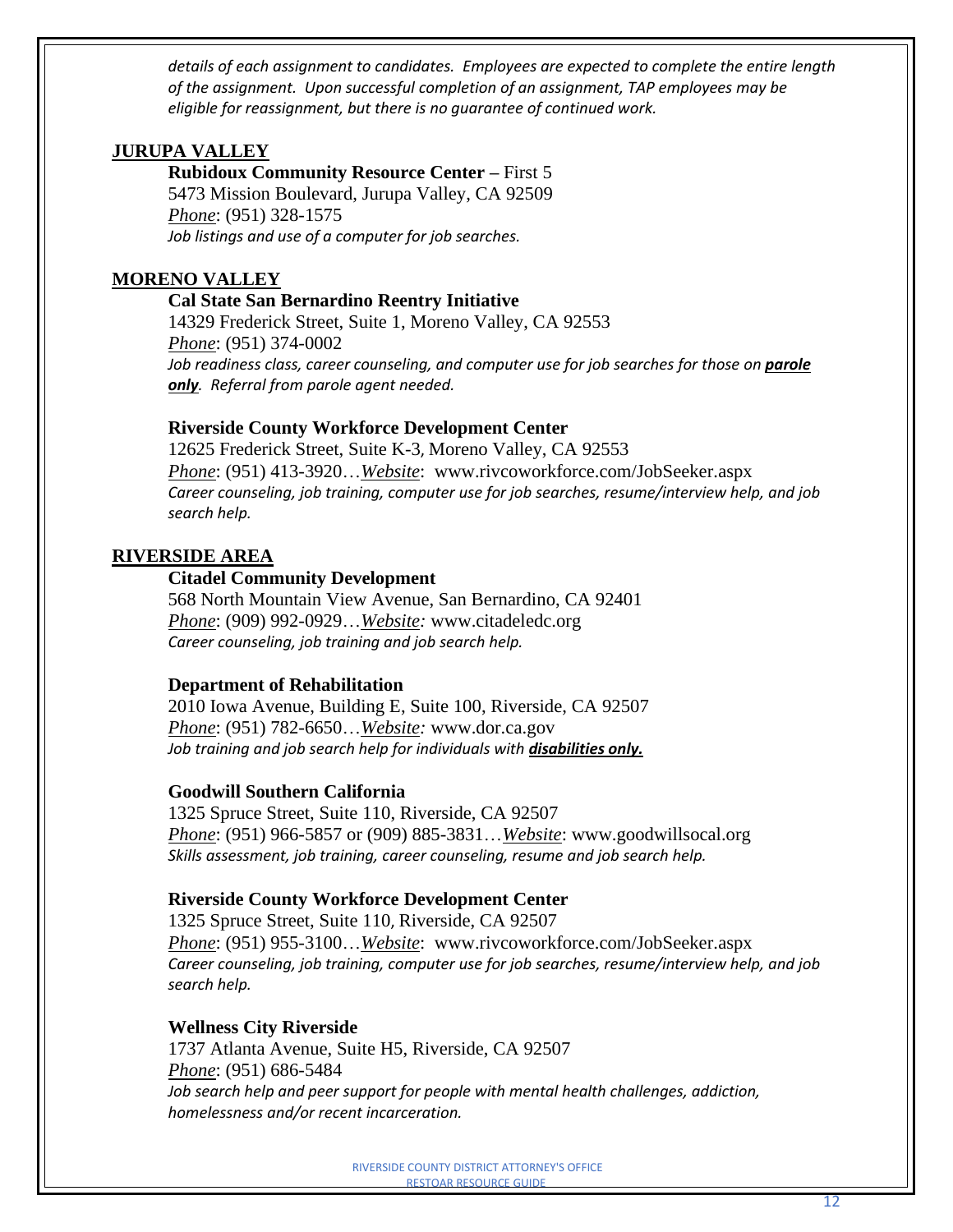# **MENTAL HEALTH SERVICES**

#### **CORONA**

#### **Corona Family Care Center - Whole Person Care**

2813 South Main Street, Corona, CA 92882 *Phone*: (951) 272-5410 *Free mental health assessment and referrals.*

**Corona Wellness and Recovery Center -** County Behavioral Health 2813 South Main Street, Corona, CA 92882 *Phone*: (800) 706-7500 CARES Line for Referral *Mental health services. Accepts Medi-Cal only.*

#### **MORENO VALLEY**

#### **Moreno Valley Community Health Clinic - Whole Person Care**

23520 Cactus Avenue, Moreno Valley, CA 92553 *Phone*: (951) 867-3969 *Free mental health assessment and referrals.*

#### **RIVERSIDE**

#### **MFI Recovery**

5870 Arlington Avenue, Suite 103, Riverside, CA 92504 *Phone*: (866) 218- 4697…*Website:* www.MFIrecovery.com *Mental health counseling. Medi-Cal (IEHP and Molina) and private insurance accepted.*

#### **Riverside Neighborhood Health Center – Whole Person Care**

7140 Indiana Avenue, Riverside, CA 92504 *Phone*: (951) 358-4056 *Free mental health assessment and referrals.*

#### **Riverside New Life Clinic -** County Behavioral Health

771 Blaine Street, Suite C, Riverside, CA 92507 *Phone*: (800) 706-7500 CARES Line for Referral *Mental health services. Accepts Medi-Cal only.*

#### **The Lehman Center Adult Services -** County Behavioral Health

9990 County Farm Road, Suite 5, Riverside, CA 92503 *Phone*: (800) 706-7500 CARES Line for Referral *Mental health services. Accepts Medi-Cal only.*

#### **Wellness City Riverside**

1737 Atlanta Avenue, Suite H5, Riverside, CA 92507 *Phone*: (951) 686-5484 *Free peer counseling and support for mental health challenges, addiction, homelessness and/or recent incarceration.*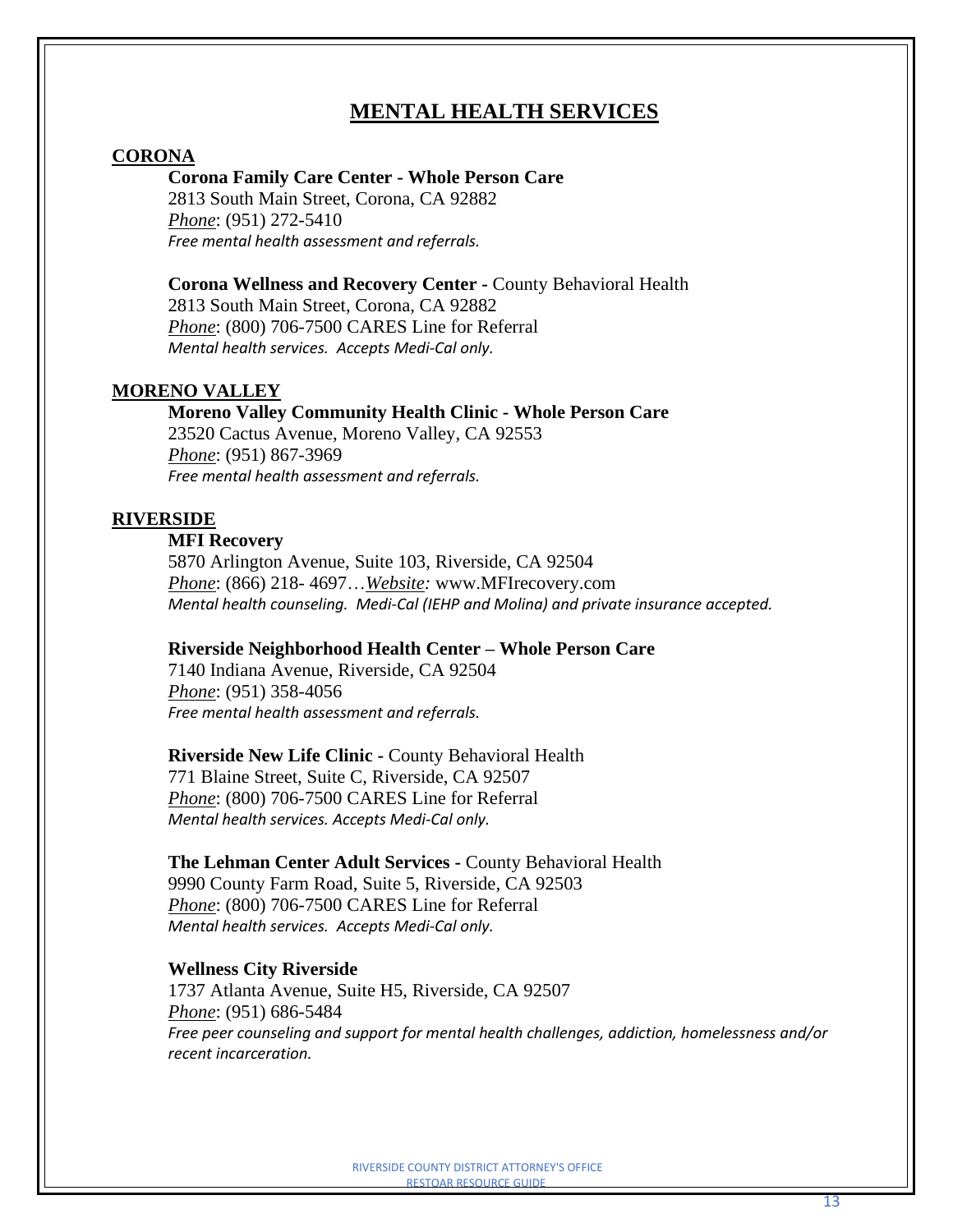# **PARENTING CLASSES**

#### **JURUPA VALLEY**

#### **Rubidoux Community Resource Center –** First 5

5473 Mission Boulevard, Jurupa Valley, CA 92509 *Phone*: (951) 328-1575 *Free Triple P parenting classes.*

#### **MORENO VALLEY**

#### **Cal State San Bernardino Reentry Initiative**

14329 Frederick Street, Suite 1, Moreno Valley, CA 92553 *Phone*: (951) 374-0002 *Free parenting classes for people on parole only. Referral from parole agent is needed.*

#### **Family Service Association**

21250 Box Springs Road, Suite 106, Moreno Valley CA 92557 *Phone*: (951) 686-1096…*Website:* [www.fsaca.org](http://www.fsaca.org/) *Free Triple P parenting classes and parent/child interaction therapy for children with behavioral issues.*

#### **RIVERSIDE AREA**

#### **Family Service Association**

8172 Magnolia Avenue, Riverside CA 92504 *Phone*: (951) 686-1096…*Website:*[www.fsaca.org](http://www.fsaca.org/) *Free Triple P parenting classes and parent/child interaction therapy for children with behavioral issues.*

#### **MFI Recovery**

5870 Arlington Avenue, Suite 103, Riverside, CA 92504 *Phone*: (866) 218-4697…*Website:*[www.MFIrecovery.com](http://www.mfirecovery.com/) *Program of 8 parenting classes. \$25 per class but most participants qualify for free.*

#### **Operation New Hope**

323 West 7th Street, San Bernardino, CA 92401 *Phone*: (909) 380-0641…*Website:*www*.*onhcares.org *Free parenting classes for parents under the age of 25.*

#### **The Carolyn E. Wylie Center**

4164 Brockton Avenue, [Riverside,](http://maps.google.com/maps?z=16&q=4164%2Bbrockton%2Bavenue%2Briverside%2C%2Bca%2B92501) CA 92501 *Phone*: (951) 683-5193…*Website:*www.wyliecenter.org/parent-education-class-schedule

- *Free Triple P Parenting Classes (8 classes total) offered in English and Spanish. Child care provided.*
- *Post-partum Therapy Classes. IEHP accepted.*
- *Food bank and diaper bank.*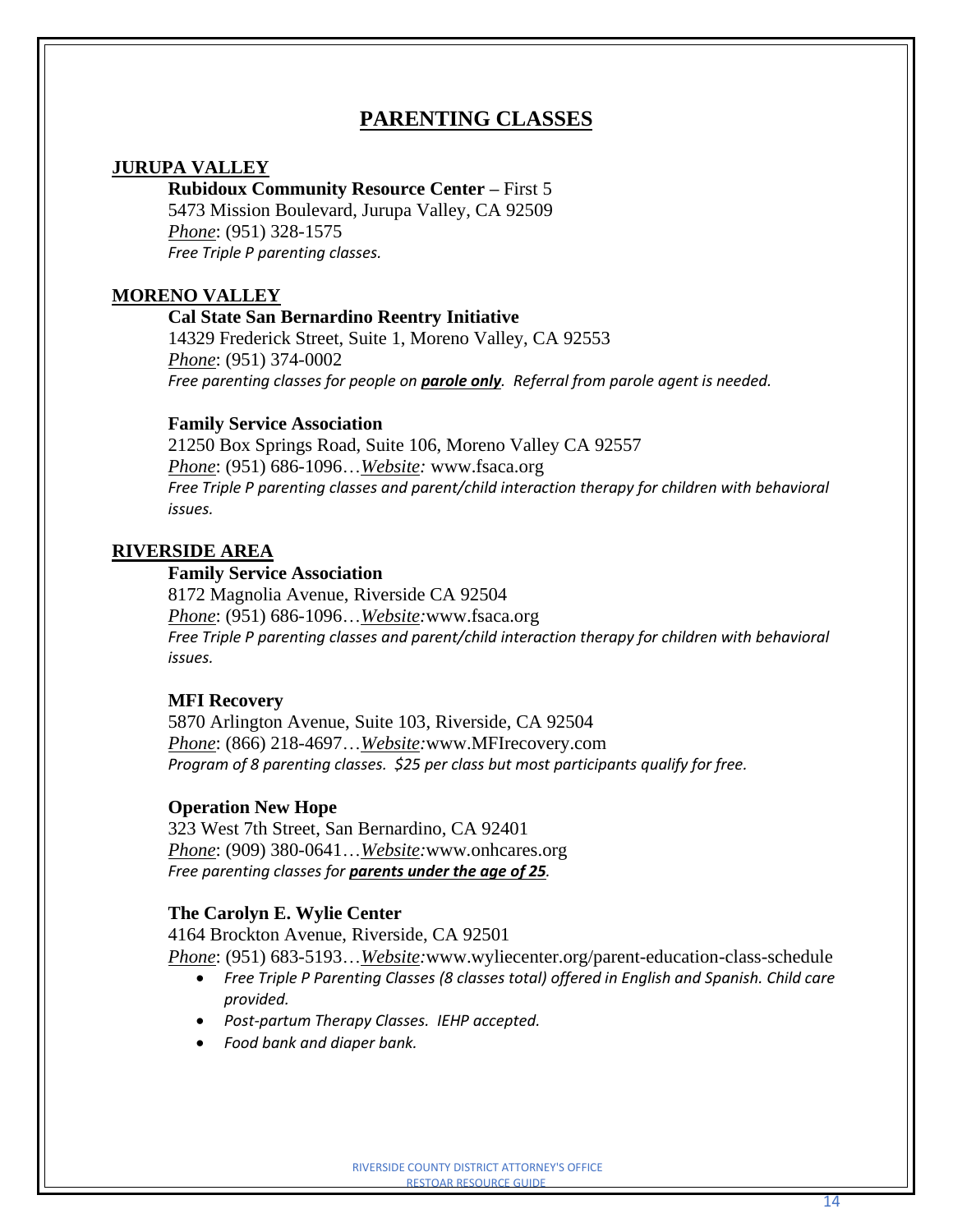# **PUBLIC SERVICES**

#### **CORONA/NORCO**

### **Corona Family Care Center - Whole Person Care**

2813 South Main Street, Corona, CA 92882 *Phone*: (951) 272-5410 *Help with CalFresh, SNAP and Medi-Cal enrollment.*

#### **Department of Public Social Services**

517 West Parkridge Avenue, Norco, CA 92860 *Help with Medi-Cal, CalFresh, GAIN, and CalWORKs enrollment.* 

#### **JURUPA VALLEY**

#### **Department of Public Social Services - Jurupa**

5961 Mission Boulevard, #125, Riverside, CA 92509 *Help with Medi-Cal, CalFresh, GAIN, and CalWORKs enrollment.* 

#### **Rubidoux Community Resource Center –** First 5

5473 Mission Boulevard, Jurupa Valley, CA 92509 *Phone*: (951) 328-1575 *Help with CalFresh, SNAP and Medi-Cal enrollment.*

#### **MORENO VALLEY**

#### **Department of Public Social Services**

12625 Heacock Street, Moreno Valley, CA 92553 *Help with Medi-Cal, CalFresh, GAIN, and CalWORKs enrollment.* 

#### **Moreno Valley Community Health Clinic - Whole Person Care**

23520 Cactus Avenue, Moreno Valley, CA 92553 *Phone*: (951) 867-3969 *Help with CalFresh, SNAP and Medi-Cal enrollment.*

#### **RIVERSIDE**

# **Department of Public Social Services – La Sierra**

11060 Magnolia Avenue, Riverside, CA 92505 *Help with Medi-Cal, CalFresh, GAIN, and CalWORKs enrollment.*

#### **Riverside Neighborhood Health Center – Whole Person Care**

7140 Indiana Avenue, Riverside, CA 92504 *Phone*: (951) 358-4056 *Help with CalFresh, SNAP and Medi-Cal enrollment.*

# **HELPFUL CLASSES and RESOURCES**

#### **ALL CITIES**

#### **GRID Alternatives Inland Empire (GRID IE)**

1660 Chicago Avenue, M21, Riverside, CA 92507 *Phone:* (951) 465-2864…*Website*: www.gridalternatives.org/ie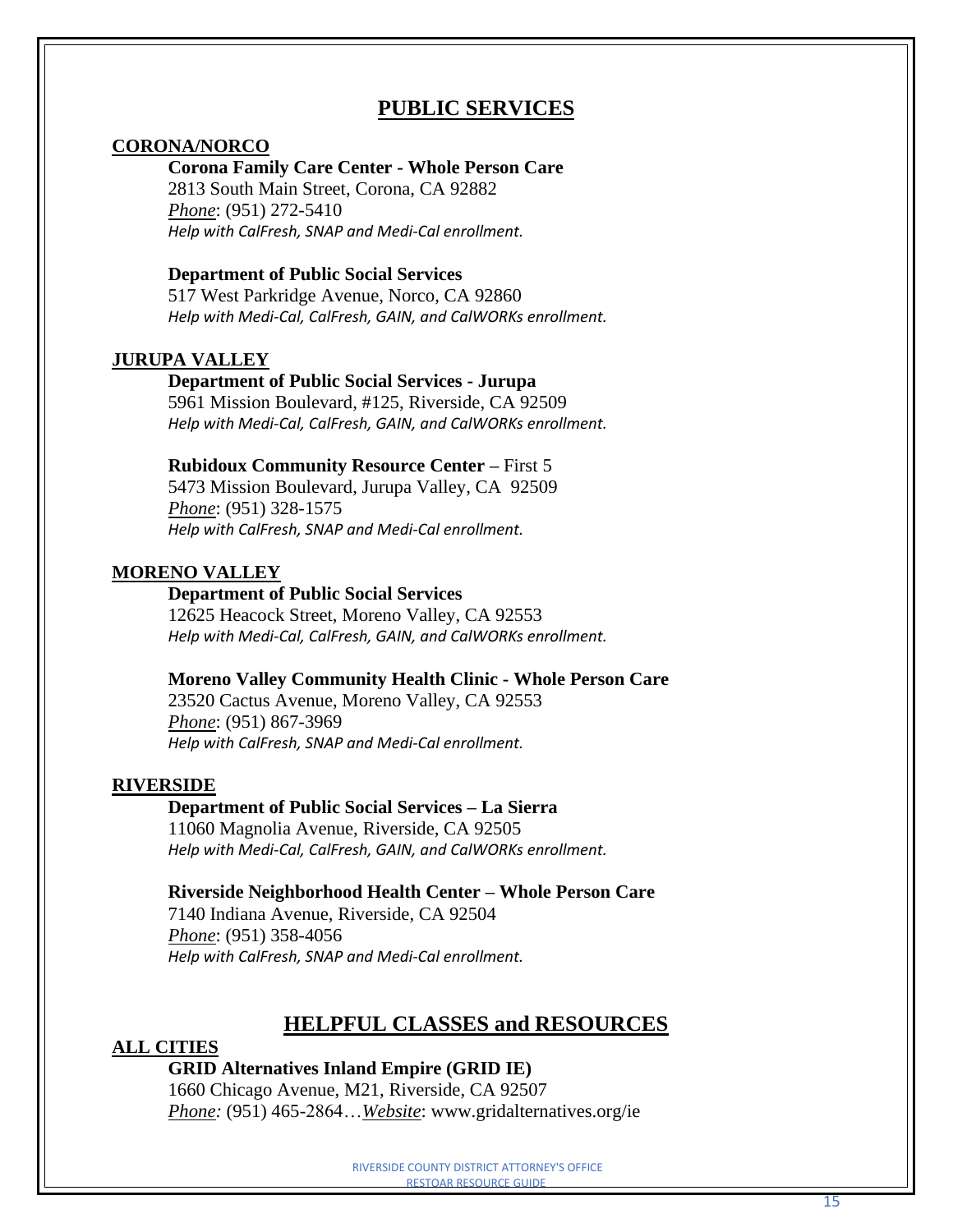*Provides state-funded no-cost solar to low-income homeowners in disadvantaged communities throughout the county. \$200 reward for referrals. Visit website or call for more information.*

# **JURUPA VALLEY**

**Rubidoux Community Resource Center –** First 5 5473 Mission Boulevard, Jurupa Valley, CA 92509 *Phone*: (951) 328-1575 *Free Citizenship classes, English as second language (ESL) classes, Self-help classes, Health and nutrition classes.*

# **MORENO VALLEY**

# **Cal State San Bernardino Reentry Initiative**

14329 Frederick Street, Suite 1, Moreno Valley, CA 92553 *Phone*: (951) 374-0002 *Communication skills and Life skills classes for those on parole only. Referral from parole agent needed.*

# **RIVERSIDE AREA**

# **Citadel Community Development**

568 North Mountain View Avenue, San Bernardino, CA 92401 *Phone*: (909) 992-0929…*Website:* [www.citadeledc.org](http://www.citadeledc.org/) *Free credit counseling, Rental housing counseling, Foreclosure counseling, Homebuyer education, Money management education, and English as a second language (ESL) classes.*

# **Community Action Partnership**

2038 Iowa Avenue, Suite B101-102, Riverside, CA 92507 *Phone*: (951) 955-4900 …TTY (800) 511-1110

- *Savings for Success Online Class - increase financial knowledge to attend college/vocational school, start a business or buy a home.*
- *Tech for Success Online Class - financial literacy and community resource education.*

# **Operation New Hope**

323 West 7th Street, San Bernardino, CA 92401 *Phone*: (909) 380-0641…*Website:* www.onhcares.org *Free Financial literacy classes, Life skills classes, and Chords music studio for people under the age of 25.*

# **RESOURCE REFERRAL SERVICES**

# **ALL CITIES**

# **2-1-1 Riverside - Resource Referral Hotline**

*Phone*: Dial 211 or (800) 464-1123…*Website*: [www.connectriverside.org](http://www.connectriverside.org/) *Call or search online to find other resources and help.*

# **RIVERSIDE**

**Solid Ground Wellness in Recovery**

6860 Brockton Avenue, #9, Riverside, CA 92506 *Phone*: (888) 747-6863. . . *Website*: [www.solidgroundwellness.com](http://www.solidgroundwellness.com/) *Help and support for formerly incarcerated individuals to find resources. English and Spanish speaking.*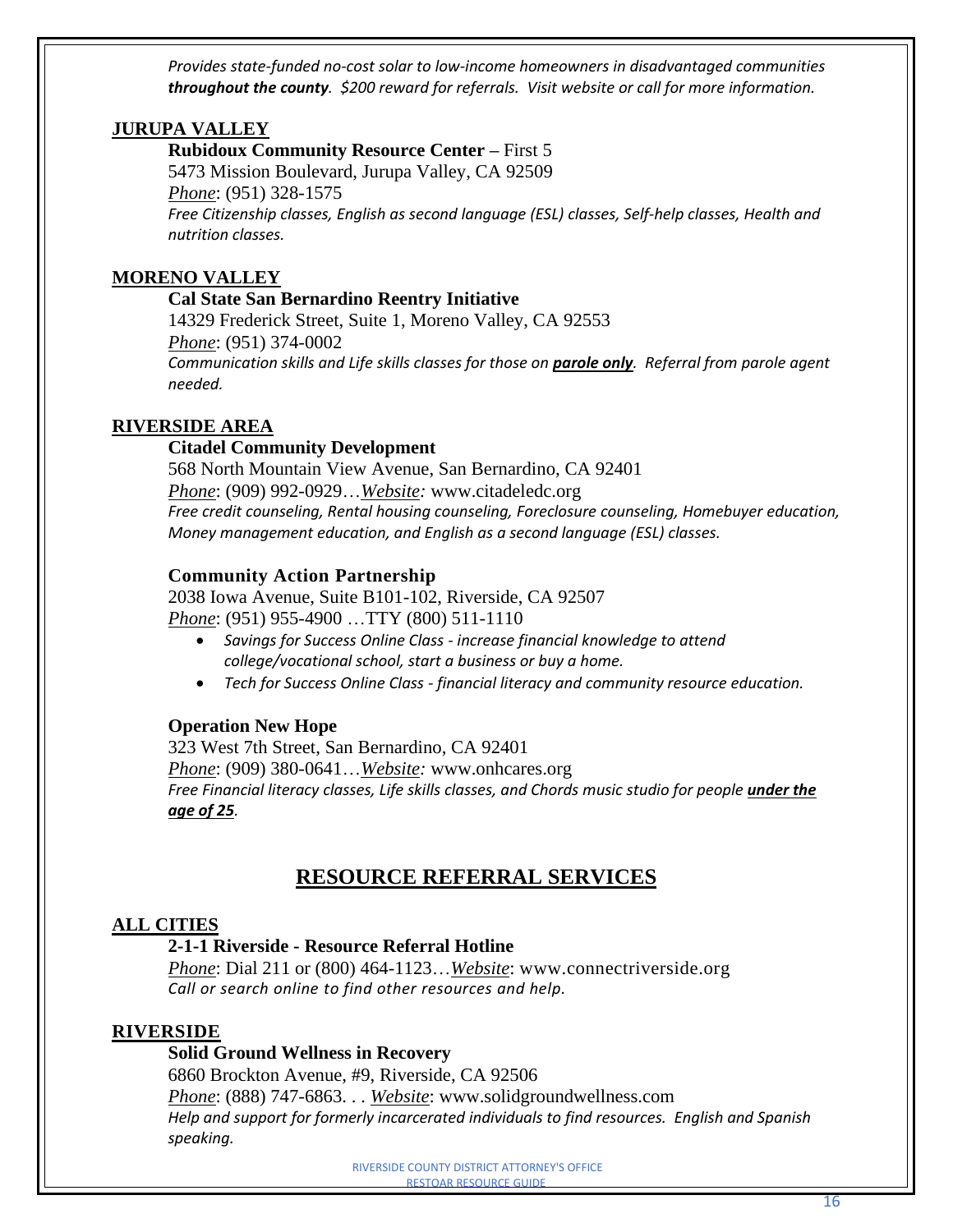# **SOUTHWEST RIVERSIDE COUNTY RESOURCES**

# (Hemet, San Jacinto, Lake Elsinore, Perris, Menifee, Murrieta and Temecula)

**Resources Categories**: Anger Management Classes, Counseling, Drug and/or Alcohol Programs, Emergency and Transitional Services *(Help with Food, Clothing, Housing, Rent, and Utilities)*, GED/HiSET/ and High School Diploma Classes, Job Training and Education, Job Search Help, Mental Health Services, Parenting Classes, Public Services, Helpful Classes and Resources, and Resource Referral Services.

# **ANGER MANAGEMENT CLASSES**

(Also see "Counseling" listings.)

# **LAKE ELSINORE**

# **Riverside Recovery Resources**

300 Third Street, Suite C, Lake Elsinore, CA 92530 *Phone*: (951) 674-5354…*Website*: [www.RiversideRecovery.org](http://www.riversiderecovery.org/) *Anger management classes. Private insurance accepted. If no insurance, cost based on ability to pay.*

# **PERRIS**

# **Mead Valley Family Resource Center –** First 5

21091 Rider Street, Suite #204, Perris, CA 92570 *Phone*: (951) 210-1550 *Free anger management classes.*

# **SAN JACINTO**

# **Family Service Association**

625 South Pico Avenue, San Jacinto CA 92583 *Phone*: (951) 686-1096…*Website*: [www.fsaca.org](http://www.fsaca.org/) *Group and individual anger management classes available. \$15 - 20 per class.*

# **COUNSELING**

(Not specific to drugs and alcohol. See listing for"Drug and/or Alcohol Programs" instead.)

# **HEMET**

# **MFI Recovery**

950 North State Street, Suite E, Hemet, CA 92543 *Phone*: (866) 218- 4697…*Website:* www.MFIrecovery.com *Medi-Cal (IEHP and Molina) and private insurance accepted.*

# **MURRIETA**

# **MFI Recovery**

24885 Whitewood Road, #105, Murrieta, CA 92563 *Phone*: (866) 218- 4697…*Website*: www.MFIrecovery.com *Medi-Cal (IEHP and Molina) and private insurance accepted.*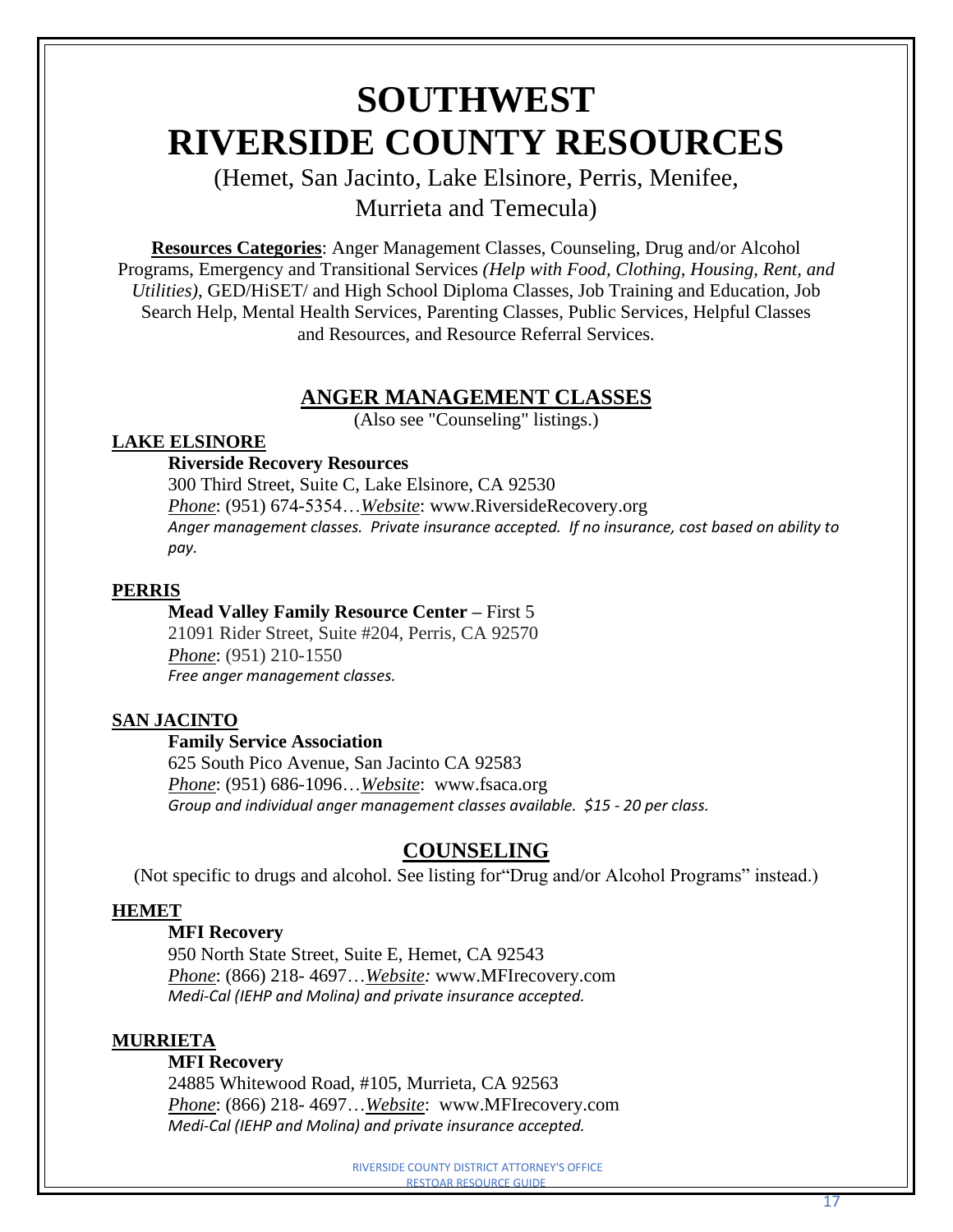#### **Mead Valley Family Resource Center –** First 5

21091 Rider Street, Suite #204, Perris, CA 92570 *Phone*: (951) 210-1550 *Free individual counseling.*

#### **Perris Valley Family Resource Center -** First 5

2055 North Perris Boulevard, Suite C-1, Perris, CA 92571 *Phone*: (951) 443-1158 *Free individual counseling.*

#### **Perris Valley Recovery Center, Inc.**

11 South D Street, Perris, CA 92570 *Phone*: (951) 657-2960 *Website:* [www.pvrecoveryprogram.org](http://www.pvrecoveryprogram.org/) *Only accepts IEHP. Call IEHP and indicate you want counseling with Tinya Holt.*

# **Wellness City Perris**

170 Wilkerson Avenue, Suites A and B, Perris, CA 92570 *Phone*: (951) 345-1193 *Free peer counseling and support for mental health challenges, addiction, homelessness and/or recent incarceration.* 

# **SAN JACINTO**

#### **Family Service Association**

625 South Pico Avenue, San Jacinto, CA 92583 *Phone*: (951) 686-1096…*Website:* [www.fsaca.org](http://www.fsaca.org/) *Cost of counseling based on ability to pay. Some may qualify for free counseling.*

#### **TEMECULA**

#### **Wellness City Temecula**

40925 County Center Drive #120, Temecula, CA 92591 *Phone*: (951) 600-6410 *Free peer counseling and support for mental health challenges, addiction, homelessness and/or recent incarceration.* 

# **DRUG and/or ALCOHOL PROGRAMS**

#### **ALL CITIES**

#### **Alcoholics Anonymous**

*Website*: [www.aainlandempire.org/meetings](http://www.aainlandempire.org/meetings) *To find a meeting in your area, visit website and search by your city.*

#### **Narcotics Anonymous**

*Website:* www.cirna.org/southwest-area-meetings/ *To find a meeting in your area, visit website and search by your city.*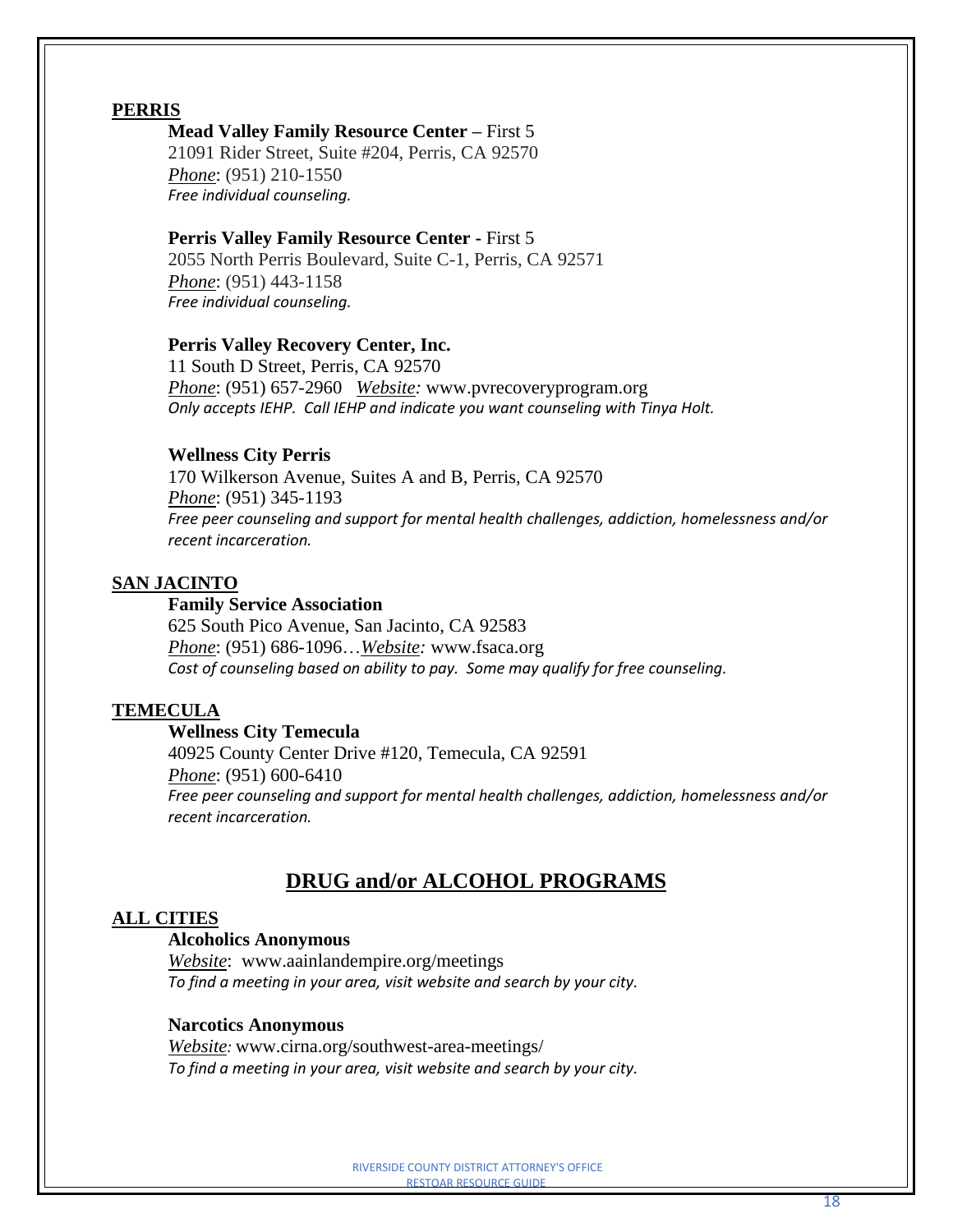# **HEMET**

# **Evexia Health Services**

601 East Florida Avenue, Hemet, CA 92543 Phone: (951) 391-1470...Website: [www.EvexiaHealthServices.com](http://www.evexiahealthservices.com/) *Opioid treatment only. Medi-Cal and private insurance accepted. If no insurance, cost based on ability to pay.*

#### **Hemet Family Care Center – Whole Person Care Program**

880 North State Street, Hemet, CA 92543 *Phone*: (951) 791-2285 *Free drug abuse assessment and referrals. Accepts Medi-Cal.*

# **MFI Recovery**

950 North State Street, Suite E, Hemet, CA 92543 *Phone*: (866) 218- 4697…*Website:* www.MFIrecovery.com *Outpatient, residential and detox programs. Medi-Cal (IEHP and Molina) and private insurance accepted.*

# **LAKE ELSINORE**

#### **Lake Elsinore Family Care Center - Whole Person Care Program** 2499 East Lakeshore Drive, Lake Elsinore, CA 92530 *Phone*: (951) 471-4442

*Free drug abuse assessment and referrals. Medi-Cal accepted.*

**Lake Elsinore Substance Abuse Prevention and Treatment -** County Mental Health

31764 Casino Drive, Suite 200, Lake Elsinore, CA 92530 *Phone*: (951) 471-4649 *Outpatient, intensive outpatient, methadone and partial hospitalization. Medi-Cal accepted. If no insurance, cost based on ability to pay. Bilingual services.*

# **Riverside Recovery Resources**

300 Third Street, Suite C, Lake Elsinore, CA 92530 *Phone*: (951) 674-5354…*Website*: [www.RiversideRecovery.org](http://www.riversiderecovery.org/) *Outpatient drug and alcohol programs. Private insurance accepted. If no insurance, cost based on ability to pay.*

#### **MURRIETA**

#### **MFI Recovery**

24885 Whitewood Road, #105, Murrieta, CA 92563 *Phone*: (866) 218- 4697…*Website:* www.MFIrecovery.com *Outpatient, residential and detox. Accepts Medi-Cal (IEHP and Molina) and private insurance.*

#### **PERRIS**

#### **Hacienda Christian Life Campus**

1040 Tepee Lane, Perris, CA 92570

*Phone*: (951) 657-3041…*Website*: www.ghhministries.com/hacienda-campus.html *Free one-year faith-based residential program for men only to deal with drug and alcohol abuse and/or other self-destructive actions. Program does not accept people with sex crimes (290 registration) or arson crimes, and no current use of psychological medications.*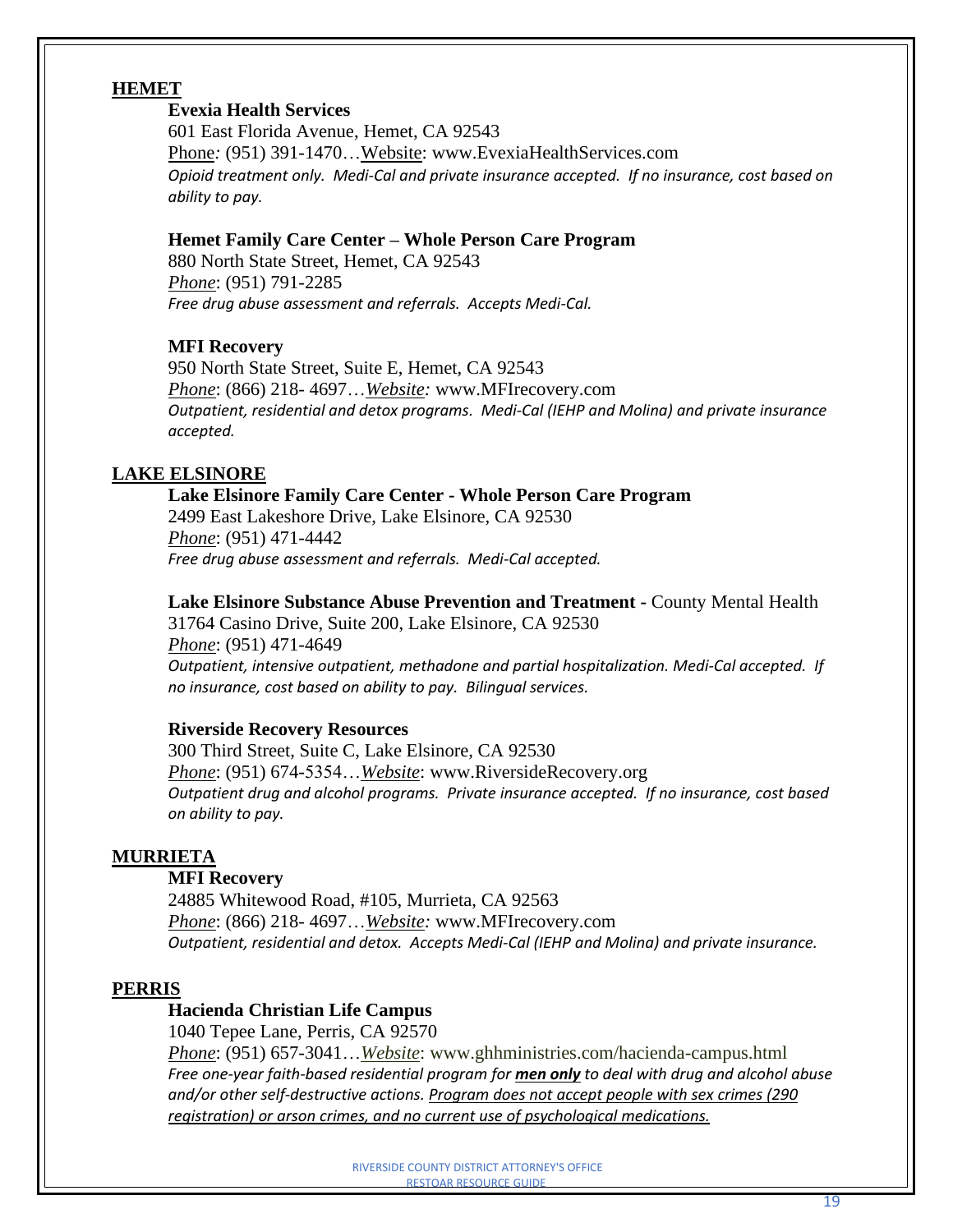#### **Salvation Army Adult Rehabilitation Center**

24201 Orange Avenue, Perris, CA 92570 (951) 940-5790 ext. 102 *Free six-month faith-based residential program for men only age 21 and over. No previous sex offenses (290 registration) or arson crimes, and not on disability.*

# **SAN JACINTO**

**San Jacinto Substance Abuse Prevention and Treatment -** County Mental Health 1370 South State Street, Suite A, San Jacinto, CA 92583 *Phone*: (951) 791-3350

*Outpatient, intensive outpatient, methadone and partial hospitalization. Medi-Cal accepted. If no insurance, cost based on ability to pay. Bilingual services.*

#### **TEMECULA**

#### **Temecula Substance Abuse Prevention and Treatment**

County Mental Health, 40925 County Center Drive, Suite 200, Temecula, CA 92591 *Phone*: (951) 600-6360

*Outpatient, intensive outpatient, methadone and partial hospitalization. Medi-Cal accepted. If no insurance, cost based on ability to pay. Bilingual services.*

#### **EMERGENCY and TRANSITIONAL SERVICES**

*(Help with Food, Clothing, Housing, Rent, and Utilities)*

#### **ALL CITIES**

#### **Department of Veterans' Services**

749 North State Street, Hemet, CA 92543 *Phone*: (951) 766-2566…*Website:* www*.*[veteranservices.co.riverside.ca.us](http://veteranservices.co.riverside.ca.us/) *Housing help for veterans only.*

#### **HEMET**

#### **Community Action Partnership**

749 North State Street, Hemet, CA 92543 *Phone*: (800) 511-1110 *Emergency help with payment of a utility bill.*

#### **PERRIS**

#### **Mead Valley Family Resource Center -** First 5

21091 Rider St. Suite #204, Perris, CA 92570 *Phone*: (951) 210-1550 *Help with emergency food and shelter, and payment of utility bill and rent.*

#### **Perris Valley Family Resource Center -** First 5

2055 North Perris Boulevard, Suite C-1, Perris, CA 92571 *Phone*: (951) 443-1158 *Help with emergency food and shelter, clothing vouchers, and payment of utility bill.*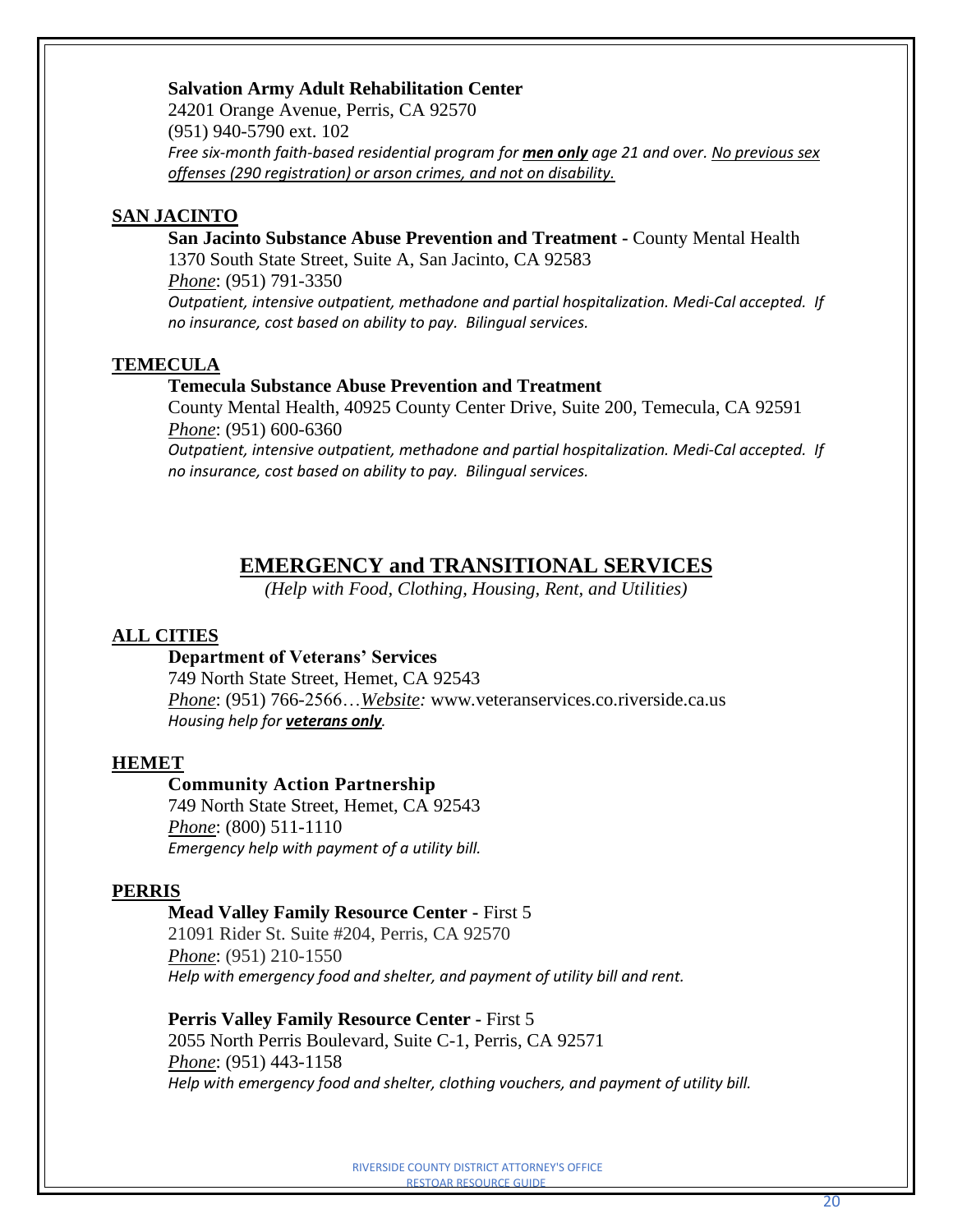# **Wellness City Perris**

170 Wilkerson Avenue, Suites A and B, Perris, CA 92570 *Phone*: (951) 345-1193 *Housing help and peer support for people with mental health challenges, addiction, homelessness and/or recent incarceration.*

#### **TEMECULA**

# **Wellness City Temecula**

40925 County Center Drive #120, Temecula, CA 92591 *Phone*: (951) 600-6410 *Housing help and peer support for people with mental health challenges, addiction, homelessness and/or recent incarceration.*

# **GED, HiSET and HIGH SCHOOL DIPLOMA CLASSES**

#### **HEMET**

#### **Empower Youth Hemet Come Back Kids**

930 North State Street, Hemet, CA 92543 *Phone*: (877) RCOE-CBK…*Website:* www.CBKtoday.org *Free classes to get ready for the HiSET test or to earn a high school diploma. Program does not accept people with crimes against children.*

#### **LAKE ELSINORE**

#### **Lake Elsinore Planet Youth Come Back Kids**

400 West Graham Boulevard, Lake Elsinore, CA 92530 *Phone*: (877) RCOE-CBK…*Website:* www*.*CBKtoday.org *Free classes to get ready for the HiSET test or to earn a high school diploma. Program does not accept people with crimes against children.*

#### **MENIFEE**

#### **Mt. San Jacinto College, Menifee Valley Campus**

28237 La Piedra Road, Menifee, CA 92584 *Phone*: (951) 487-3707…*Website:* www.msjc.edu/adulted/ged-classes.html *Free classes to get ready for the GED test.*

#### **MURRIETA**

#### **David L. Long Regional Learning Center Come Back Kids**

41350 Guava Street, Murrieta, CA 92562 *Phone*: (877) RCOE-CBK…*Website:* www*.*CBKtoday.org *Free classes to get ready for the HiSET test or to earn a high school diploma. Program does not accept people with crimes against children.*

#### **PERRIS**

#### **Mead Valley Come Back Kids**

21580 Oakwood Street, Perris, CA 92570 *Phone*: (877) RCOE-CBK…*Website*: www.CBKtoday.org *Free classes to get ready for the HiSET test or to earn a high school diploma. Ages 13 through 24 accepted at this site. See listings for other CBK sites for ages 25 and older. Program does not accept people with crimes against children.*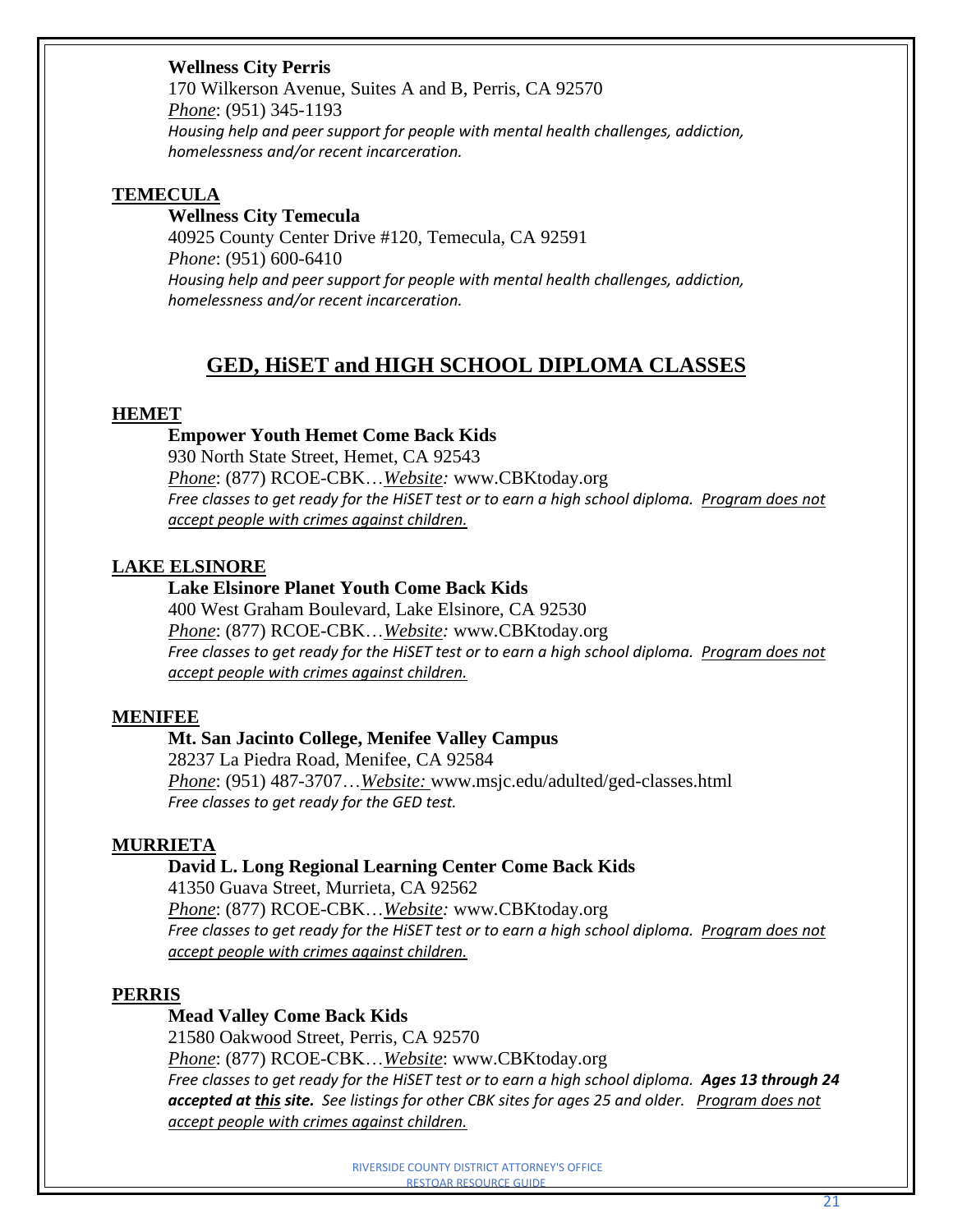# **Mead Valley Family Resource Center -** First 5

21091 Rider Street, Suite #204, Perris, CA 92570 *Phone*: (951) 210-1550 *Free classes to get ready for the GED test.*

# **Perris Come Back Kids**

515 East 7th Street, Perris, CA 92570 *Phone*: (877) RCOE-CBK…*Website*: www.CBKtoday.org *Free classes to get ready for the HiSET test or to earn a high school diploma. Ages 13 through 24 accepted at this site. See listings for other CBK sites for ages 25 and older. Program does not accept people with crimes against children.*

#### **Perris Valley Family Resource Center -** First 5

2055 North Perris Boulevard, Suite C-1, Perris, CA 92571 *Phone*: (951) 443-1158 *Free classes to get ready for the GED test.*

# **Val Verde Regional Learning Center Come Back Kids**

3010 Webster Avenue, Perris, CA 92571 *Phone*: (877) RCOE-CBK…*Website*: www*.*CBKtoday.org *Free classes to get ready for the HiSET test or to earn a high school diploma. Program does not accept people with crimes against children.*

# **SAN JACINTO**

#### **Betty G. Gibbel Regional Learning Center Come Back Kids**

1251 Eagle Road, San Jacinto, CA 92543 *Phone*: (877) RCOE-CBK…*Website:* www*.*CBKtoday.org *Free classes to get ready for the HiSET test or to earn a high school diploma. Program does not accept people with crimes against children.*

# **Mt. San Jacinto College**

1499 North State [Street, San Jacinto, CA 92583](https://www.bing.com/maps?&ty=18&q=Mt.%20San%20Jacinto%20College&satid=id.sid%3ad171c940-9a2c-96cb-baed-ddd246ad1e09&ppois=34.12682342529297_-117.33547973632812_Mt.%20San%20Jacinto%20College_~&cp=34.126823~-117.33548&v=2&sV=1) *Phone*: (951) 487-3707…*Website*: www.msjc.edu/adulted/ged-classes.html *Free classes to get ready for the GED test.*

# **TEMECULA**

**Mt. San Jacinto College, Temecula Higher Education Center** [43200 Business Park Drive, Temecula, CA 92590](https://goo.gl/maps/2VST53uLvVm) *Phone*: (951) 487-3707…*Website*: www.msjc.edu/adulted/ged-classes.html *Free classes to get ready for the GED test.* 

# **JOB TRAINING and EDUCATION**

# **ALL CITIES**

# **GRID Alternatives Inland Empire (GRID IE)**

1660 Chicago Avenue, M21, Riverside, CA 92507 *Phone:* (951) 465-2864…*Website*: www.gridalternatives.org/ie *Free hands-on solar installation experience for trainees to help prepare them for jobs in the growing solar industry. No experience or tools needed. Installation projects for trainees are*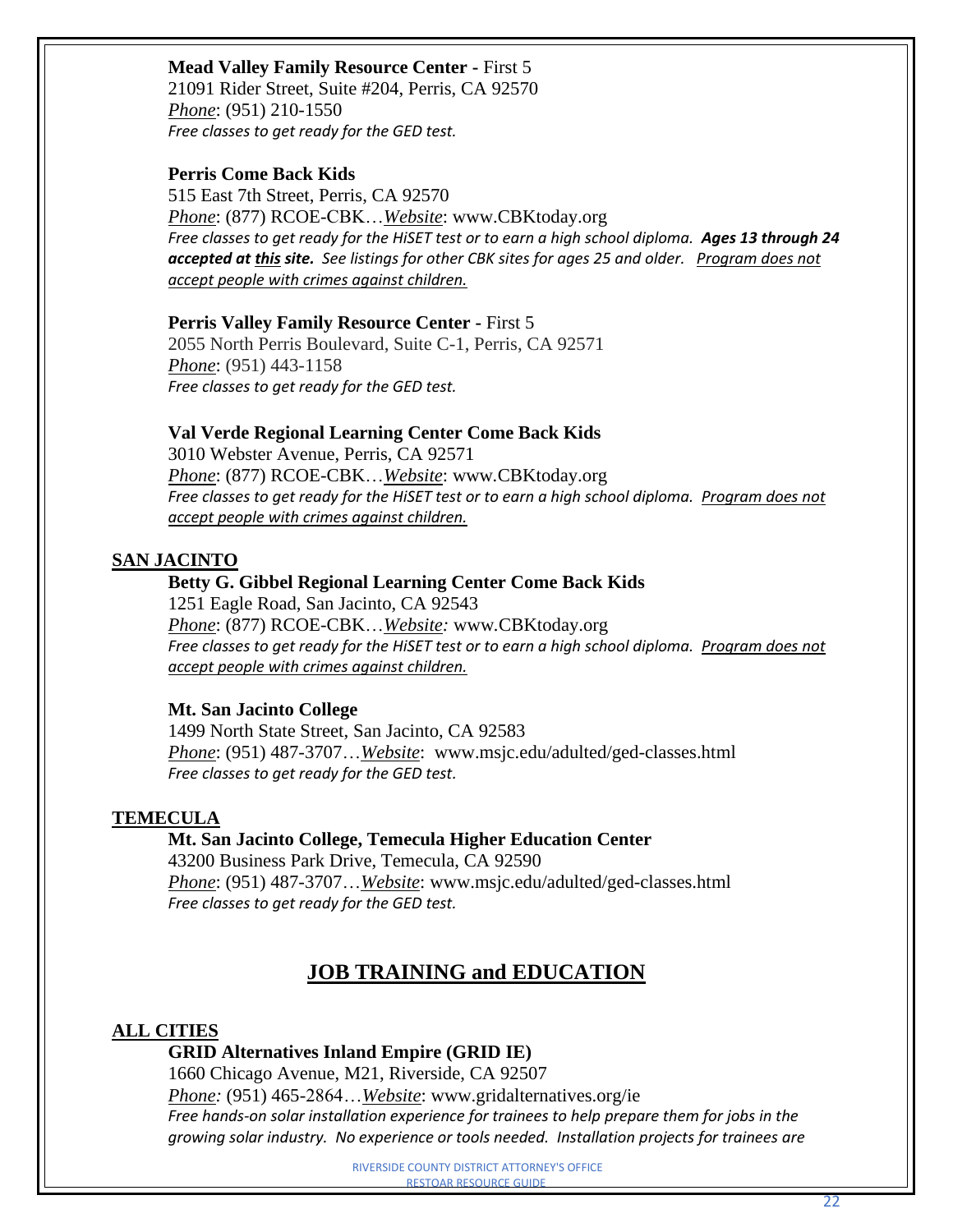*available in cities throughout the county. GRID IE provides state-funded no-cost solar to lowincome homeowners in disadvantaged communities and provides a \$200 reward for referrals. Visit website or call for more information.*

# **HEMET**

# **Department of Veterans' Services**

749 North State Street, Hemet, CA 92543 *Phone*: (951) 766-2566…*Website:* www*.*[veteranservices.co.riverside.ca.us](http://veteranservices.co.riverside.ca.us/) *Funding for vocational training and education for veterans only.*

# **Riverside County YouthBuild Plus**

Located at Empower Youth 930 North State Street, Hemet, CA 92543 *Phone*: (951) 765-0917 *Paid job training in construction trades and logistics as well as educational services for ages 18 to 26.*

# **MENIFEE**

#### **Mt. San Jacinto College, Menifee Valley Campus**

28237 La Piedra Road, Menifee, CA 92584 *Phone*: (951) 672-MSJC (6752)…*Website*: www.msjc.edu/programs/index.html *Certificate and degree programs in many careers including Audio/video technology, Automotives, Business, Computers, Digital media, Graphic design, Photography, Turf and landscape management, Water technology and more. Scholarships and financial aid available. Visit website for more information.* 

# **PERRIS**

#### **RI International Peer Employment Training**

170 Wilkerson Avenue, Suites A and B, Perris, CA 92570 *Phone*: (951) 345-1193

*Website*: [www.riinternational.com/consulting/training/certified-peer-support-specialist](http://www.riinternational.com/consulting/training/certified-peer-support-specialist-)training

*Free career training for people who have overcome mental health challenges, addiction, homelessness and/or recent incarceration to become a peer support specialist to help others with similar challenges.*

#### **SAN JACINTO**

#### **Mt. San Jacinto College**

[1499 North State Street, San Jacinto, CA 92583](https://www.bing.com/maps?&ty=18&q=Mt.%20San%20Jacinto%20College&satid=id.sid%3ad171c940-9a2c-96cb-baed-ddd246ad1e09&ppois=34.12682342529297_-117.33547973632812_Mt.%20San%20Jacinto%20College_~&cp=34.126823~-117.33548&v=2&sV=1)

*Phone*: (951) 672-MSJC (6752)…*Website*: www.msjc.edu/programs/index.html *Certificate and degree programs in many careers including Audio/video technology, Automotives, Business, Computers, Digital media, Graphic design, Photography, Turf and landscape management, Water technology, and more. Scholarships and financial aid available. Visit website for more information.* 

# **TEMECULA**

#### **California State University San Marcos, Temecula Campus**

43890 Margarita Road, Temecula, CA 92592

*Phone*: (951) 676-9254…*Website*: www.csusm.edu/temecula/index.html *Certificate programs in HVAC-R (heating, ventilation, air conditioning and refrigeration) technician, Photography, Video game design, Sports nutrition, Marketing, Meeting and event*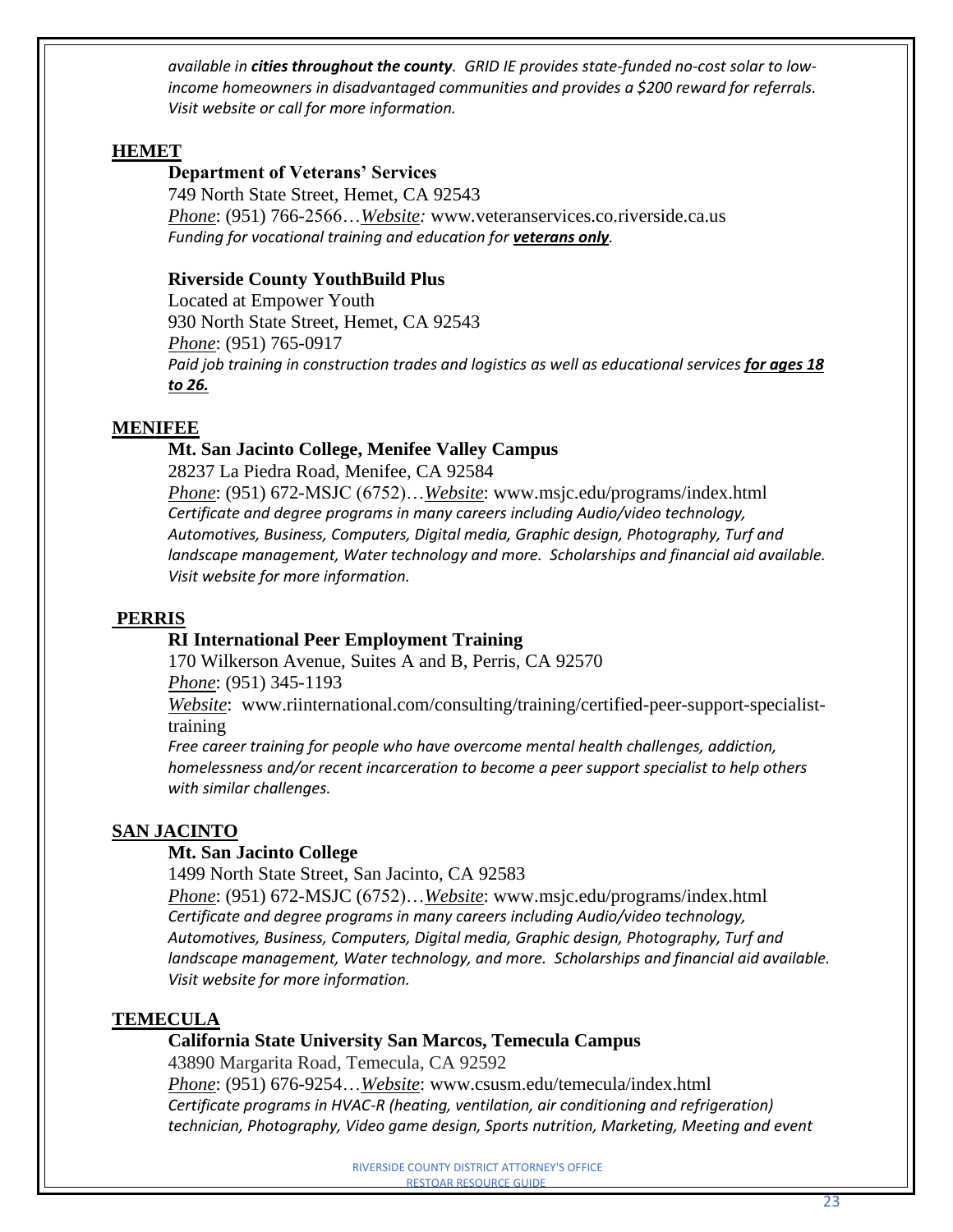*planning, Software and web development, and more. Some classes available online. Scholarships and financial aid available. Visit website for more information.*

# **San Joaquin Valley College in Temecula**

27270 Madison Avenue, Suite 103, Temecula, CA 92590

*Phone:* (951) 296-6015…*Website*: www.sjvc.edu/campuses/southern-california/temecula *Certificate programs in business, HVAC-R (heating, ventilation, air conditioning, and refrigeration) and electrical technology. Some online classes available. Financial aid available. See website for more information.* 

**\*\*\*** Please note this is a for-profit college so it may be more costly than other not-forprofit colleges.

# **JOB SEARCH ASSISTANCE**

#### **ALL CITIES**

#### **County of Riverside Human Resources Temporary Assignment Program (TAP)**

3450 14th Street, 2nd Floor, Riverside, CA 92501

*Phone*: (951) 955-1112…*Website*: www.rc-hr.com

*TAP hires employees for temporary paid work assignments at more than 40 county departments and agencies throughout Riverside County. TAP assignments vary in length and can last up to six months. Work days and hours also vary by assignment. TAP recruiters will communicate the details of each assignment to candidates. Employees are expected to complete the entire length of the assignment. Upon successful completion of an assignment, TAP employees may be eligible for reassignment, but there is no guarantee of continued work.*

#### **Department of Rehabilitation**

27555 Ynez Road, Suite 310, Temecula, CA 92591 *Phone*: (951) 693-4451…*Website:*[www.dor.ca.gov](http://www.dor.ca.gov/) *Help with job searches for people with disabilities only.*

#### **HEMET**

#### **Riverside County Workforce Development Center**

749 [North](http://maps.google.com/maps?q=749+North+State+Street,+Hemet,+CA++92543&hl=en&sll=33.760054,-116.972412&sspn=0.031861,0.074286&vpsrc=0&hnear=749+N+State+St,+Hemet,+California+92543&t=h&z=17) State Street, Hemet, CA 92543 *Phone*: (951) 791-3500…*Website*: www.rivcoworkforce.com/JobSeeker.aspx *Career counseling, job training, resume/interview help, job search help and computer use for job searches and resume creation.*

#### **PERRIS**

#### **Mead Valley Family Resource Center -** First 5

21091 Rider St. Suite #204, Perris, CA 92570 *Phone*: (951) 210-1550 *Job listings and use of computer for job searches and resume creation.*

#### **Perris Valley Family Resource Center -** First 5

2055 North Perris Boulevard, Suite C-1, Perris, CA 92571 *Phone*: (951) 443-1158 *Job listings and use of computer for job searches and resume creation.*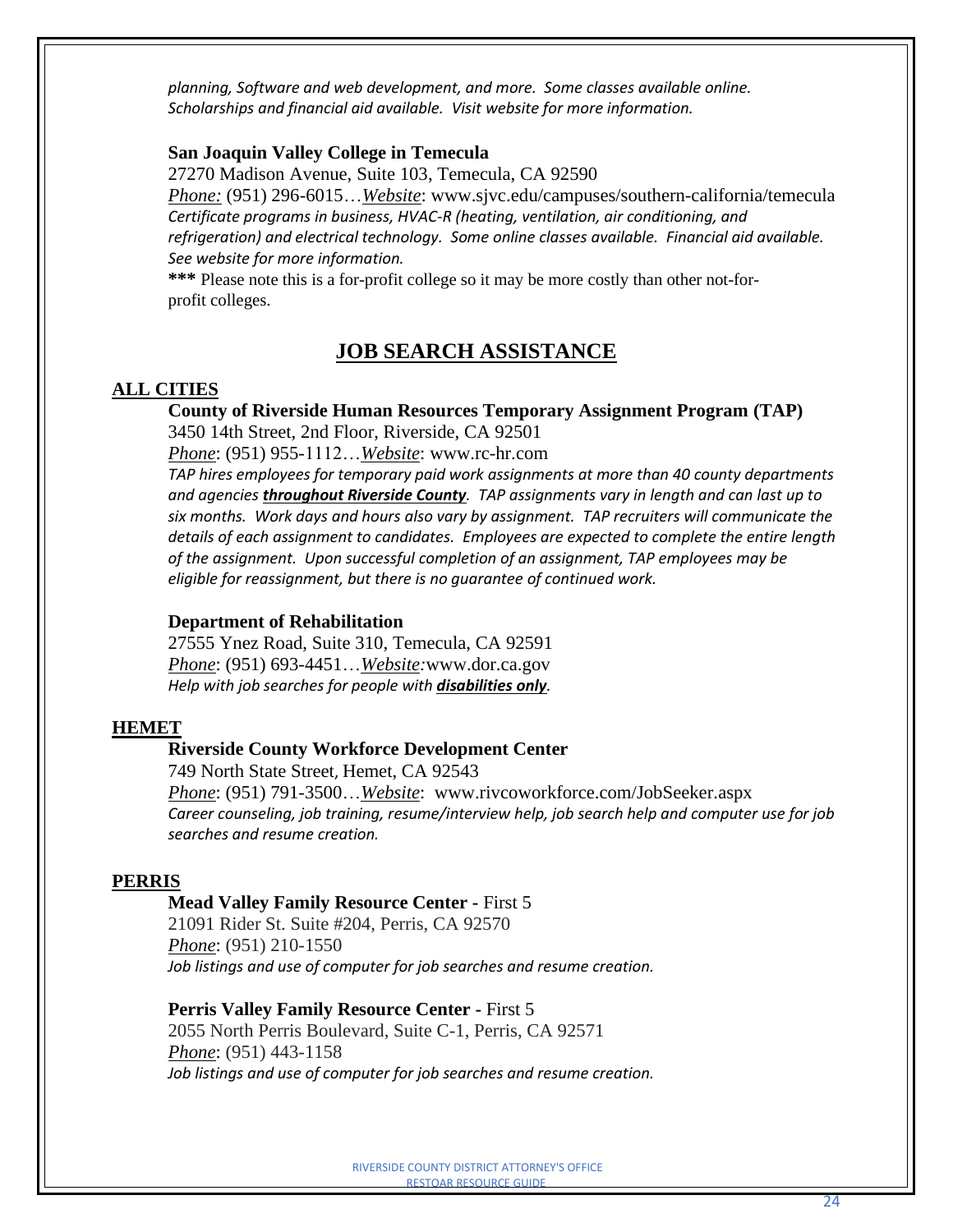# **Wellness City Perris**

170 Wilkerson Avenue, Suites A and B, Perris, CA 92570 *Phone*: (951) 345-1193 *Job search help and peer support for people with mental health challenges, addiction, homelessness and/or recent incarceration.*

#### **TEMECULA**

# **Wellness City Temecula**

40925 County Center Drive #120, Temecula, CA 92591 *Phone*: (951) 600-6410 *Job search help and peer support for people with mental health challenges, addiction, homelessness and/or recent incarceration.*

# **MENTAL HEALTH SERVICES**

#### **HEMET**

#### **Hemet Family Care Center - Whole Person Care**

880 North State Street, Hemet, CA 92543 *Phone*: (951) 791-2285 *Mental health assessment and referrals. Medi-Cal accepted.*

#### **Hemet Mental Health Clinic -** County Behavioral Health

650 North State Street, Hemet, CA 92543 *Phone*: (800) 706-7500 CARES Line for Referral *Mental health services. Accepts only Medi-Cal.*

#### **MFI Recovery**

950 North State Street, Suite E, Hemet, CA 92543 *Phone*: (866) 218- 4697…*Website:* www.MFIrecovery.com *Mental health counseling. Medi-Cal (IEHP and Molina) and private insurance accepted.*

#### **LAKE ELSINORE**

**Lake Elsinore Adult Mental Health Clinic -** County Behavioral Health 31764 Casino Drive, Suite 300, Lake Elsinore, CA 92530 *Phone*: (800) 706-7500 CARES Line for Referral *Mental health services. Accepts only Medi-Cal.*

#### **Lake Elsinore Family Care Center - Whole Person Care**

2499 East Lakeshore Drive, Lake Elsinore, CA 92530 *Phone*: (951) 471-4442 *Mental health assessment and referrals. Medi-Cal accepted.*

#### **MURRIETA**

#### **MFI Recovery - Murrieta**

24885 Whitewood Road, #105, Murrieta, CA 92563 *Phone*: (866) 218- 4697…*Website:* www.MFIrecovery.com *Mental health counseling. Medi-Cal (IEHP and Molina) and private insurance accepted.*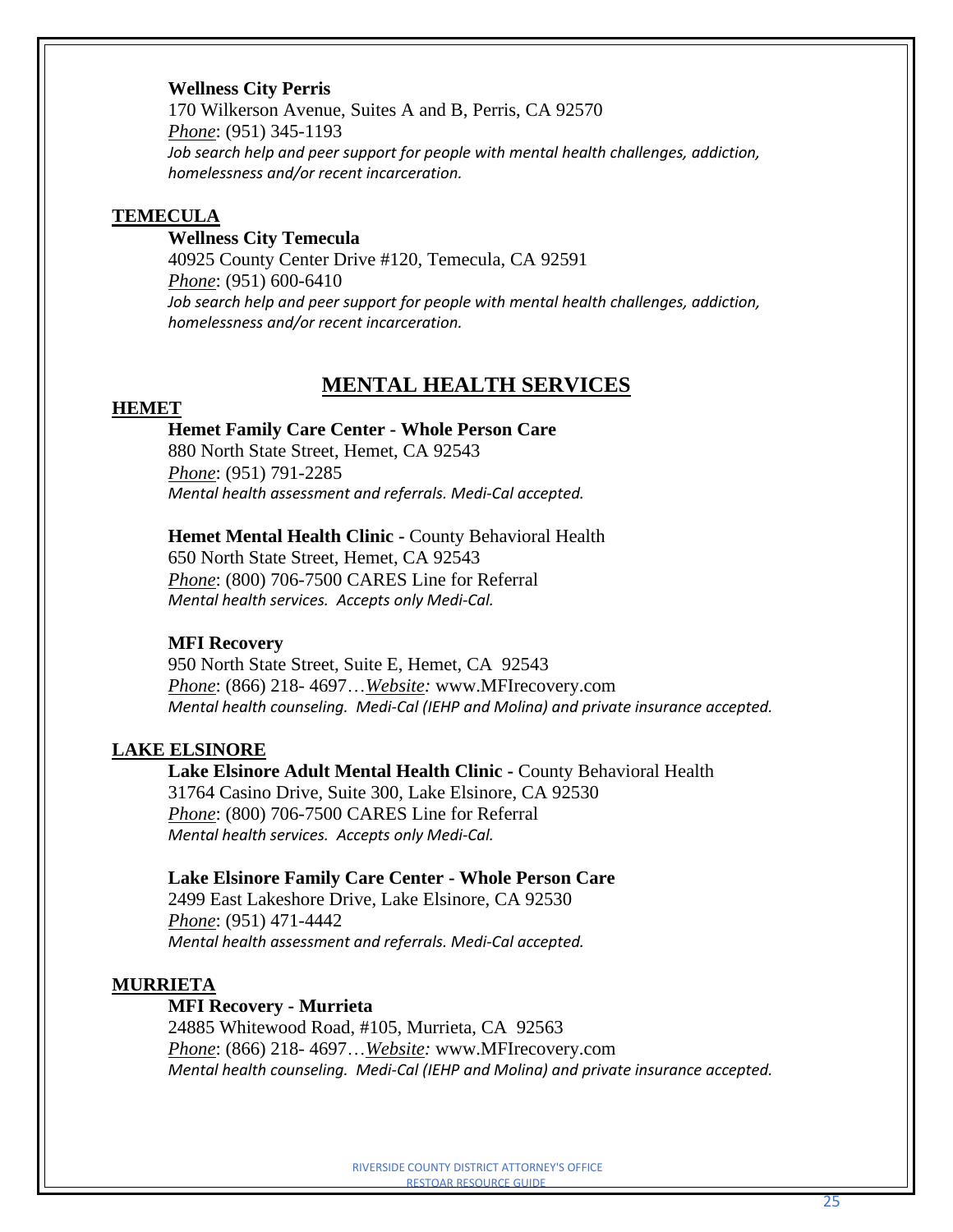**Perris Valley Community Health Center -** County Behavioral Health 450 East San Jacinto Avenue, Perris, CA 92570 *Phone*: (800) 706-7500 CARES Line for Referral *Mental health services. Accepts only Medi-Cal.*

#### **Wellness City Perris**

170 Wilkerson Avenue, Suites A and B, Perris, CA 92570 *Phone*: (951) 345-1193 *Free peer counseling and support for people with mental health challenges, addiction, homelessness and/or recent incarceration.*

# **SAN JACINTO**

**San Jacinto New Life Clinic -** County Behavioral Health 1370 South State Street, Suite A, San Jacinto, CA 92583 *Phone*: (800) 706-7500 CARES Line for Referral *Mental health services. Accepts only Medi-Cal.*

#### **TEMECULA**

**Temecula Mental Health Adult Services -** County Behavioral Health 40925 County Center Drive, Suite 200, Temecula, CA 92591 *Phone*: (800) 706-7500 CARES Line for Referral *Mental health services. Accepts only Medi-Cal.*

#### **Wellness City Temecula**

40925 County Center Drive #120, Temecula, CA 92591 *Phone*: (951) 600-6410 *Free peer counseling and support for mental health challenges, addiction, homelessness and/or recent incarceration.*

# **PARENTING CLASSES**

#### **HEMET**

#### **MFI Recovery**

950 North State Street, Suite E, Hemet, CA 92543 *Phone*: (866) 218-4697…*Website:* www.MFIrecovery.com *Program of 8 parenting classes. \$25 per class but most participants qualify for free.*

#### **The Carolyn E. Wylie Center**

*Phone*: (951) 683-5193…*Website:* www.wyliecenter.org/parent-education-class-schedule *Free Triple P Parenting Classes (8 classes total) offered in English and Spanish at Hemet schools. Contact the Wylie Center for Hemet locations and dates.*

#### **MURRIETA**

#### **MFI Recovery - Murrieta**

24885 Whitewood Road, #105, Murrieta, CA 92563 *Phone*: (866) 218- 4697…*Website:* www.MFIrecovery.com *Program of 8 parenting classes. \$25 per class but most participants qualify for free.*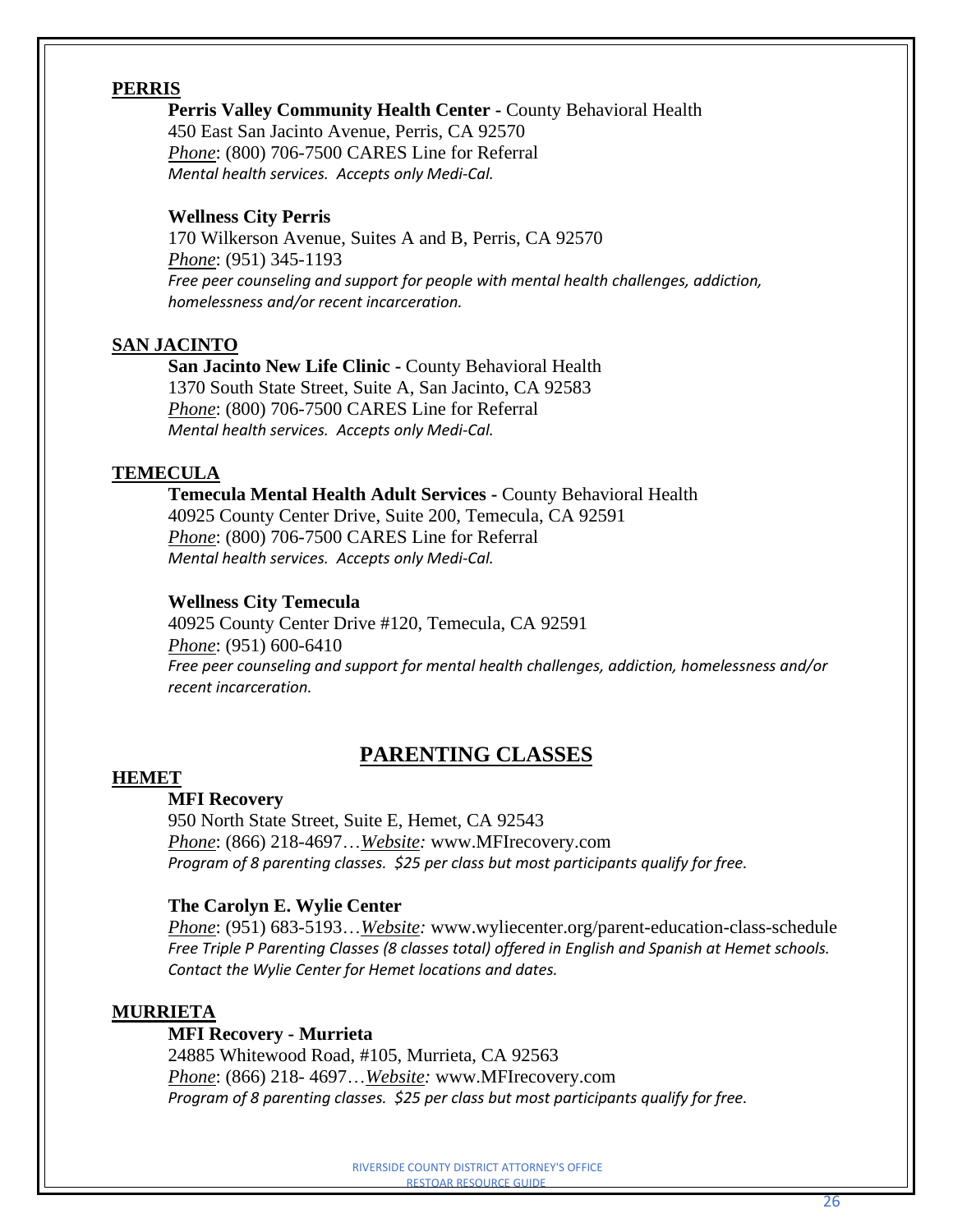#### **Mead Valley Family Resource Center -** First 5

21091 Rider Street, Suite #204, Perris, CA 92570 *Phone*: (951) 210-1550 *Free parenting classes.*

#### **Perris Valley Family Resource Center -** First 5

2055 North Perris Boulevard, Suite C-1, Perris, CA 92571 *Phone*: (951) 443-1158 *Free parenting classes and Kin Support Group for relatives raising children.*

# **SAN JACINTO**

#### **Family Service Association**

625 South Pico Avenue, San Jacinto, CA 92583 *Phone*: (951) 686-1096…*Website:* [www.fsaca.org](http://www.fsaca.org/) *Free Triple P parenting classes and Parent/Child Interaction Therapy for children with behavioral issues.*

#### **The Carolyn E. Wylie Center**

*Phone*: (951) 683-5193…*Website:* www.wyliecenter.org/parent-education-class-schedule *Free Triple P Parenting Classes (8 classes total) offered in English and Spanish. Contact the Wylie Center for San Jacinto locations and dates.*

# **PUBLIC SERVICES**

#### **HEMET**

#### **Department of Public Social Services**

541 North San Jacinto Street, San Jacinto, CA 92543 *Help with Medi-Cal, CalFresh, GAIN, and CalWORKs enrollment.* 

#### **Hemet Family Care Center - Whole Person Care**

880 North State Street, Hemet, CA 92543 *Phone*: (951) 791-2285 *Help with CalFresh and Medi-Cal enrollment.*

#### **LAKE ELSINORE**

#### **Department of Public Social Services**

1400 Minthorn Street, Lake Elsinore, CA 92530 *Help with Medi-Cal, CalFresh, GAIN, and CalWORKs enrollment.*

# **Lake Elsinore Family Care Center - Whole Person Care**

2499 East Lakeshore Drive, Lake Elsinore, CA 92530 *Phone*: (951) 471-4442 *Help with CalFresh and Medi-Cal enrollment.*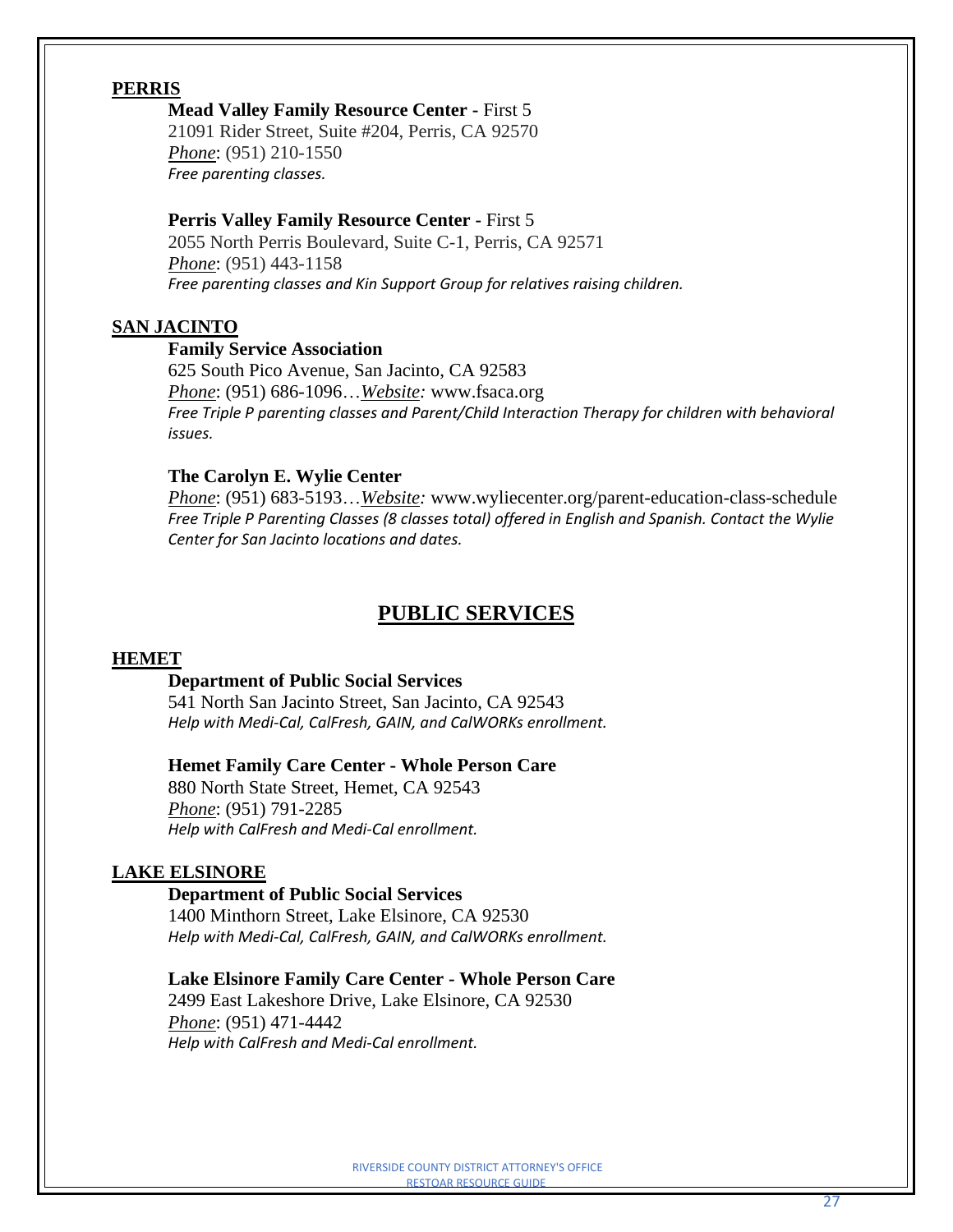#### **Department of Public Social Services**

201 Redlands Avenue, Perris, CA 92571 *Help with Medi-Cal, CalFresh, GAIN, and CalWORKs enrollment.*

#### **Mead Valley Family Resource Center -** First 5

21091 Rider Street, Suite #204, Perris, CA 92570 *Phone*: (951) 210-1550 *Help with CalFresh and Medi-Cal enrollment.*

# **HELPFUL CLASSES and RESOURCES**

#### **ALL CITIES**

#### **Community Action Partnership**

749 North State Street, Hemet, CA 92543 *Phone*: (800) 511-1110

- *Savings for Success Online Class - increase financial knowledge to attend college/vocational school, start a business or buy a home.*
- *Tech for Success Online Class - financial literacy and community resource education.*

#### **GRID Alternatives Inland Empire (GRID IE)**

1660 Chicago Avenue, M21, Riverside, CA 92507 *Phone:* (951) 465-2864…*Website*: www.gridalternatives.org/ie *Provides state-funded no-cost solar to low-income homeowners in disadvantaged communities throughout the county. \$200 reward for referrals. Visit website or call for more information.*

#### **MENIFEE**

#### **Mt. San Jacinto College, Menifee Valley Campus**

28237 La Piedra Road, Menifee, CA 92584 *Phone*: (951) 487-3707…*Website*: www.msjc.edu/adulted *Free Citizenship classes and English as a second language (ESL) classes. Check website for additional locations.*

#### **PERRIS**

#### **Hacienda Christian Life Campus**

1040 Tepee Lane, Perris, CA 92570

*Phone*: (951) 657-3041…*Website*: www.ghhministries.com/hacienda-campus.html *Free one-year faith-based residential program for men only to deal with self-destructive actions such as drug and alcohol abuse, violence, and gang affiliations. Program does not accept people with sex crimes (290 registration), arson or current use of psychological medications.*

# **Mead Valley Family Resource Center -** First 5

21091 Rider Street, Suite #204, Perris, CA 92570 *Phone*: (951) 210-1550 *Free Citizenship classes, English as Second Language (ESL) classes, Self-help classes, Health and nutrition classes.*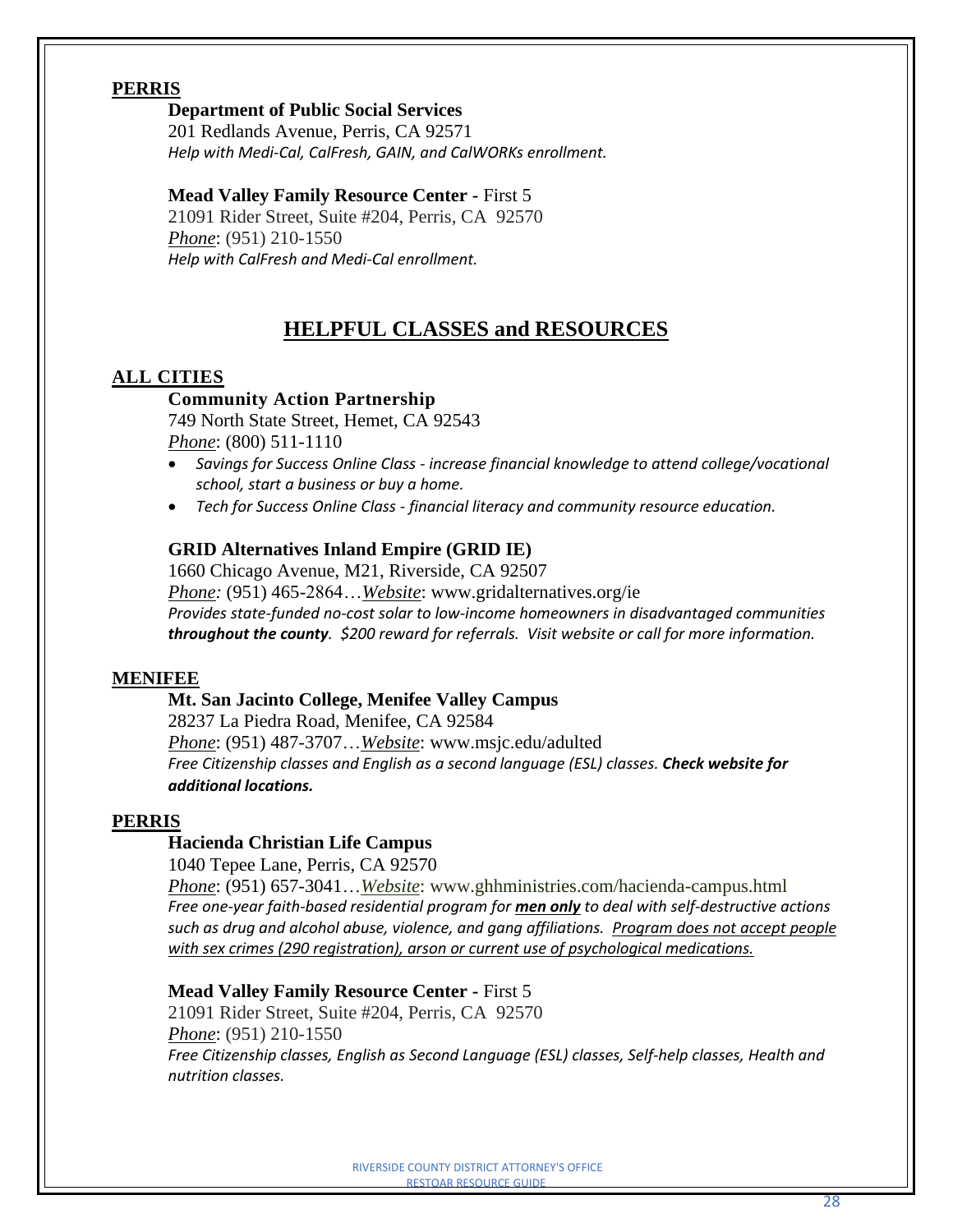# **Perris Valley Family Resource Center -** First 5

2055 North Perris Boulevard, Suite C-1, Perris, CA 92571 *Phone*: (951) 443-1158 *Free English as second language (ESL) classes, Caregiver classes for adult care, and free tax preparation.*

# **SAN JACINTO**

#### **Mt. San Jacinto College**

1499 North State [Street, San Jacinto, CA 92583](https://www.bing.com/maps?&ty=18&q=Mt.%20San%20Jacinto%20College&satid=id.sid%3ad171c940-9a2c-96cb-baed-ddd246ad1e09&ppois=34.12682342529297_-117.33547973632812_Mt.%20San%20Jacinto%20College_~&cp=34.126823~-117.33548&v=2&sV=1) *Phone*: (951) 487-3707…*Website*: www.msjc.edu/adulted *Free Citizenship classes and English as second language (ESL) classes.*

#### **TEMECULA**

# **Mt. San Jacinto College, Temecula Higher Education Center**

[43200 Business Park Drive, Temecula, CA 92590](https://goo.gl/maps/2VST53uLvVm) *Phone*: (951) 487-3707…*Website*: www.msjc.edu/adulted *Free Citizenship classes and English as a second language (ESL) classes.*

# **RESOURCE REFERRAL SERVICES**

#### **ALL CITIES**

#### **2-1-1 Riverside Resource Referral Hotline**

*Phone*: Dial 211 or (800) 464-1123…*Website:* [www.connectriverside.org](http://www.connectriverside.org/) *Call or search online to find other resources and help.*

# **MID-COUNTY RESOURCES - BANNING, BEAUMONT and CABAZON**

**Resources Categories**: Anger Management Classes, Counseling, Drug and/or Alcohol Programs, Emergency and Transitional Services *(Help with Food, Clothing, Housing, Rent, and Utilities*), GED/HiSET/ and High School Diploma Classes, Job Training and Education, Job Search Help, Mental Health Services, Parenting Classes, Public Services, Helpful Classes and Resources, and Resource Referral Services.

# **ANGER MANAGEMENT CLASSES**

(Also see "Counseling" listings.)

# **CABAZON**

**Family Services Association** 50391 Carmen Avenue, Cabazon CA 92230 *Phone*: (951) 686-1096…*Website:* [www.fsaca.org](http://www.fsaca.org/) *Group and individual anger management classes. \$15-20 per class.*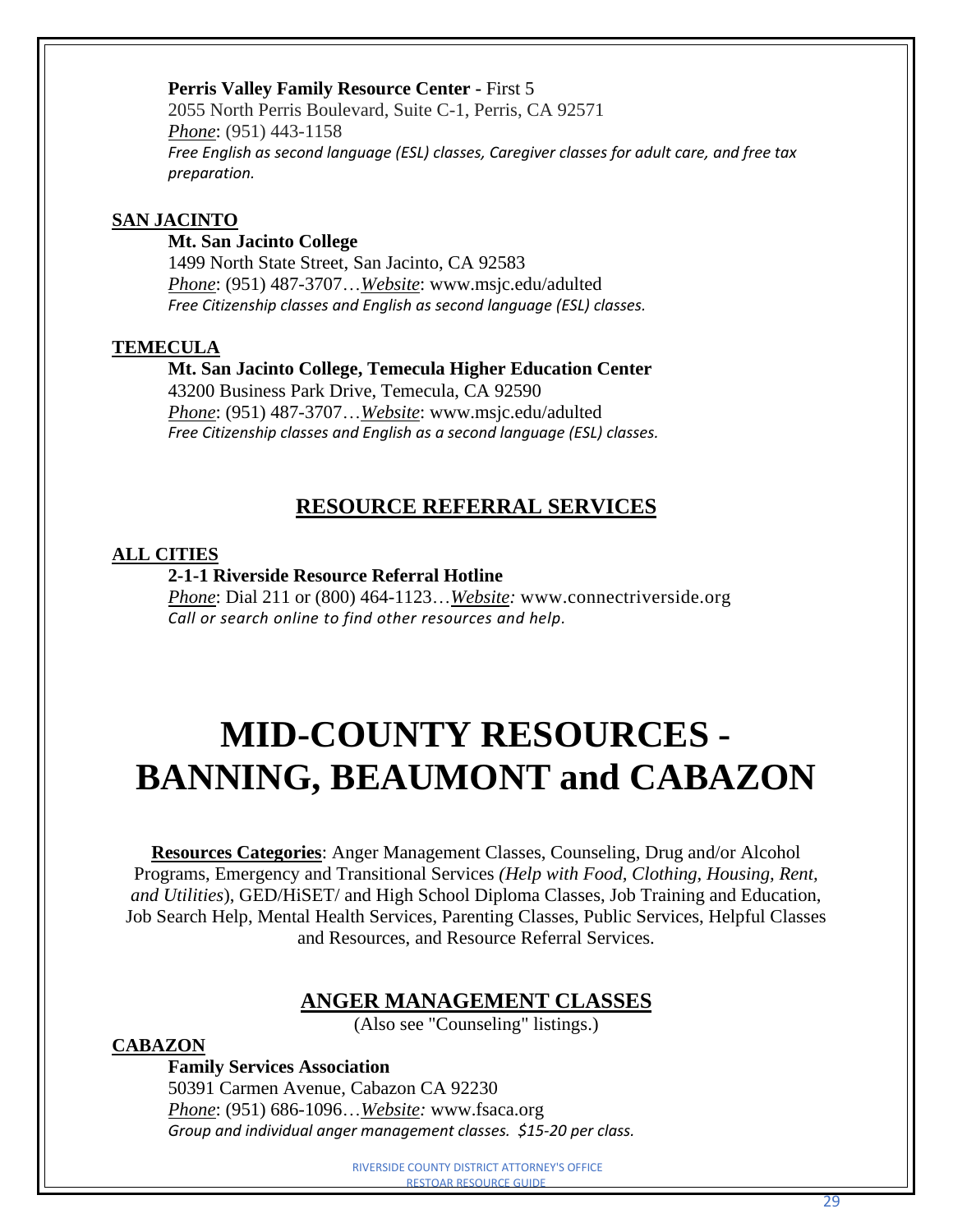# **COUNSELING**

(Not specific to drugs and/or alcohol. See listing for "Drug and Alcohol Programs" instead.)

#### **BANNING**

# **MFI Recovery**

1035 West Ramsey Street, Suite A, Banning, CA 92220 *Phone*: (866) 218- 4697…*Website:* www.MFIrecovery.com *MediCal (IEHP and Molina) and private insurance accepted.*

#### **Wellness City Banning**

2781 West Ramsey Street, Suite 3 and 4, Banning, CA 92220 Phone: (951) 797-3805 *Free peer counseling and support for people with mental health challenges, addiction, homelessness and/or incarceration.*

#### **CABAZON**

# **Family Services Association**

50391 Carmen Avenue, Cabazon, CA 92230 *Phone*: (951) 686-1096…*Website:* [www.fsaca.org](http://www.fsaca.org/) *Cost of counseling based on ability to pay. Some may qualify for free counseling.* 

# **DRUG and/or ALCOHOL PROGRAMS**

#### **ALL CITIES**

#### **Alcoholics Anonymous**

*Website*: [www.aainlandempire.org/meetings](http://www.aainlandempire.org/meetings) *To find a meeting in your area, visit website and search by your city.*

#### **Narcotics Anonymous**

*Website:* www.cirna.org/southwest-area-meetings/ *To find a meeting in your area, visit website and search by your city.*

#### **BANNING**

#### **Banning Family Care Center - Whole Person Care**

3055 West Ramsey Street, Banning, CA 92220 *Phone*: (951) 791-2285 *Drug abuse assessment and referrals. Medi-Cal accepted.*

#### **Banning Family Community Health Center**

1070 East Ramsey Street, Banning, CA 92220 *Phone*: (951) 846-2560 *Outpatient treatment. Medi-Cal and private insurance accepted. If no insurance, cost based on ability to pay.*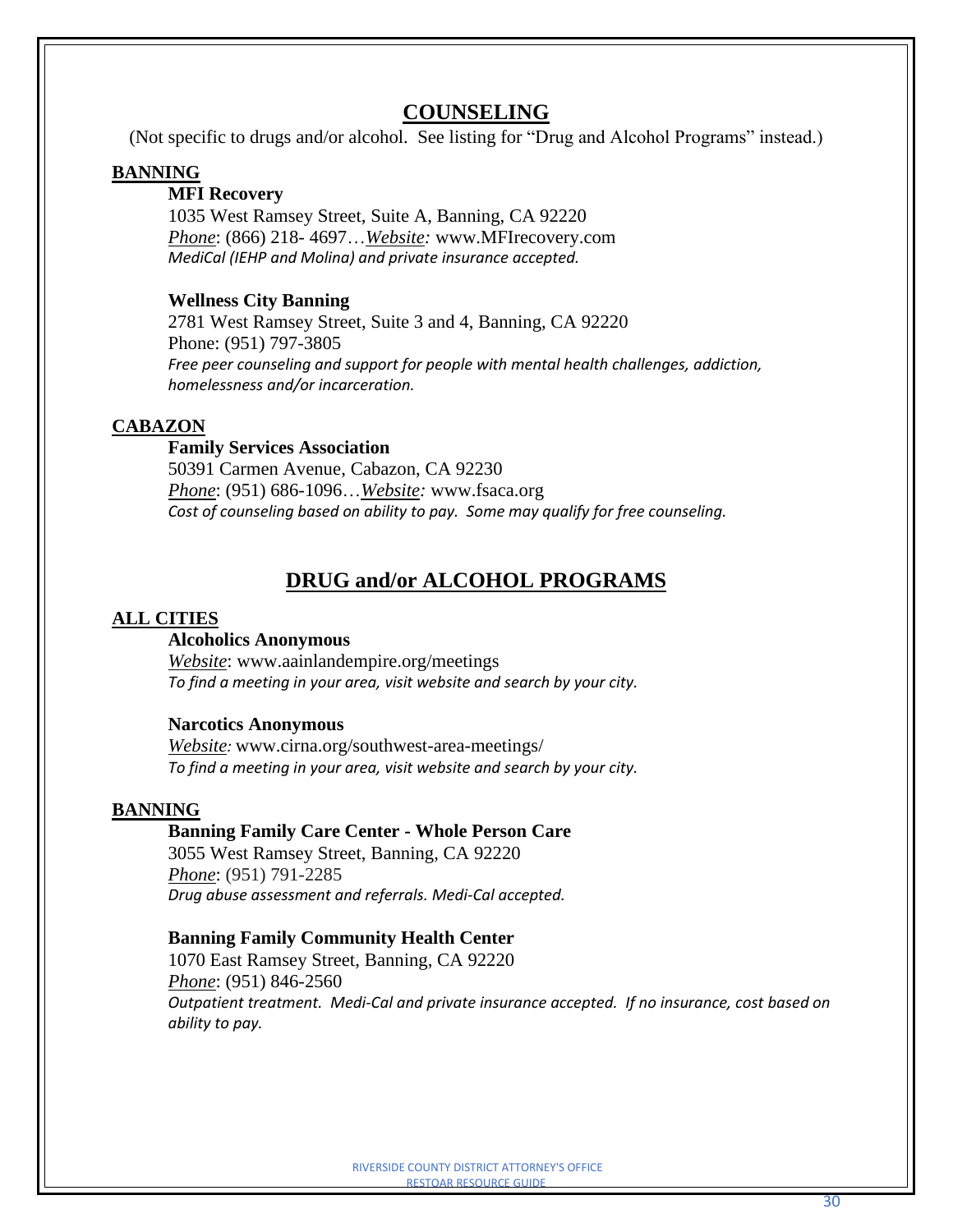#### **MFI Recovery**

2781 West Ramsey Street, Suite 1, Banning, CA 92220 *Phone*: (866) 218- 4697…*Website:* www.MFIrecovery.com *Outpatient, residential and detox programs. Medi-Cal (IEHP and Molina) and private insurance accepted.*

# **EMERGENCY/TRANSITIONAL HELP**

(Help with Food, Clothing, Housing, Rent, and Utilities)

#### **BANNING**

**Wellness City Banning**

2781 West Ramsey Street, Suite 3 and 4, Banning, CA 92220 Phone: (951) 797-3805 *Housing help and peer support for people with mental health challenges, addiction, homelessness and/or incarceration.*

# **GED, HiSET, and HIGH SCHOOL DIPLOMA CLASSES**

#### **BANNING**

#### **Dr. Milo P. Johnson Center for Learning Come Back Kids**

671 North Florida Avenue, Banning, CA 92220

*Phone*: (877) RCOE-CBK…*Website*: www.CBKtoday.org Free classes to get ready for the HiSET test or to earn a high school diploma. Ages 13 through 24 *accepted at this site. See listings for other CBK sites for ages 25 and older. Program does not accept people with crimes against children.*

# **JOB TRAINING and EDUCATION**

#### **ALL CITIES**

#### **GRID Alternatives Inland Empire (GRID IE)**

1660 Chicago Avenue, M21, Riverside, CA 92507

*Phone:* (951) 465-2864…*Website*: www.gridalternatives.org/ie *Free hands-on solar installation experience for trainees to prepare them for jobs in the growing solar industry. No experience or tools needed. Installation projects for trainees are available in cities throughout the county. GRID IE provides state-funded no-cost solar to low-income homeowners in disadvantaged communities and provides a \$200 reward for referrals. Visit website or call for more information.*

#### **BANNING**

**Mt. San Jacinto College, San Gorgonio Pass Campus** 3144 West Westward Avenue, Banning, CA 92220 *Phone*: (951) 487-3400…*Website*: [www.msjc.edu](http://www.msjc.edu/)

*Visit website for program information.*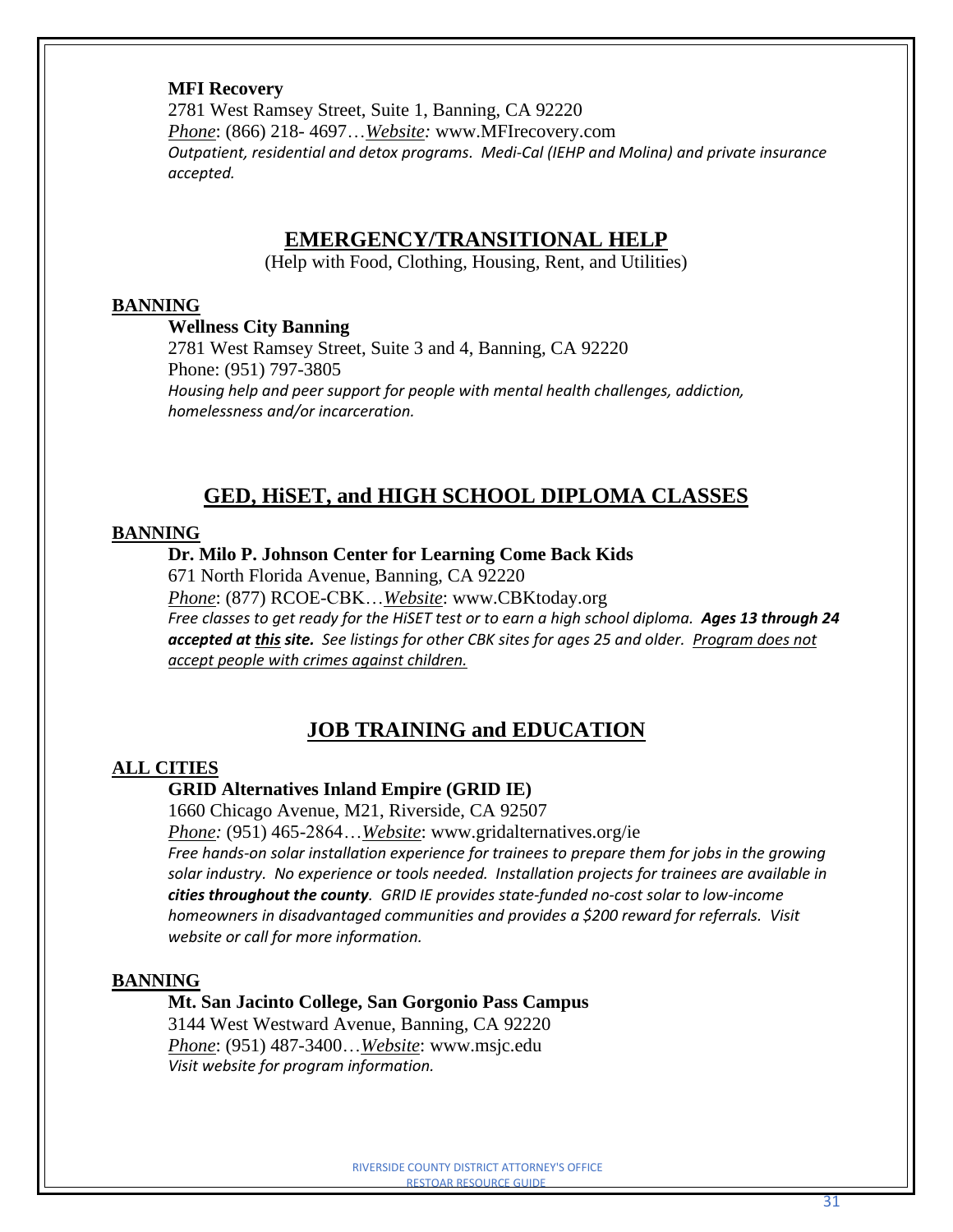# **RI International Peer Employment Training**

2781 West Ramsey Street, Suite 6, Banning, CA 92220 *Phone*: (951) 797-3805

*Website*: www. riinternational.com/consulting/training/certified-peer-support-specialisttraining

*Free career training for people who have overcome mental health challenges, addiction, homelessness and/or recent incarceration to learn to become a peer support specialist to help others with similar challenges.*

# **JOB SEARCH ASSISTANCE**

# **ALL CITIES**

#### **County of Riverside Human Resources Temporary Assignment Program (TAP)**

3450 14th Street, 2nd Floor, Riverside, CA 92501

*Phone*: (951) 955-1112…*Website*: www.rc-hr.com

*TAP hires employees for temporary paid work assignments at more than 40 county departments and agencies throughout Riverside County. TAP assignments vary in length and can last up to six months. Work days and hours also vary by assignment. TAP recruiters will communicate the details of each assignment to candidates. Employees are expected to complete the entire length of the assignment. Upon successful completion of an assignment, TAP employees may be eligible for reassignment, but there is no guarantee of continued work.*

#### **BANNING**

#### **Wellness City Banning**

2781 West Ramsey Street, Suite 3 and 4, Banning, CA 92220 Phone: (951) 797-3805 *Job search help and peer support for people with mental health challenges, addiction, homelessness and/or incarceration.*

# **MENTAL HEALTH SERVICES**

#### **BANNING**

#### **Banning Family Care Center - Whole Person Care**

3055 West Ramsey Street, Banning, CA 92220 *Phone*: (951) 791-2285 *Mental health assessment and referrals. Medi-Cal accepted.*

#### **Banning Family Community Health Center**

1070 East Ramsey Street, Banning, CA 92220 *Phone*: (951) 846-2560 *Mental health services. Medi-Cal (IEHP and Molina) and private insurance accepted. If no insurance, cost based on ability to pay.* 

**Banning Mental Health Clinic -** County Behavioral Health 1330 West Ramsey Street, Suite 100, Banning, CA 92220 *Phone*: (800) 706-7500 CARES Line *Mental health services. Accepts only Medi-Cal.*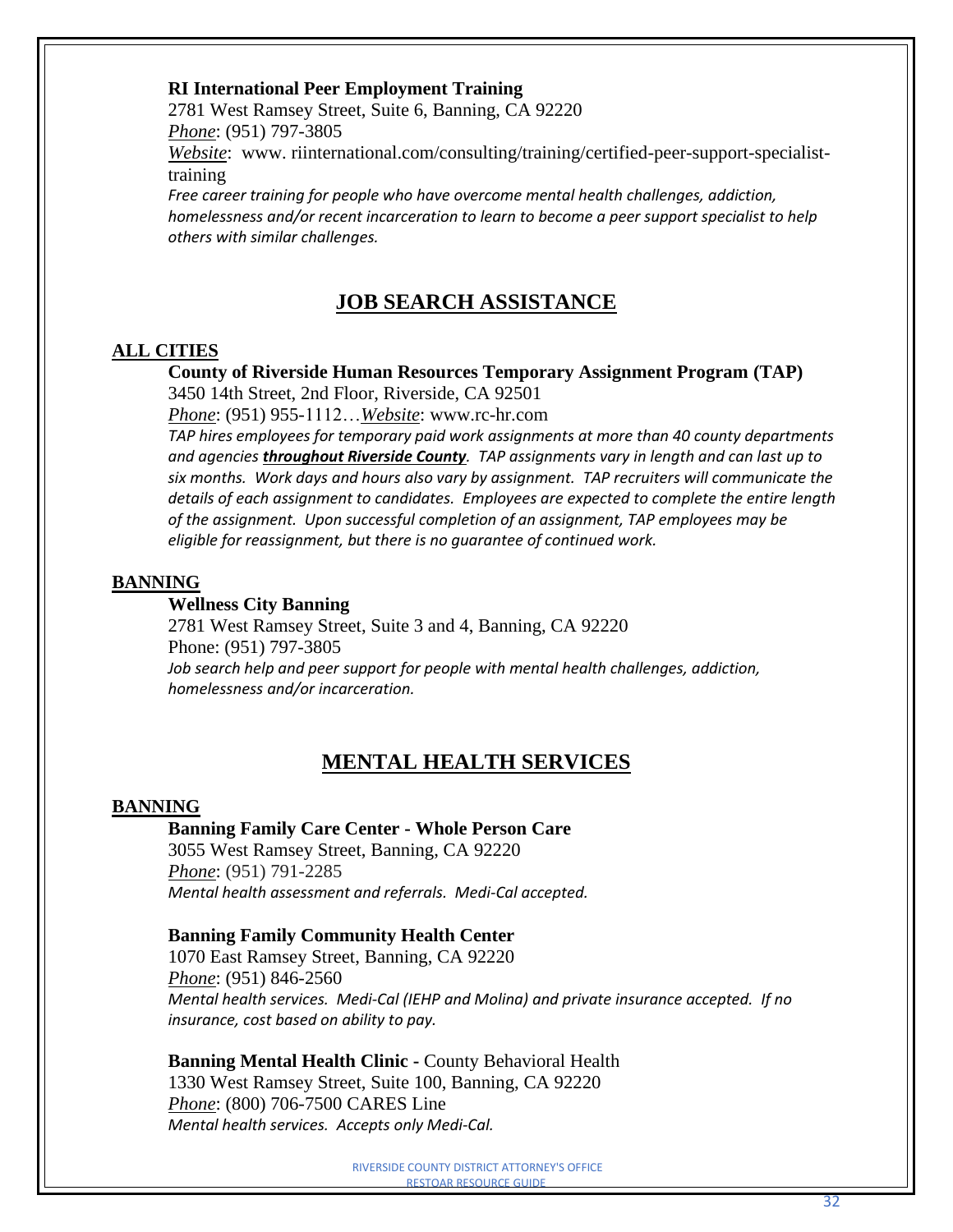#### **MFI Recovery**

1035 West Ramsey Street, Suite A, Banning, CA 92220 *Phone*: (866) 218- 4697…*Website:* www.MFIrecovery.com *Mental health counseling. Medi-Cal (IEHP and Molina) and private insurance accepted.*

#### **Wellness City Banning**

2781 West Ramsey Street, Suite 3 and 4, Banning, CA 92220 Phone: (951) 797-3805 *Free peer counseling and support for individuals with mental health challenges, addiction, homelessness and/or incarceration.*

# **PARENTING CLASSES**

# **BANNING**

# **MFI Recovery**

1035 West Ramsey Street, Suite A, Banning, CA 92220 *Phone:*(866) 218- 4697…*Website*: www.MFIrecovery.com *Program of 8 parenting classes. \$25 per class but most people qualify for free.*

#### **CABAZON**

#### **Family Services Association**

50391 Carmen Avenue, Cabazon CA 92230 *Phone:*(951) 686-1096…*Website:* [www.fsaca.org](http://www.fsaca.org/) *Free Triple P parenting classes and Parent/Child Interaction Therapy for children with behavioral issues.*

# **PUBLIC SERVICES**

#### **BANNING**

#### **Banning Family Care Center- Whole Person Care**

3055 West Ramsey Street, Banning, CA 92220 *Phone*: (951) 791-2285 *Help with Medi-Cal, SNAP and CalFresh enrollment.*

#### **Department of Public Social Services**

63 South Fourth Street, Banning, CA 92220 *Help with Medi-Cal, CalFresh, GAIN, and CalWORKs enrollment.* 

# **HELPFUL CLASSES and RESOURCES**

#### **ALL CITIES**

#### **GRID Alternatives Inland Empire (GRID IE)**

1660 Chicago Avenue, M21, Riverside, CA 92507 *Phone:* (951) 465-2864…*Website*: www.gridalternatives.org/ie *Provides state-funded no-cost solar to low-income homeowners in disadvantaged communities throughout the county. \$200 reward for referrals. Visit website or call for more information.*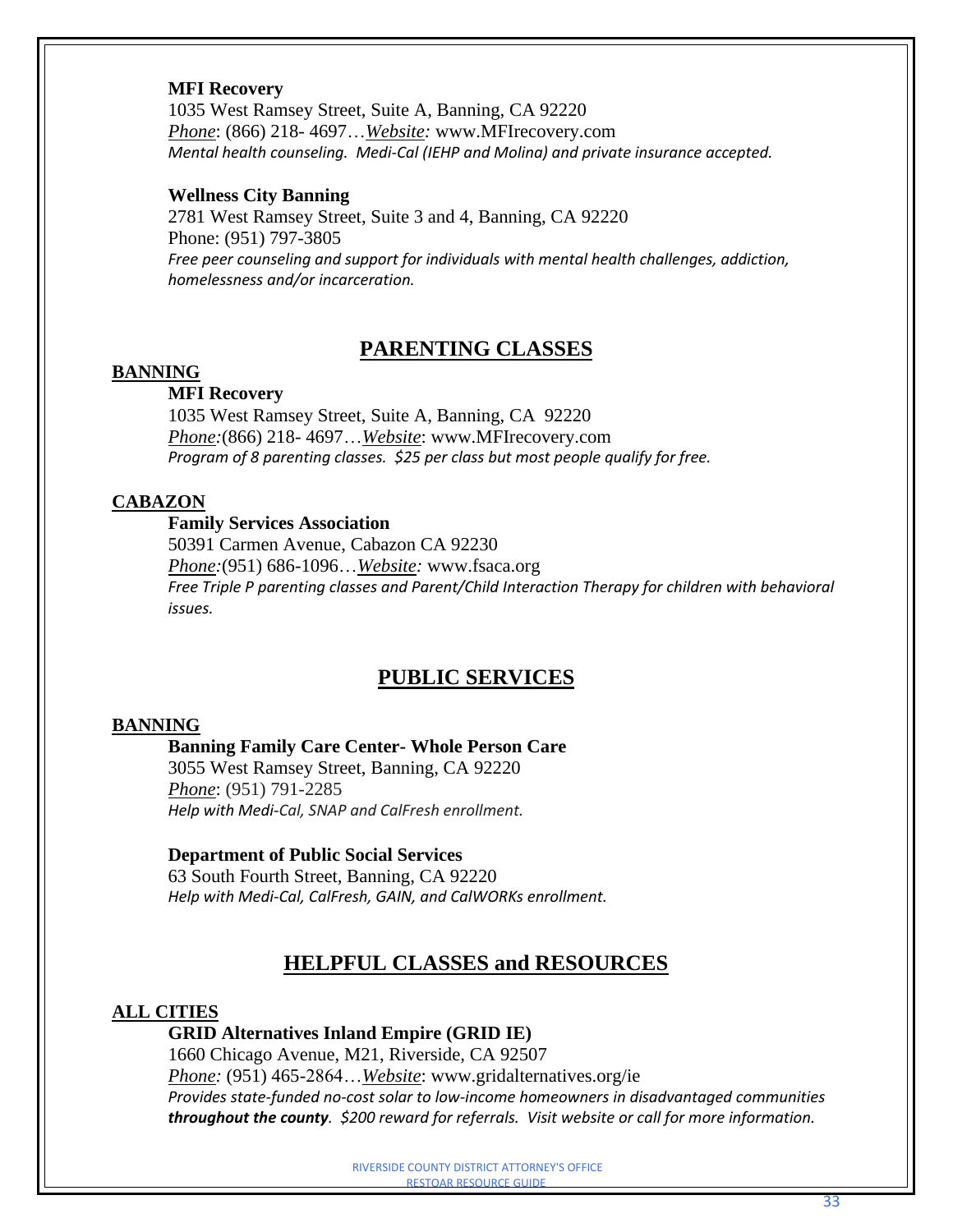# **RESOURCE REFERRAL SERVICES**

## **ALL CITIES**

**2-1-1 Riverside - Resource Referral Hotline**

*Phone*: Dial 211 or (800) 464-1123…*Website:* [www.connectriverside.org](http://www.connectriverside.org/) *Call or search online to find other resources and help.*

# **DESERT CITIES RESOURCES**

(Cathedral City, Coachella, Desert Hot Springs, Indio, Mecca, Palm Springs, Palm Desert, and Rancho Mirage)

**Resources Categories**: Anger Management, Child Care, Counseling, Drug and/or Alcohol Programs, Emergency and Transitional Services *(Help with Food, Clothing, Housing, Rent, and Utilities)*, GED/HiSET/ and High School Diploma Classes, Job Training and Education, Job Search Help, Mental Health Services, Parenting Classes, Public Services, Helpful Classes and Resources, and Resource Referral Services.

# **ANGER MANAGEMENT**

(Also see "Counseling" listings.)

# **DESERT HOT SPRINGS**

**Desert Hot Springs Family Resource Center –** First 5 14-201 Palm Drive, Suite 108, Desert Hot Springs, CA 92240 *Phone*: (760) 288-3313 *Free anger management counseling.*

#### **INDIO**

# **Cal State San Bernardino Reentry Initiative**

45550 Grace Street, Indio, CA 92201 *Phone*: (760) 203-5893 *Free anger management classes for those on parole only. Referral from parole agent is needed.*

# **CHILD CARE**

#### **INDIO**

#### **Martha's Village and Kitchen**

83791 Date Avenue, Indio, CA 92201 *Phone*: (760) 347-4741…*Website*: www.marthasvillage.org *Free child care for children up to age 5.*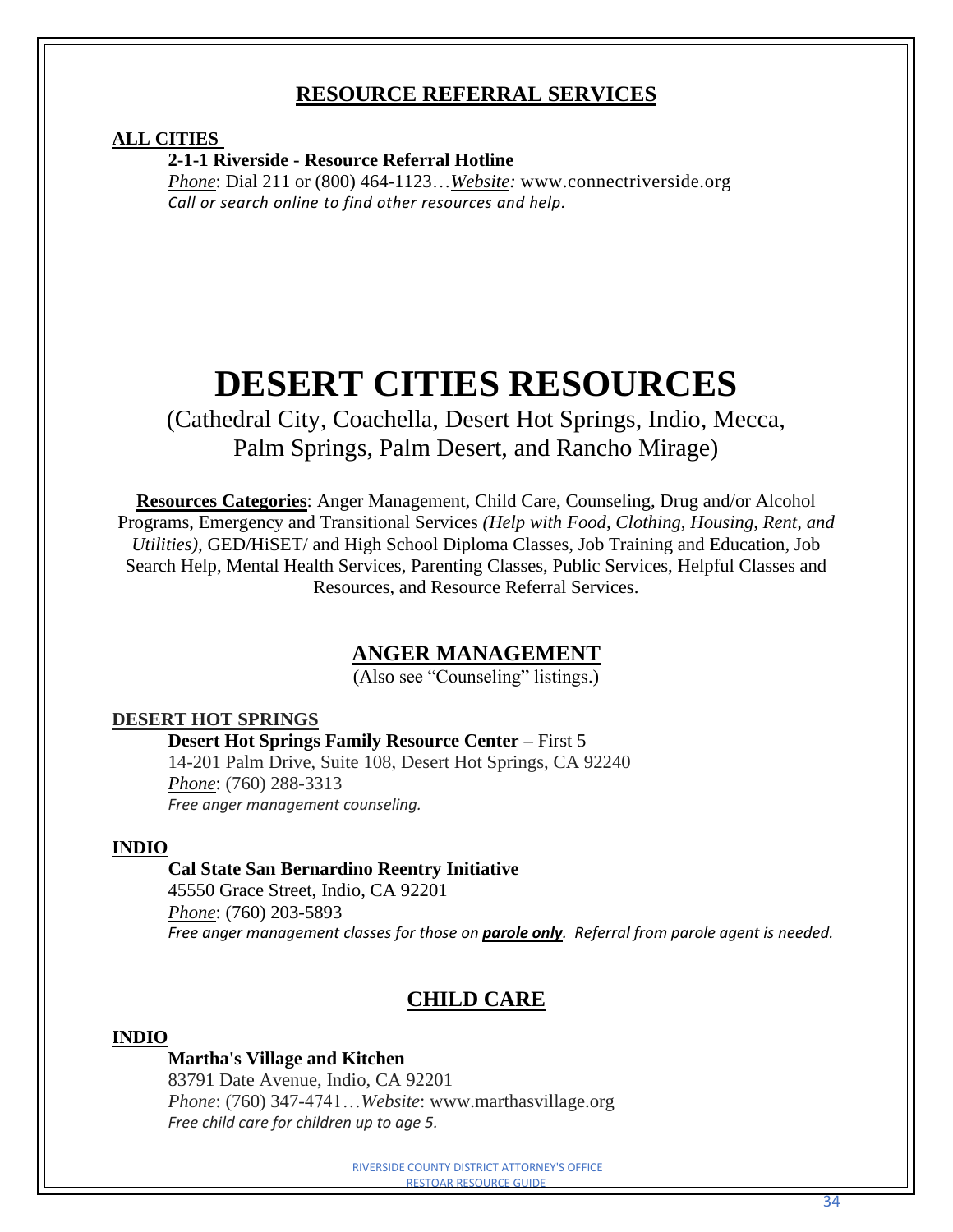# **COUNSELING**

(Not specific to drugs and alcohol. See listings for "Drug and/or Alcohol Programs" instead.)

# **COACHELLA**

# **Riverside Latino Commission Counseling Center**

1612 First Street, Coachella, CA 92236 *Phone*: (760) 398-9000 *Medi-Cal and IEHP accepted. If no insurance, you may qualify for free counseling or the cost may be based on ability to pay. Spanish and English-speaking counselors.*

# **DESERT HOT SPRINGS**

#### **Desert Hot Springs Family Resource Center –** First 5

14-201 Palm Drive, Suite 108, Desert Hot Springs, CA 92240 *Phone*: (760) 288-3313 *Free individual and family counseling. Support groups for caregivers and veterans.*

# **INDIO**

# **Cal State San Bernardino Reentry Initiative**

45550 Grace Street, Indio, CA 92201 *Phone*: (760) 203-5893 *Free counseling for those on parole only. Referral from parole agent is needed.*

# **Wellness City Indio**

81-735 Hwy 111, Suite. B, Indio, CA 92201 *Phone*: (760) 342-1825 *Free peer counseling and support for mental health challenges, addiction, homelessness and/or recent incarceration.*

# **MECCA**

# **Mecca Family and Farm Workers Service Center -** First 5

91-275 66th Avenue, Suite 100, Mecca, CA 92254 *Phone*: (760) 863-7860 *Free counseling.*

# **PALM SPRINGS**

# **Jewish Family Service of the Desert**

490 South Farrell Drive, Suite C208, Palm Springs, CA 92262 *Phone*: (760) 325-4088…*Website*: www.jfsdesert.org *Counseling for all residents of Coachella Valley. Individual and family counseling as well as a Trauma Group, Healthy Relationship Group (women only), and Parent Anxiety Group. Accepts IEHP and Medi-Cal. If no insurance, cost based on ability to pay.*

# **DRUG and/or ALCOHOL PROGRAMS**

# **ALL CITIES**

#### **Alcoholics Anonymous (AA)**

*Website:* [www.aainthedesert.org/meetings/](http://www.aainthedesert.org/meetings/) *To find a meeting in your area, visit website and search by your city.*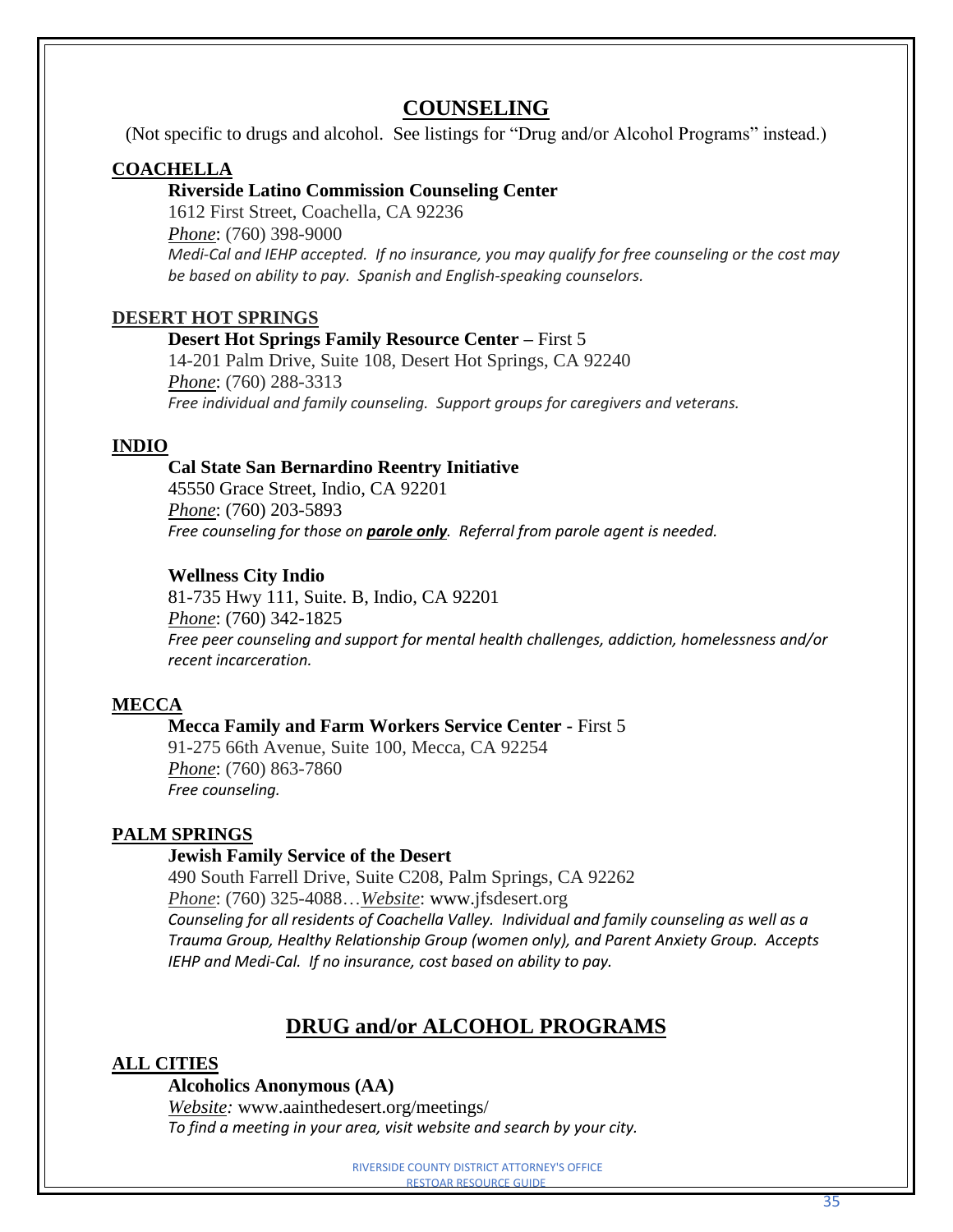#### **Narcotics Anonymous (NA)**

*Website*: www.cirna.org/na-meetings-in-lower-desert-area/ *To find a meeting in your area, visit website and search by your city.*

#### **DESERT HOT SPRINGS**

#### **Desert Hot Springs Substance Abuse Prevention and Treatment**

County Mental Health, 14320 Palm Drive, Desert Hot Springs, CA 92240 *Phone*: (760) 770-2264 *Outpatient, intensive outpatient, methadone and partial hospitalization. Medi-Cal accepted. If no insurance, cost based on ability to pay. Bilingual services.*

#### **Soroptimist House of Hope**

13525 Cielo Azul Way, Desert Hot Springs, CA 92240 *Phone*: (800) 499-3008 SU CARES Line for Referral *Website:*[www.recoveryhouseofhope.org](http://www.recoveryhouseofhope.org/) *Residential treatment for women only. Medi-Cal accepted.*

#### **The Ranch Recovery Center, Inc.**

7885 Annandale Avenue, Desert Hot Springs, CA 92240 *Phone*: (800) 499-3008 SU CARES Line for Referral *Website:* [www.ranchrecovery](http://www.ranchrecovery.org/).org *Residential treatment and detox programs. Medi-Cal accepted.*

#### **INDIO**

#### **ABC Recovery Center**

44374 Palm Street, Indio, CA 92201 *Phone*: (800) 499-3008 SU CARES Line for Referral *Website:* www*.*[abcrecoverycenter.org](http://abcrecoverycenter.org/) *Outpatient, detox, sober living and residential programs. Accepts Medi-Cal and private insurance. Alcoholics Anonymous (AA) and Narcotics Anonymous (NA) meetings also available.*

#### **Casa Las Palmas Recovery Home –** Riverside Latino Commission

83-844 Hopi Avenue, Indio, CA 92201 *Phone*: (800) 499-3008 SU CARES Line for Referral *Residential drug and alcohol treatment for men only. No 290 registrants. Accepts Medi-Cal. If no insurance, you may qualify for free treatment. Spanish and English speaking.*

#### **Indio Family Care Center- Whole Person Care Program**

47-923 Oasis Street, Indio, CA 92201 *Phone*: (760) 863-7191 *Drug use assessment and referrals. Medi-Cal accepted.*

# **Indio Substance Abuse Prevention and Treatment -** County Behavioral Health

83-912 Avenue 45, Suite 9, Indio, CA 92201 *Phone*: (760) 347-0754 *Outpatient, intensive outpatient, methadone and partial hospitalization. Medi-Cal accepted. If no insurance, cost based on ability to pay. Bilingual services.*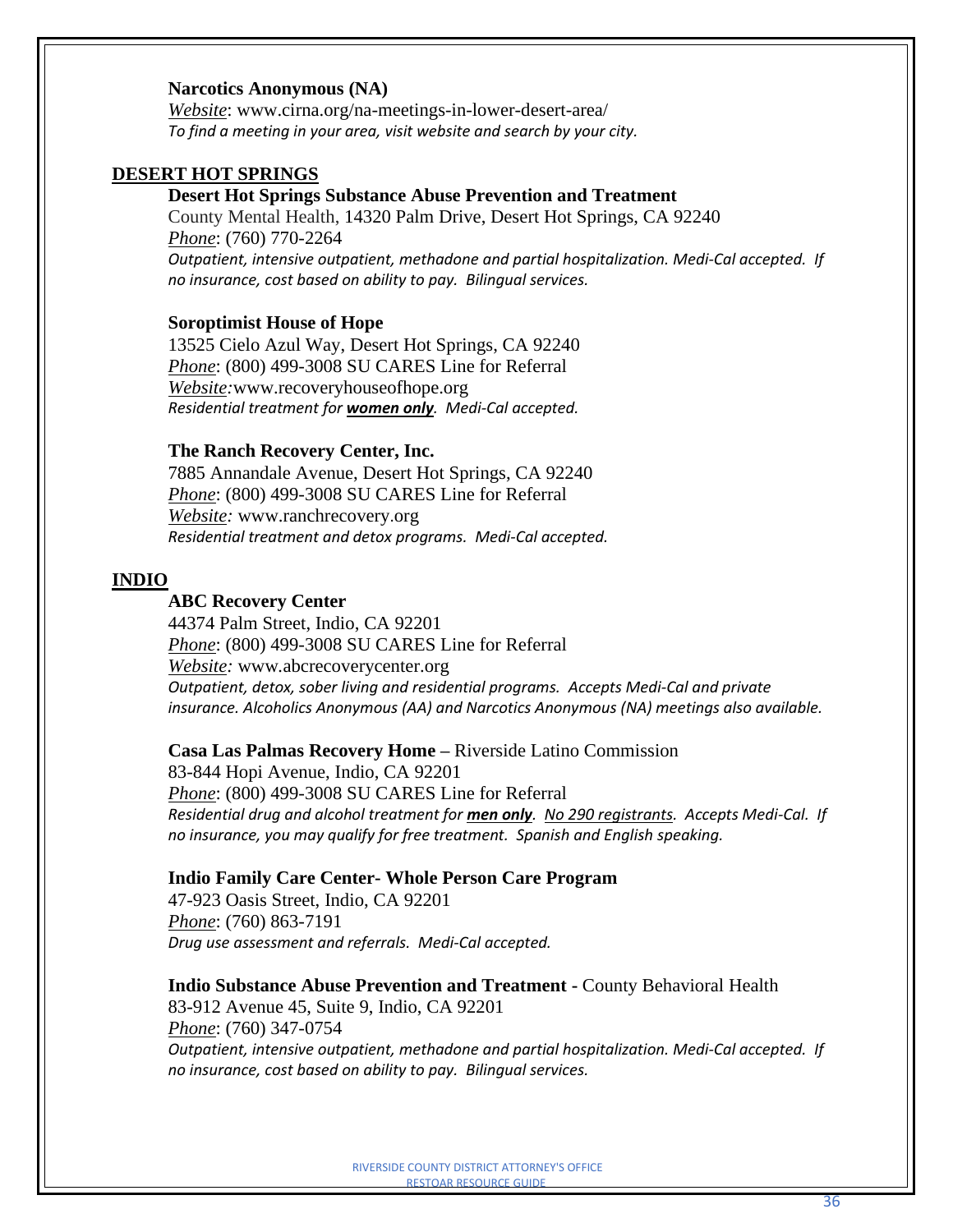# **Martha's Village and Kitchen**

83791 Date Avenue, Indio, CA 92201 *Phone*: (760) 347-4741…*Website*: www.marthasvillage.org *Alcoholics Anonymous (AA) and Narcotics Anonymous (NA) meetings. Call for more information.*

#### **PALM DESERT**

**Palm Desert Substance Abuse Prevention and Treatment -** County Behavioral Health 74923 Hovely Lane East, Palm Desert, CA 92260 *Phone*: (760) 770-2286 *Outpatient, intensive outpatient, methadone and partial hospitalization. Medi-Cal accepted. If no insurance, cost based on ability to pay. Bilingual services.*

# **PALM SPRINGS**

**Palm Springs Family Care Center - Whole Person Care Program** 1515 North Sunrise Way, Palm Springs, CA 92262 *Phone*: (760) 863-7191

*Drug use assessment and referrals. Medi-Cal accepted.*

# **THERMAL**

**Casa Cecilia Recovery Home -** Riverside Latino Commission 83-385 Rosa Avenue, Thermal, CA 92274 *Phone*: (800) 499-3008 SU CARES Line for Referral *Residential drug and alcohol treatment for women only. No 290 registrants. Medi-Cal accepted. If no insurance, you may qualify for free treatment. Spanish and English speaking.*

# **EMERGENCY and TRANSITIONAL SERVICES**

(Help with Food, Clothing, Housing, Rent, and Utilities)

# **ALL CITIES**

# **Community Action Partnership – Desert Hot Springs and Mecca**

*Phone*: (800) 511-1110 *Emergency help with payment of a utility bill.*

#### **Department of Veterans' Services**

44-199B Monroe Street, Indio, CA 92201 *Phone*: (760) 863-8266…*Website*: www[.veteranservices.co.riverside.ca.us](http://veteranservices.co.riverside.ca.us/) *Housing help for veterans only.*

#### **Path of Life/Coachella Valley Housing First**

*Phone*: (760) 601-5424 *Emergency housing.*

# **COACHELLA**

# **Riverside Latino Commission Counseling Center**

1612 First Street, Coachella, CA 92236 *Phone:*(760) 398-9000…*Website:* [www.latinocommission.com](http://www.latinocommission.com/) *Food bank, clothing, and help with rent payment.*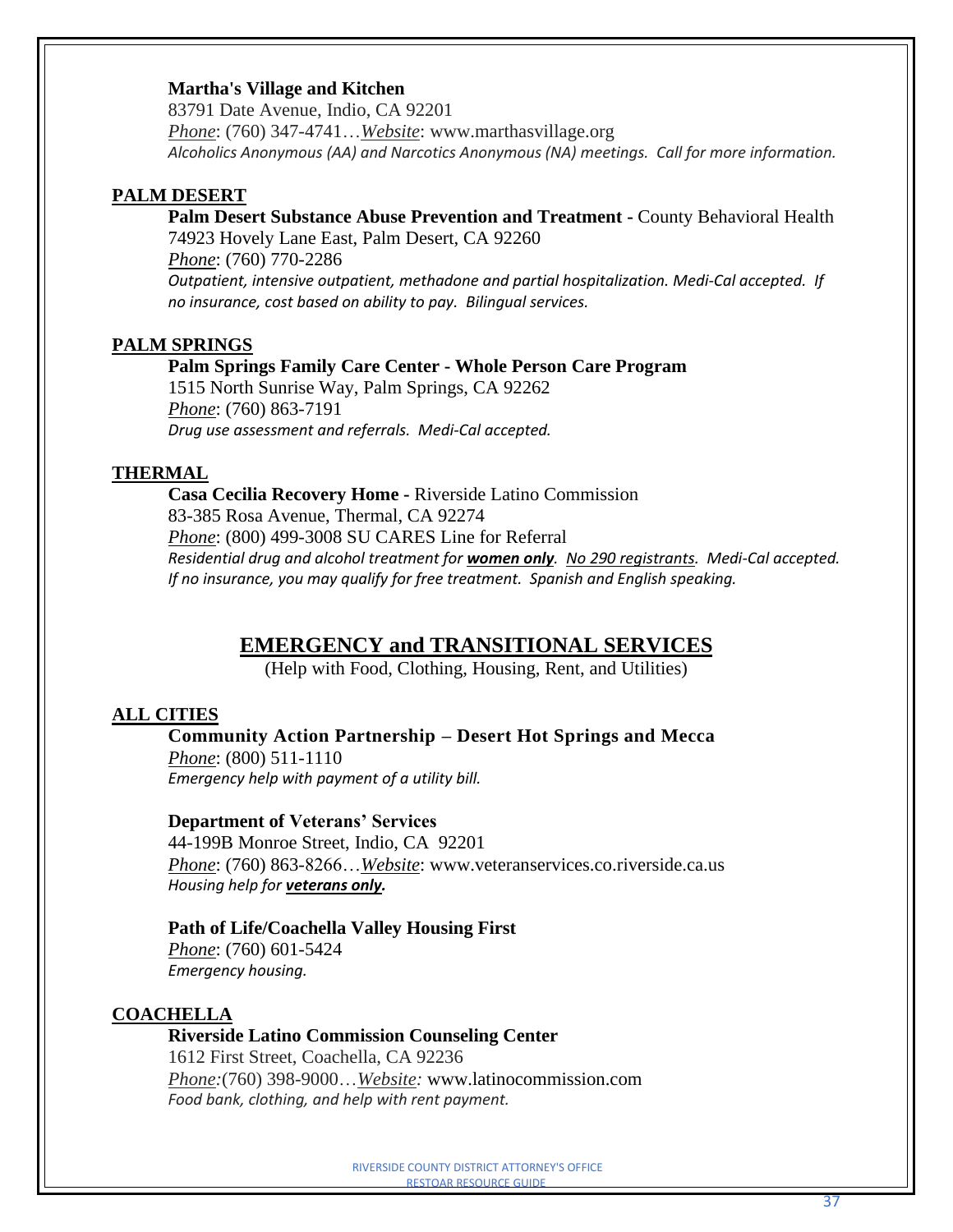#### **DESERT HOT SPRINGS**

**Desert Hot Springs Family Resource Center -** First 5 14-201 Palm Drive, Suite 108, Desert Hot Springs, CA 92240 *Phone*: (760) 288-3313 *Referrals for emergency food and shelter, utility payment help, and clothing closet.*

#### **INDIO**

# **Catholic Charities**

83-180 Requa Avenue, Suite 9B, Indio, CA 92201 *Phone*: (760) 342-0157…*Website*: [www.ccsbriv.org](http://www.ccsbriv.org/) *Help with first month's rent and rental deposit for individuals with HIV. Help with utility and rent payment for those at-risk of eviction. Emergency food.*

#### **Coachella Valley Rescue Mission**

47470 Van Buren Street, Indio, CA 92201 *Phone*: (760) 347-3512…*Website*: www.cvrm.org *Food bank and 60-day emergency shelter for families. Two residential vocational programs (faith-based and non faith-based) with job readiness classes, personal finance classes, and skills training to find permanent work. Program does not accept those with domestic violence in last three years, gun violence or sex crimes. Thrift store located in Coachella.*

#### **Martha's Village and Kitchen**

83791 Date Avenue, Indio, CA 92201

*Phone*: (760) 347-4741…*Website*: www.marthasvillage.org *Emergency housing and meals for individuals and families with children under 18, food baskets on bimonthly basis, and clothing vouchers. Free child care for children up to age 5. Borrego Health Clinic onsite which accepts IEHP and Molina. Job services available. Program does not accept individuals with sex crimes (290 registration).*

#### **Wellness City Indio**

81-735 Hwy 111, Suite B, Indio, CA 92201 *Phone*: (760) 342-1825 *Housing help and peer support for individuals with mental health challenges, addiction, homelessness and/or recent incarceration.*

#### **MECCA**

#### **Galilee Center**

66101 Hammond Road, Mecca, CA 92254

*Phone*:(760) 396-9100…*Website*: www[.galileecenter.org…](http://galileecenter.org/)*Email*[:info@galileecenter.org](mailto:info@galileecenter.org) *Weekly food pantry, holiday food baskets, thrift store clothing vouchers for those with no income, once-a-year rent and utility payment help, diapers/baby wipes/baby food for infants, school supplies/shoes/and Christmas gifts for children. For farmworkers only (paystub required), restrooms, showers, laundry, hot meals, temporary overnight shelter, and cooling center. Thrift stores located in Mecca and Coachella.*

#### **Mecca Family and Farm Workers Service Center -** First 5

91-275 66th Avenue, Suite 100, Mecca, CA 92254 *Phone*: (760) 863-7860 *Referrals for emergency food and shelter, help with utility and rent payment.*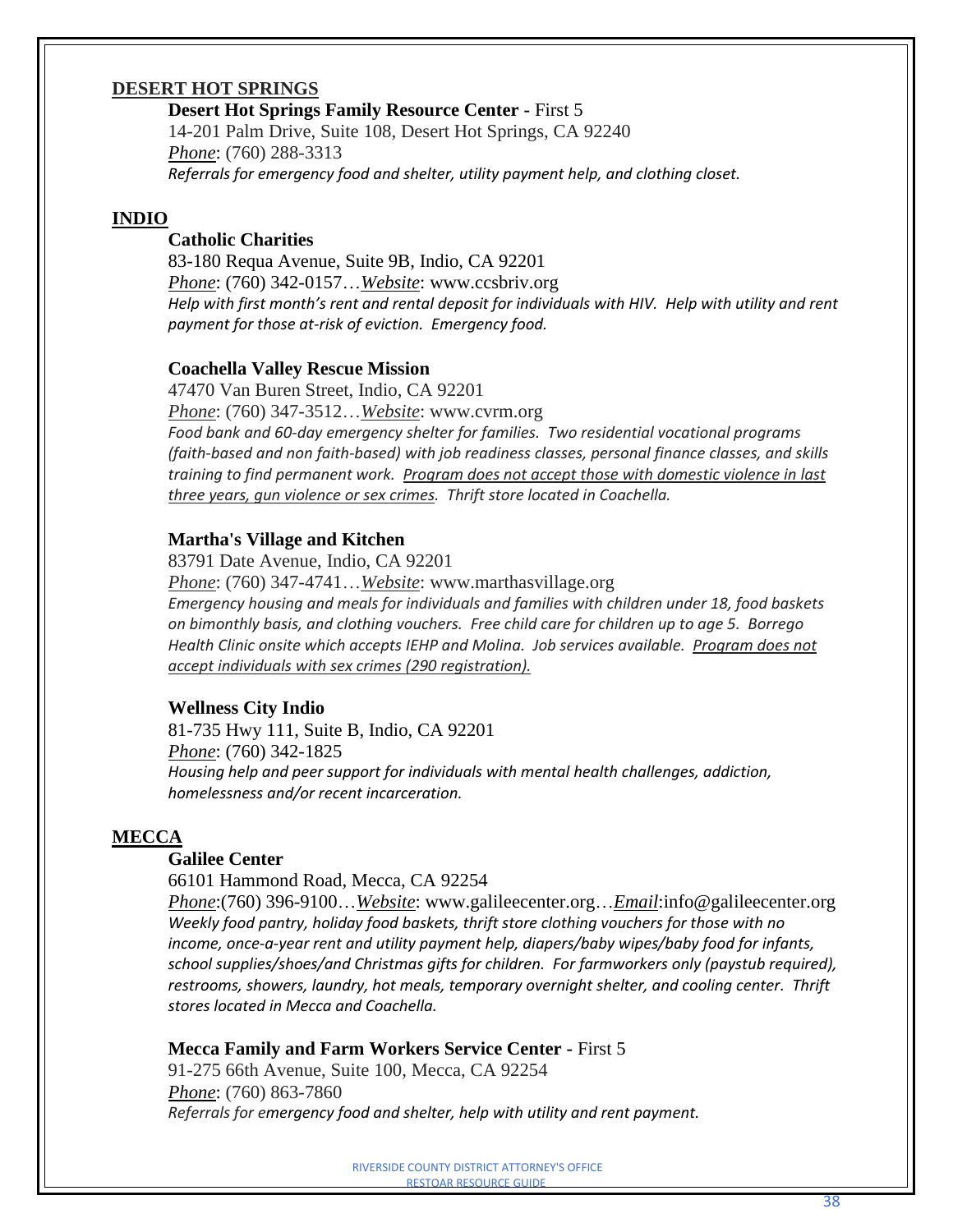# **PALM DESERT**

# **United Way of the Desert**

73710 Fred Waring, Suite 104, Palm Desert, CA 92260 *Phone*: (760) 323-2731 *Emergency help with payment of water bill.*

# **PALM SPRINGS**

#### **Jewish Family Service of the Desert**

490 South Farrell Drive, Suite C208, Palm Springs, CA 92262 *Phone*: (760) 325-4088 …*Website*: www.jfsdesert.org *Help to all residents of Coachella Valley. Case managers to help find resources.*

# **GED, HiSET, and HIGH SCHOOL DIPLOMA CLASSES**

# **MULTIPLE CITIES**

#### **EPIC de Cesar Chavez School**

45701 Monroe Street, Suite M, Indio, CA 92201 *Phone*: (760) 972-4852 *Classes to earn a high school diploma located in Desert Hot Springs, Cathedral City, Indio, and Mecca. Flexible day and evening classes. Call to find nearest location.*

# **DESERT HOT SPRINGS**

# **Desert Hot Springs Come Back Kids**

11711 West Drive, Desert Hot Springs, CA 92240 *Phone*: (877) RCOE-CBK…*Website*: www.CBKtoday.org Free classes to get ready for the HiSET test or to earn a high school diploma. Ages 13 through 24 *accepted at this site. See listings for other CBK sites for ages 25 and older. Program does not accept people with crimes against children.*

# **INDIO**

# **Cal State San Bernardino Reentry Initiative**

45550 Grace Street, Indio, CA 92201 *Phone*: (760) 203-5893 Free classes to get ready for the GED test or to earn a high school diploma. For those on **parole** *only. Referral from parole agent is needed.*

# **Don F. Kenny Regional Learning Center Come Back Kids**

47-336 Oasis Street, Indio, CA 92201 *Phone*: (877) RCOE-CBK…*Website:* www.CBKtoday.org *Free classes to get ready for the HiSET test or to earn a high school diploma. Program does not accept people with crimes against children.*

# **MECCA**

# **Mecca Come Back Kids**

91391 66th Avenue, Mecca, CA 92254 *Phone*: (877) RCOE-CBK…*Website:* www.CBKtoday.org *Free classes to get ready for the HiSET test or to earn a high school diploma. Program does not accept people with crimes against children.*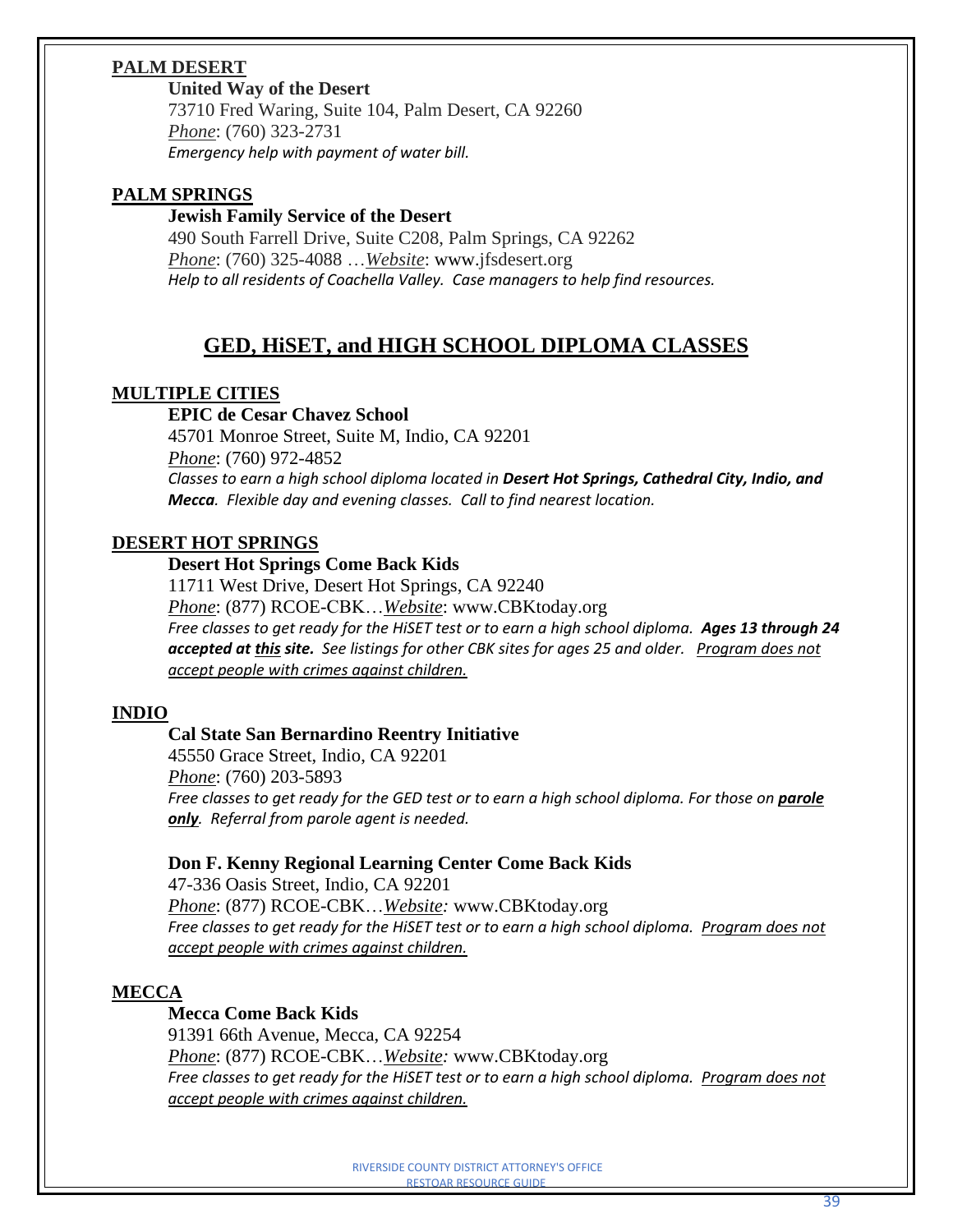#### **Mecca Family and Farm Workers Service Center -** First 5

91-275 66th Avenue, Suite 100, Mecca, CA 92254 *Phone*: (760) 863-7860 *Free classes to earn a high school diploma or get ready for the GED test.*

# **PALM SPRINGS**

#### **Palm Springs Come Back Kids**

1800 East Vista Chino Road, Palm Springs, CA 92262 *Phone*: (877) RCOE-CBK…*Website:* www*.*CBKtoday.org *Free classes to get ready for the HiSET test or to earn a high school diploma. Program does not accept people with crimes against children.*

# **JOB TRAINING and EDUCATION**

#### **ALL CITIES**

#### **GRID Alternatives Inland Empire (GRID IE)**

1660 Chicago Avenue, M21, Riverside, CA 92507

*Phone:* (951) 465-2864…*Website*: www.gridalternatives.org/ie *Free hands-on solar installation experience for trainees to prepare them for jobs in the growing solar industry. No experience or tools needed. Installation projects for trainees are available in cities throughout the county. GRID IE provides state-funded no-cost solar to low-income homeowners in disadvantaged communities and provides a \$200 reward for referrals. Visit website or call for more information.*

#### **COACHELLA**

#### **Center for Employment Training**

49-111 Highway 111, Suite 5, Coachella, CA 92236 *Phone*: [\(760\) 398-8889…](tel:+1-760-398-8889)*Website:* www*.*Cetweb.edu *Programs in Business office administration, Green building construction skills, and HVAC (heating, ventilation and air conditioning) technician/green technology. Financial aid available.* **\*\*\***Please note this is a for-profit program so it may be more costly than other not-for-profit programs.

#### **INDIO**

#### **Cesar Chavez Environmental Corps –** FIELD Institute

45701 Monroe Street, Suite M, Indio, CA 92201 *Phone*: (760) 972-4852 *Hands-on job training for 18 to 24-year-olds interested in a future job as a park ranger.*

### **Coachella Valley Rescue Mission**

47470 Van Buren Street, Indio, CA 92201 *Phone*: (760) 347-3512…*Website*: www.cvrm.org *Two residential vocational programs (faith-based and non faith-based) with job readiness classes, personal finance classes, and skills training to find permanent work. Program does not accept those with domestic violence in past three years, gun violence or sex crimes.*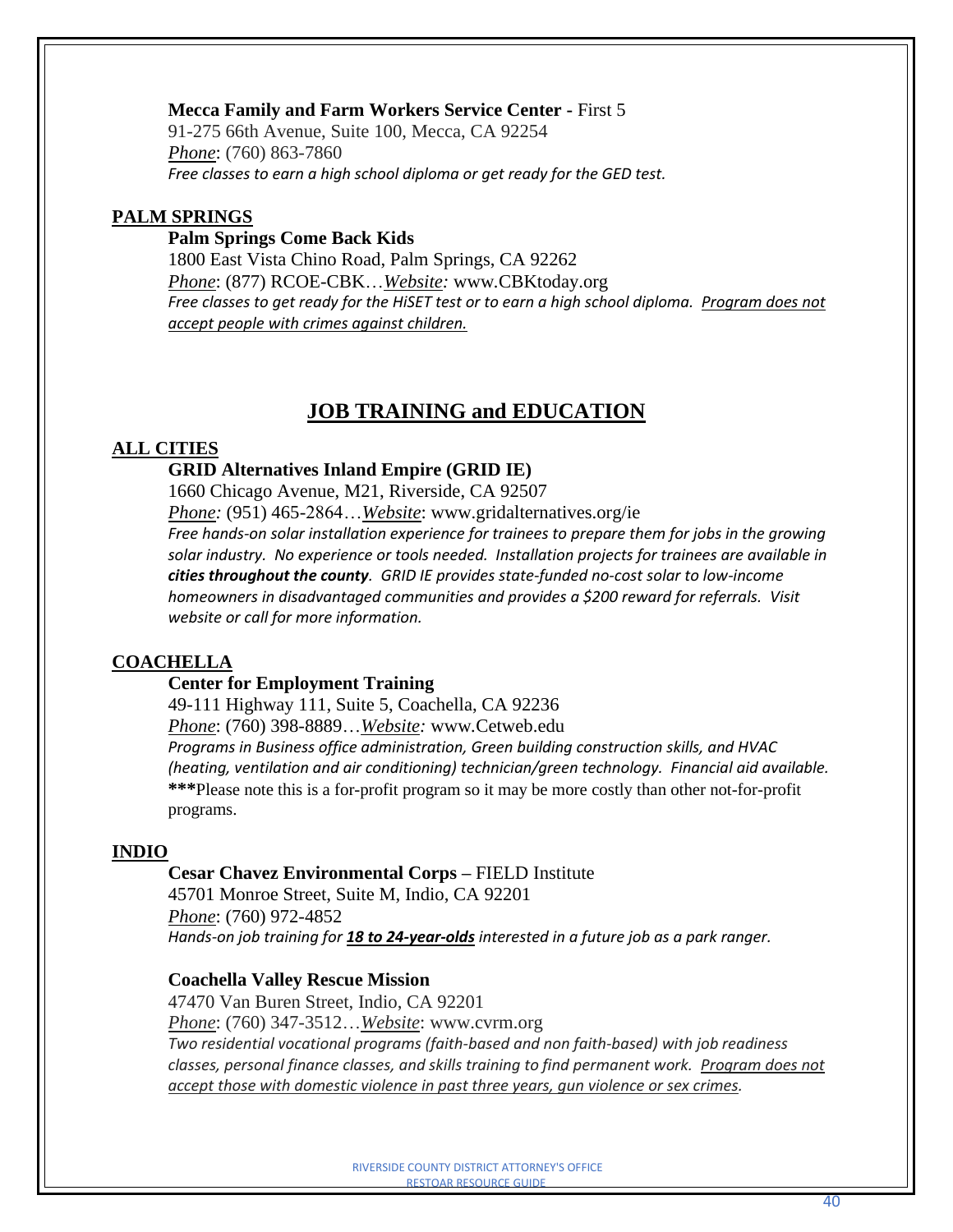#### **Department of Veterans' Services**

44-199B Monroe Street, Indio, CA 92201 *Phone*: (760) 863-8266…*Website:* www*.*[veteranservices.co.riverside.ca.us](http://veteranservices.co.riverside.ca.us/) *Funding for vocational training and education for veterans only.*

#### **Martha's Village and Kitchen**

83791 Date Avenue, Indio, CA 92201

*Phone*: (760) 347-4741…*Website*: www.marthasvillage.org *Free job readiness program for applications, resumes, and interviews. Bus passes for interviews and gift cards for interview clothes. Free culinary program to receive food handler's certification and prepare for jobs in restaurant kitchens. Gain retail experience volunteering in thrift store. Computer programs class (Word, Excel and PowerPoint), and banking/budgeting classes. Employment coordinator to help with finding a job. Transitional housing and food. Borrego Health Clinic onsite which accepts IEHP and Molina. Free child care for children up to age 5. Program does not accept people with sex crimes (290 registration).*

# **RI International Peer Employment Training**

81-735 Hwy 111, Suite B, Indio, CA 92201 *Phone*: (760) 342-1825 *Website*: www.riinternational.com/consulting/training/certified-peer-support-specialisttraining

*Free career training for people who have overcome mental health challenges, addiction, homelessness and/or incarceration in order to become a peer support specialist to help others with similar challenges.*

**School of Career Education** (operated by Riverside Office of Education) Don F. Kenny Regional Learning Center, 47-336 Oasis Street, Indio, CA 92201 *Phone*: [\(760\)863-3333…](tel:+17608633333)*Website*: www.riversidesce.org *Career training to become phlebotomist, medical clinical administrative professional, and administrative office professional. Financial aid available. Visit website for more information.*

# **PALM DESERT**

#### **California State San Bernardino, Palm Desert Campus**

37500 Cook Street, Palm Desert, CA 92211

*Phone*: 760-341-2883…*Website*: www.pdc.csusb.edu

*Certificate and degree programs. Certificate programs include Computer technician, Game design and development, Web design, Graphic design, Professional interpreter, Interior design, CNC machinist, Commercial driving, Electrical technician, HVAC-R (heating, ventilation, air conditioning, refrigeration) technician, Electrician, Robotics technician, Welder technician, Personal trainer, Catering professional, Corporate event planning, Floral design, Restaurant management, Travel agent, and more. Some classes available online. Scholarships and financial aid available. Visit website for more information.* 

#### **College of the Desert**

43-500 Monterey Avenue, Palm Desert, CA 92260

*Phone*: (760) 346-8041…*Website*: www.collegeofthedesert.edu

*Certificate and degree programs in many careers including Turfgrass management, Residential solar installation, Air conditioning and refrigeration, Automotives, Construction management, Culinary arts, Digital design, Green HVAC (heating, ventilation and air conditioning), Graphic design and marketing, Landscape and irrigation technician, Hospitality management, Personal*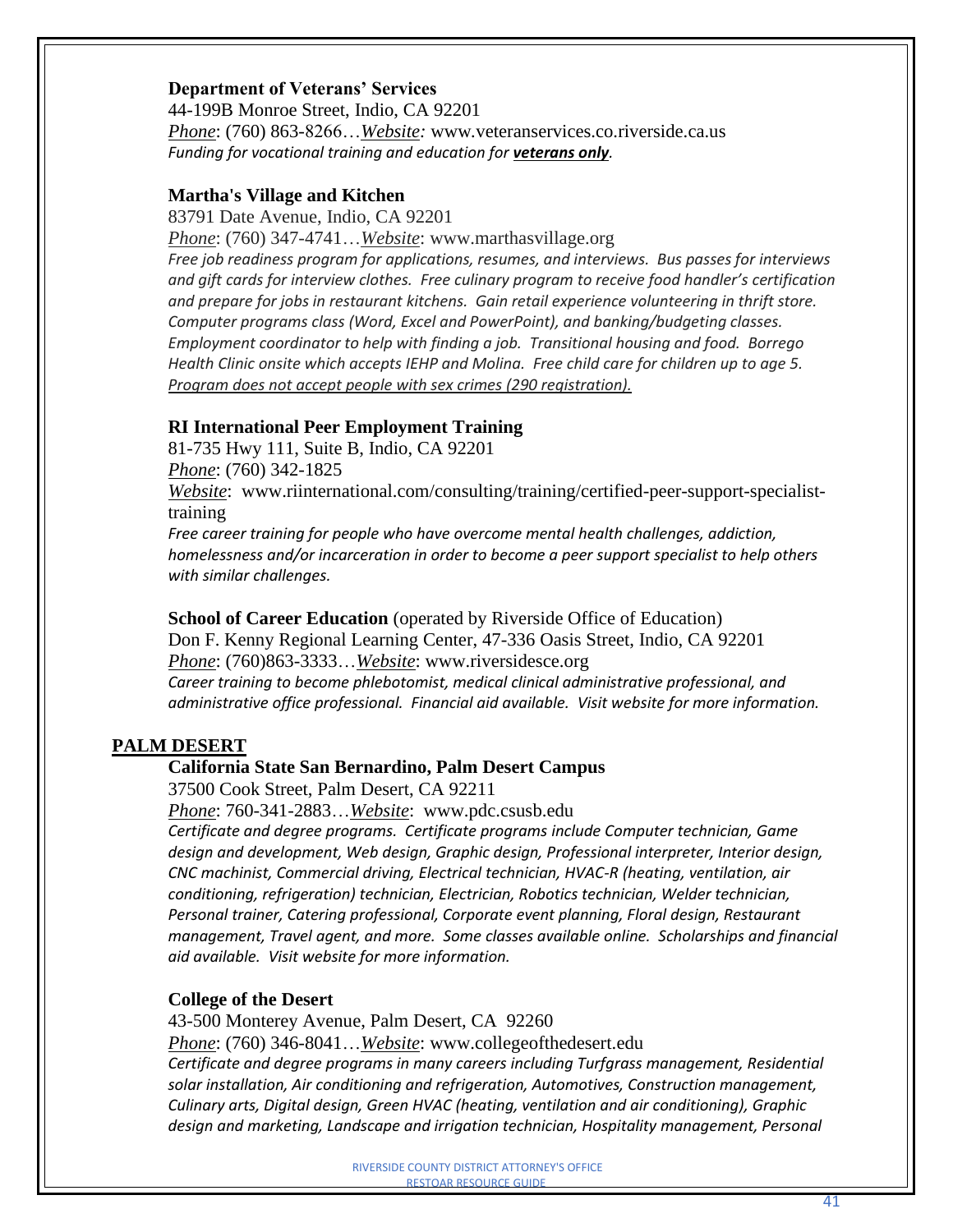*trainer, Photography and more. Financial aid and scholarships available. Visit website for more information.*

# **University of California Riverside, Palm Desert Center**

[75080 Frank Sinatra Drive, Palm Desert, CA 92211](https://www.google.com/maps/place/UC+Riverside-Palm+Desert/@33.777685,-116.353197,15z/data=!4m5!3m4!1s0x80dafc59166a7883:0xfb1bd0474b84fece!8m2!3d33.7733078!4d-116.3542281?hl=en) 

*Phone*: (760) 834-0800…*Website*: www.palmdesert**.**ucr.edu *Certificate programs including Social media and marketing, Event planning, Turfgrass management, Electronics technician, Computer technician, Interior design and more. Some classes available online. Scholarships and financial aid available. Visit website for more information.*

# **JOB SEARCH ASSISTANCE**

#### **ALL CITIES**

**County of Riverside Human Resources Temporary Assignment Program (TAP)** 3450 14th Street, 2nd Floor, Riverside, CA 92501

*Phone*: (951) 955-1112…*Website*: www.rc-hr.com

*TAP hires employees for temporary paid work assignments at more than 40 county departments and agencies throughout Riverside County. TAP assignments vary in length and can last up to six months. Workdays and hours also vary by assignment. TAP recruiters will communicate the details of each assignment to candidates. Employees are expected to complete the entire length of the assignment. Upon successful completion of an assignment, TAP employees may be eligible for reassignment, but there is no guarantee of continued work.*

#### **Department of Rehabilitation**

73-720 Fred Waring Drive, Suite 102, Palm Desert, CA 92260 *Phone*: (760) 674-0262 *Help with job search for people with disabilities only.*

# **DESERT HOT SPRINGS**

#### **Desert Hot Springs Family Resource Center -** First 5

14-201 Palm Drive, Suite 108, Desert Hot Springs, CA 92240 *Phone*: (760) 288-3313 *Job listings and use of computer for job searches and resume writing.*

#### **INDIO**

# **Cal State San Bernardino Reentry Initiative**

45550 Grace Street, Indio, CA 92201 *Phone*: (760) 203-5893 *Job readiness class, career counseling, and use of computer for job searches for those on parole only. Referral from parole agent is needed.*

# **Martha's Village and Kitchen**

83791 Date Avenue, Indio, CA 92201 *Phone*: (760) 347-4741…*Website*: www.marthasvillage.org *Free job readiness program for applications, resumes, and interviews. Bus passes for interviews, and gift cards for interview clothes. Employment coordinator to help with finding a job. Free child care for children up to age 5. Transitional housing and food. Borrego Health Clinic onsite which accepts IEHP and Molina. Program does not accept individuals with sex crimes (290 registration).*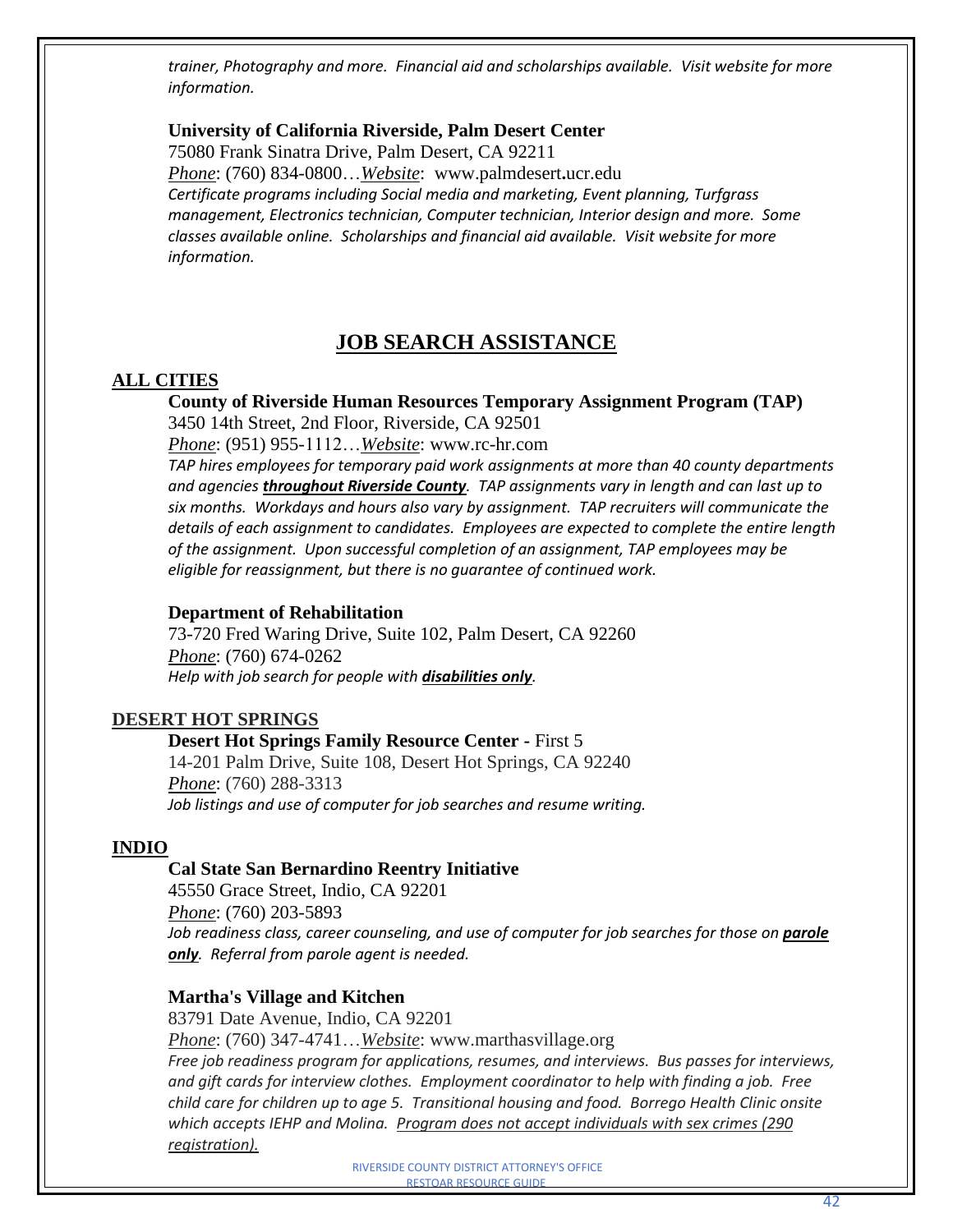#### **Riverside County Workforce Development Center**

44-199 [Monroe](http://maps.google.com/maps?f=q&source=s_q&hl=en&geocode=&q=44-199+Monroe+Street,Indio,+CA+92201+&aq=&sll=33.764534,-116.972477&sspn=0.006288,0.018572&ie=UTF8&hq=&hnear=Monroe+St,+Indio,+California+92201&t=h&z=13) Street, Suite B, Indio, CA 92201 *Phone*: (760) 863-2500…*Website*: www.rivcoworkforce.com/JobSeeker.aspx *Career counseling, job training, computer use and help with job searches, resume writing and interview preparation.*

#### **Wellness City Indio**

81-735 Hwy 111, Suite B, Indio, CA 92201 *Phone*: (760) 342-1825 *Job search help and peer support for individuals with mental health challenges, addiction, homelessness and/or recent incarceration.*

#### **MECCA**

#### **Mecca Family and Farm Workers Service Center -** First 5

91-275 66th Avenue, Suite 100, Mecca, CA 92254 *Phone*: (760) 863-7860 *Job listings and use of computers for job searches and resume writing.*

# **MENTAL HEALTH SERVICES**

#### **COACHELLA**

#### **Riverside Latino Commission Counseling Center**

1612 First Street, Coachella, CA 92236 *Phone*: (760) 398-9000 *Medi-Cal (IEHP) accepted. If no insurance, cost based on ability to pay. Spanish and Englishspeaking counselors.*

#### **INDIO**

#### **Indio Family Care Center - Whole Person Care**

47-923 Oasis Street, Indio, CA 92201 | *Phone*: (760) 863-7191 *Mental health assessment and referrals. Medi-Cal accepted.*

**Indio Mental Health Clinic -** County Behavioral Health 47-825 Oasis Street, Indio, CA 92201 *Phone*: (800) 706-7500 CARES Line for Referral *Mental health services. Accepts only Medi-Cal.*

#### **Wellness City Indio**

81-735 Hwy 111, Suite B, Indio, CA 92201 *Phone*: (760) 342-1825 *Free peer counseling and support for individuals with mental health challenges, addiction, homelessness and/or recent incarceration.*

#### **MECCA**

**Mecca Satellite Office - County Behavioral Health** *Phone*: (800) 706-7500 CARES Line for Referral *Mental health services. Accepts only Medi-Cal.*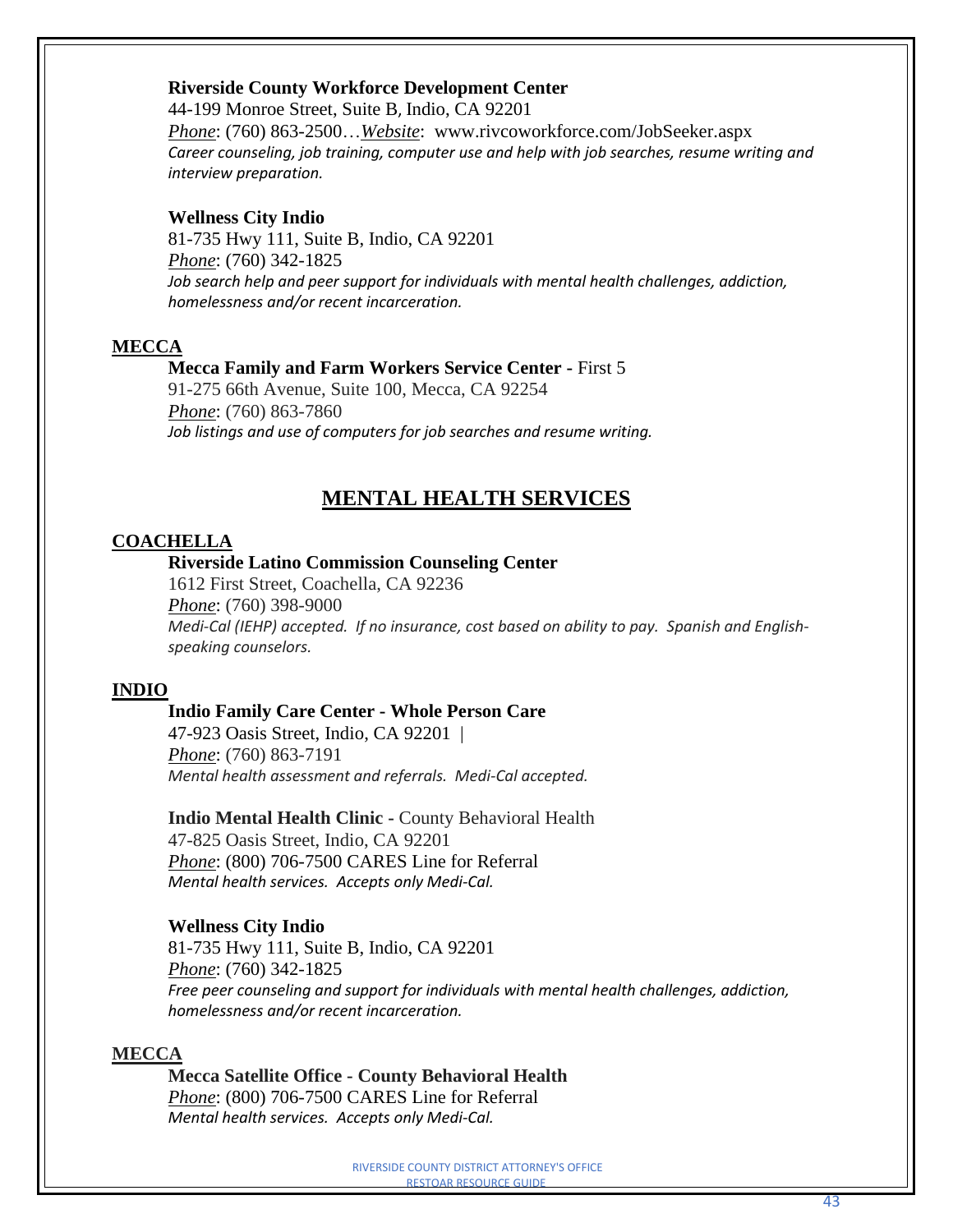# **PALM SPRINGS**

**Palm Springs Family Care Center - Whole Person Care**

1515 North Sunrise Way, Palm Springs, CA 92262 *Phone*: (760) 863-7191 *Mental health assessment and referrals. Medi-Cal accepted.*

# **PARENTING CLASSES**

#### **MULTIPLE DESERT CITIES**

# **Riverside Latino Commission Counseling Center**

*Phone:*(760) 398-9000…*Website:* www.latinocommission.com *Free 14-week "Strengthening Families Program" for parents with children ages 6 - 11. Offered in different cities throughout the Coachella Valley. Call for current locations. Spanish and English.*

#### **DESERT HOT SPRINGS**

#### **Desert Hot Springs Family Resource Center -** First 5

14-201 Palm Drive, Suite 108, Desert Hot Springs, CA 92240 *Phone*: (760) 288-3313 *Free Triple P parenting classes.*

#### **INDIO**

#### **Cal State San Bernardino Reentry Initiative**

45550 Grace Street, Indio, CA 92201 *Phone*: (760) 203-5893 *Free parenting classes for those on parole only. Referral of parole agent is needed.* 

#### **MECCA**

#### **Mecca Family and Farm Workers Service Center -** First 5

91-275 66th Avenue, Suite 100, Mecca, CA 92254 *Phone:*(760) 863-7860 *Free Triple P parenting classes.*

# **PUBLIC SERVICES**

# **CATHEDRAL CITY**

#### **Department of Public Social Services**

68-625 Perez Road, Suite 4 & 5, Cathedral City, CA 92234 *Help with Medi-Cal, CalFresh, GAIN, and CalWORKs enrollment.* 

#### **COACHELLA**

# **Department of Public Social Services**

1283 6th Street, Coachella, CA 92236 *Help with Medi-Cal, CalFresh, GAIN, and CalWORKs enrollment.* 

#### **DESERT HOT SPRINGS**

#### **Department of Public Social Services**

65753 Pierson Boulevard, Desert Hot Springs, CA 92240 *Help with Medi-Cal, CalFresh, GAIN, and CalWORKs enrollment.*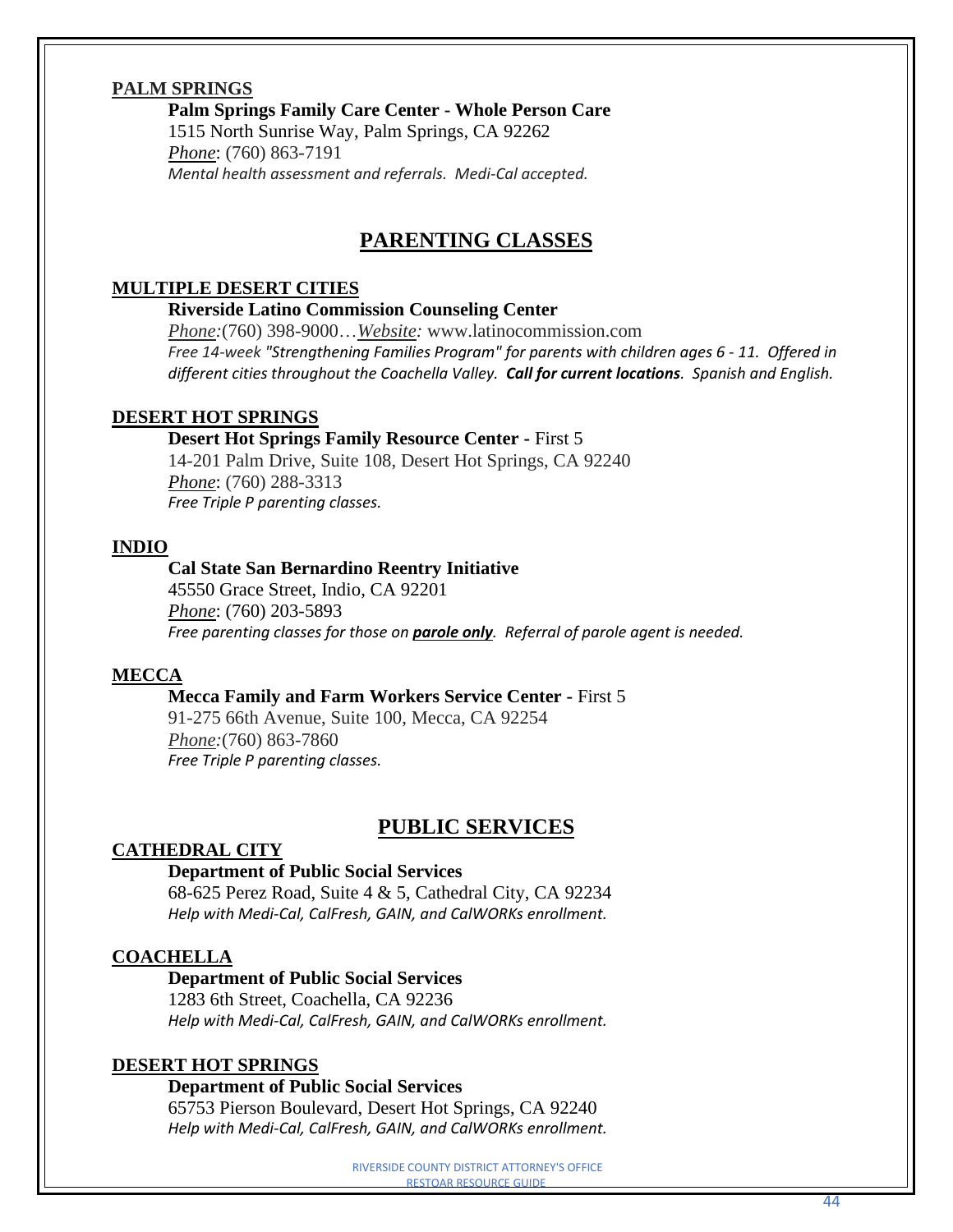#### **Desert Hot Springs Family Resource Center -** First 5

14-201 Palm Drive, Suite 108, Desert Hot Springs, CA 92240 *Phone*: (760) 288-3313 *Help with CalFresh, SNAP and Medi-Cal enrollment.*

#### **INDIO**

# **Catholic Charities**

83-180 Requa Avenue, Suite 9B, Indio, CA 92201 *Phone*: (760) 342-0157…*Website*: www.ccsbriv.org *Help with CalFresh and Medi-Cal enrollment.*

#### **Department of Public Social Services**

44-199 Monroe Street, Indio, CA 92201 *Help with Medi-Cal, CalFresh, GAIN, and CalWORKs enrollment.* 

#### **Indio Family Care Center - Whole Person Care**

47-923 Oasis Street, Indio, CA 92201 | *Phone*: (760) 863-7191 *Help with CalFresh, SNAP and Medi-Cal enrollment.*

#### **MECCA**

#### **Mecca Family and Farm Workers Service Center -** First 5

91-275 66th Avenue, Suite 100, Mecca, CA 92254 *Phone*: (760) 863-7860 *Help with CalFresh, SNAP and Medi-Cal enrollment. Child support services and HIV testing.*

#### **PALM SPRINGS**

#### **Palm Springs Family Care Center - Whole Person Care**

1515 North Sunrise Way, Palm Springs, CA 92262 *Phone*: (760) 863-7191 *Help with CalFresh, SNAP and Medi-Cal enrollment.*

# **HELPFUL CLASSES and RESOURCES**

#### **ALL CITIES**

#### **Community Action Partnership – Desert Hot Springs and Mecca** *Phone*: (800) 511-1110

- *Savings for Success Online Class - increase financial knowledge to attend college/vocational school, start a business or buy a home.*
- *Tech for Success Online Class - financial literacy and community resource education.*
- *Free tax preparation.*

#### **GRID Alternatives Inland Empire (GRID IE)**

1660 Chicago Avenue, M21, Riverside, CA 92507

*Phone:* (951) 465-2864…*Website*: www.gridalternatives.org/ie *Provides state-funded no-cost solar to low-income homeowners in disadvantaged communities throughout the county. \$200 reward for referrals. Visit website or call for more information.*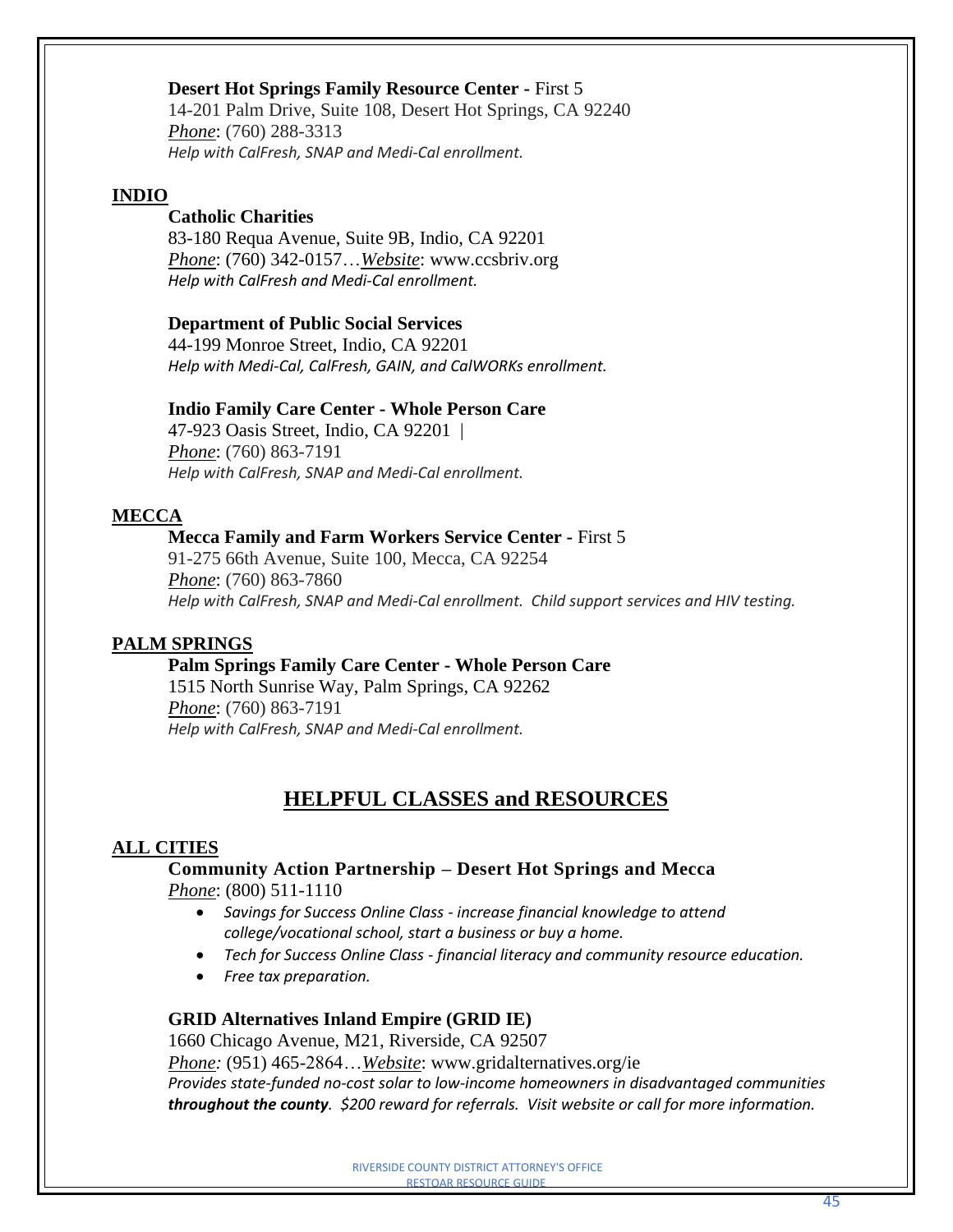# **DESERT HOT SPRINGS**

**Desert Hot Springs Family Resource Center -** First 5

14-201 Palm Drive, Suite 108, Desert Hot Springs, CA 92240 *Phone*: (760) 288-3313 *Free English as Second Language (ESL) Classes.*

#### **INDIO**

#### **Cal State San Bernardino Reentry Initiative**

45550 Grace Street, Indio, CA 92201 *Phone*: (760) 203-5893 *Free Life Skills classes, Domestic Violence classes, and Money Management classes for those on parole only. Referral of parole agent is needed.* 

#### **Catholic Charities**

83-180 Requa Avenue, Suite 9B, Indio, CA 92201 *Phone*: (760) 342-0157…*Website*: www.ccsbriv.org *Citizenship and immigration help, and Family Tragedy Assistance Fund. Free birth certificate replacement and low-cost Cal ID replacement. Bus passes for job search and medical appointments.*

# **FIELD (Farmworkers Institute of Education & Leadership Development) Indio Learning Center**

45-701 Monroe Street, Suite M, Indio, CA 92201 *Phone*: (760) 972-4852 *Free English as Second Language (ESL) Classes.*

#### **Martha's Village and Kitchen**

83791 Date Avenue, Indio, CA 92201 *Phone*: (760) 347-4741…*Website*: www.marthasvillage.org *Free Computer programs class (Word, Excel and PowerPoint), and Banking/budgeting classes. Free tax preparation. Free child care for children up to age 5. Program does not accept individuals with sex crimes (290 registration).*

#### **MECCA**

#### **Mecca Family and Farm Workers Service Center -** First 5

91-275 66th Avenue, Suite 100, Mecca, CA 92254 *Phone*: (760) 863-7860 *Free Citizenship Classes and English as Second Language (ESL) Classes* 

# **RESOURCE REFERRAL SERVICES**

#### **ALL DESERT CITIES**

# **2-1-1 Riverside - Resource Referral Hotline**

*Phone*: Dial 211 or (800) 464-1123…*Website:*[www.connectriverside.org](http://www.connectriverside.org/) *Call or search online to find additional resources and help.*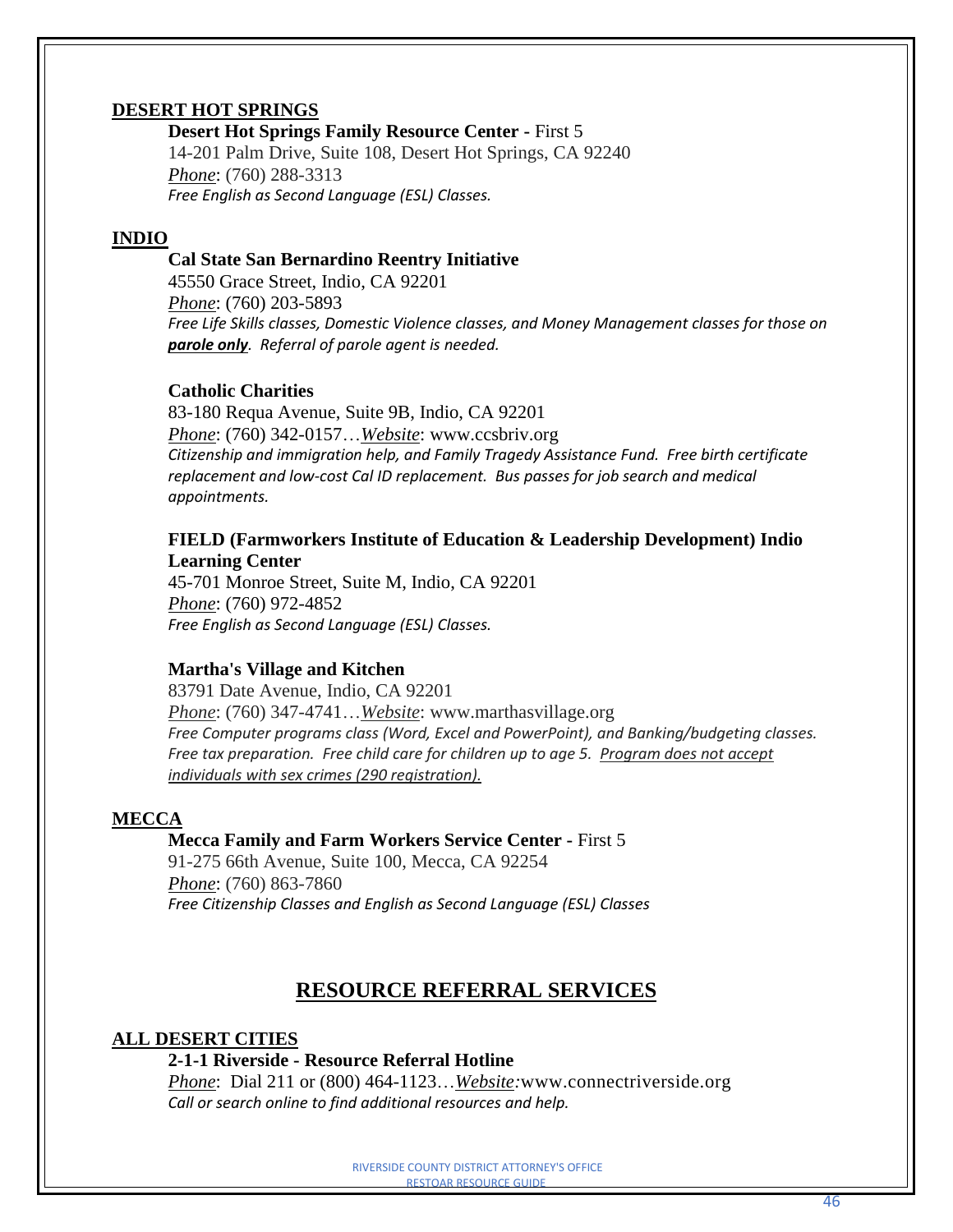# **Coachella Valley Resource Referral**

*Website*: www.CVHIP.com *Search online to find resources in your area including food, housing, transportation, clinics, job training and more.*

# **Catholic Charities**

83-180 Requa Avenue, Suite 9B, Indio, CA 92201 *Phone*: (760) 342-0157…*Website*: www.ccsbriv.org *Offers emotional support and help finding resources.* 

#### **Jewish Family Service of the Desert**

490 South Farrell Drive, Suite C208, Palm Springs, CA 92262 *Phone*: (760) 325-4088 …*Website*: www.jfsdesert.org *Help to all residents of Coachella Valley. Case managers to help find resources.*

# **BLYTHE RESOURCES**

**Resources Categories**: Counseling, Drug and/or Alcohol Programs, Emergency and Transitional Services (Help with Housing, Rent, Utilities, Clothing and Food, Job Training and Education, Job Search Help, Mental Health Services, Public Services, Helpful Classes and Resources, and Resource Referral Services.

# **COUNSELING**

#### **Wellness City Blythe**

1297 West Hobsonway, Blythe, CA 92225 (within the Mental Health Clinic) *Phone*: (760) 550-5405 *Free peer counseling and support for mental health challenges, addiction, homelessness and/or recent incarceration.*

# **DRUG and/or ALCOHOL PROGRAMS**

# **Alcoholics Anonymous**

*Website:* [www.aainthedesert.org/meetings/](http://www.aainthedesert.org/meetings/) *To find a meeting in your area, visit website and search by your city.*

**Blythe Substance Abuse Prevention and Treatment –** County Behavioral Health

1297 West Hobsonway, Blythe, CA 92225 Phone: (760) 921-5000 *Medi-Cal accepted. If no insurance, cost based on ability to pay. Bilingual services.*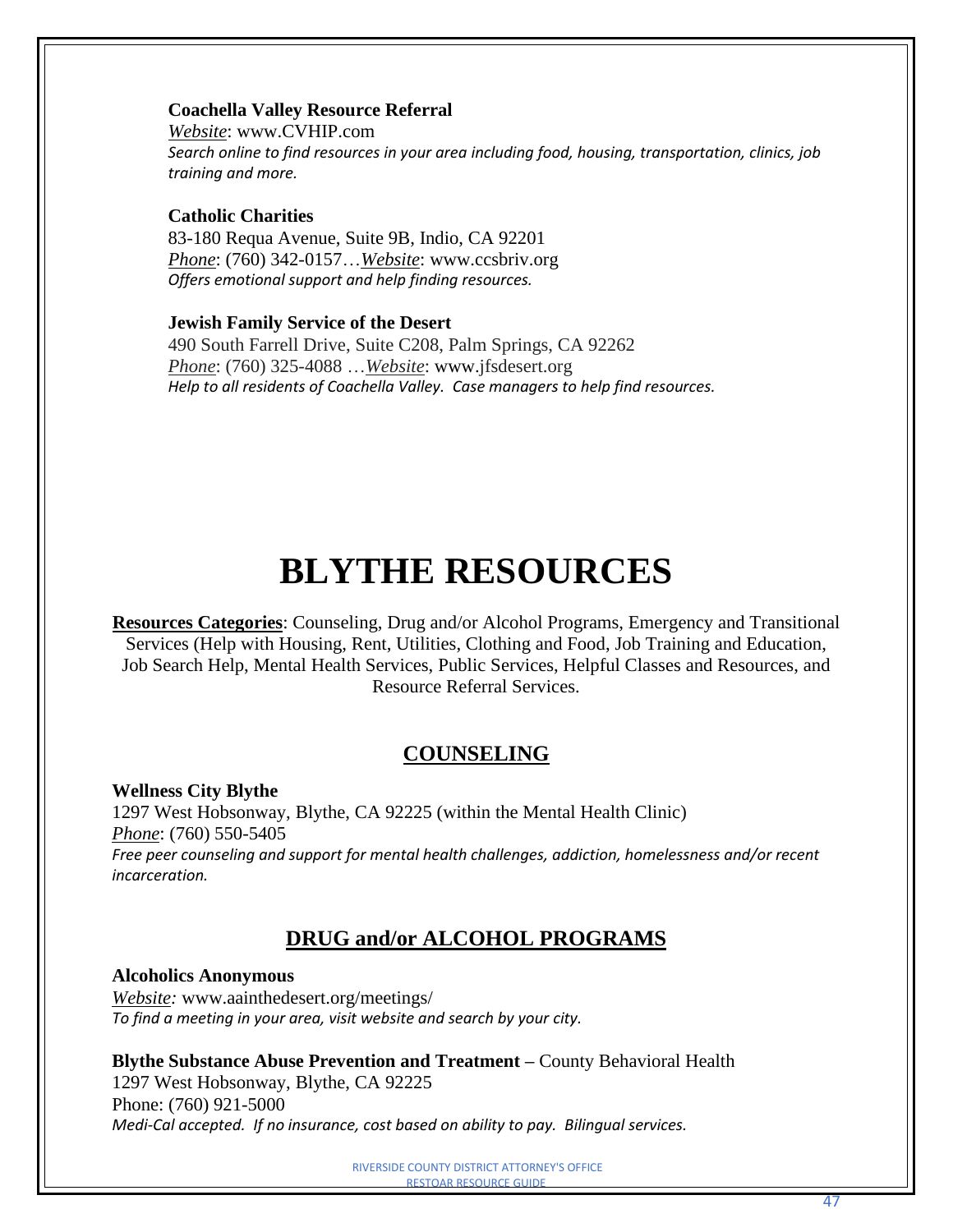#### **Metcalf Recovery Ranch**

[9826 18th Ave, Blythe, CA 92225](https://www.bing.com/local?lid=YN96x1340871&id=YN96x1340871&q=Metcalf+Recovery+Ranch&name=Metcalf+Recovery+Ranch&cp=33.57445526123047%7e-114.58428192138672&ppois=33.57445526123047_-114.58428192138672_Metcalf+Recovery+Ranch&FORM=SNAPST) *Phone*: (800) 499-3008 SU CARES Line for Referral *Residential program for men only. Medi-Cal accepted. If no insurance, cost based on ability to pay.*

#### **Narcotics Anonymous**

*Website*: www.cirna.org/na-meetings-in-lower-desert-area/ *To find a meeting in your area, visit website and search by city.*

# **EMERGENCY and TRANSITIONAL SERVICES**

*(Help with Food, Clothing, Housing, Rent, and Utilities)*

#### **Community Action Partnership**

County Administration Center, 260 N. Broadway, Blythe, CA 92225 *Phone*: (800) 511-1110 *Emergency help with payment of utility bill.*

#### **Wellness City Blythe**

1297 West Hobsonway, Blythe, CA 92225 (within the Mental Health Clinic) *Phone*: (760) 550-5405 *Housing help and peer support for people with mental health challenges, addiction, homelessness and/or recent incarceration.*

# **JOB TRAINING and EDUCATION**

#### **GRID Alternatives Inland Empire (GRID IE)**

1660 Chicago Avenue, M21, Riverside, CA 92507

*Phone:* (951) 465-2864…*Website*: www.gridalternatives.org/ie

*Free hands-on solar installation experience for trainees to help prepare them for jobs in the growing solar industry. No experience or tools needed. Installation projects for trainees are available in cities throughout the county. GRID IE provides state-funded no-cost solar to low-income homeowners in disadvantaged communities and provides a \$200 reward for referrals. Visit website or call for more information.*

# **JOB SEARCH ASSISTANCE**

**County of Riverside Human Resources Temporary Assignment Program (TAP)**

3450 14th Street, 2nd Floor, Riverside, CA 92501

*Phone*: (951) 955-1112…*Website*: www.rc-hr.com

*TAP hires employees for temporary paid work assignments at more than 40 county departments and agencies throughout Riverside County. TAP assignments vary in length and can last up to six months. Work days and hours also vary by assignment. TAP recruiters will communicate the details of each assignment to candidates. Employees are expected to complete the entire length of the assignment. Upon successful completion of an assignment, TAP employees may be eligible for reassignment, but there is no guarantee of continued work.*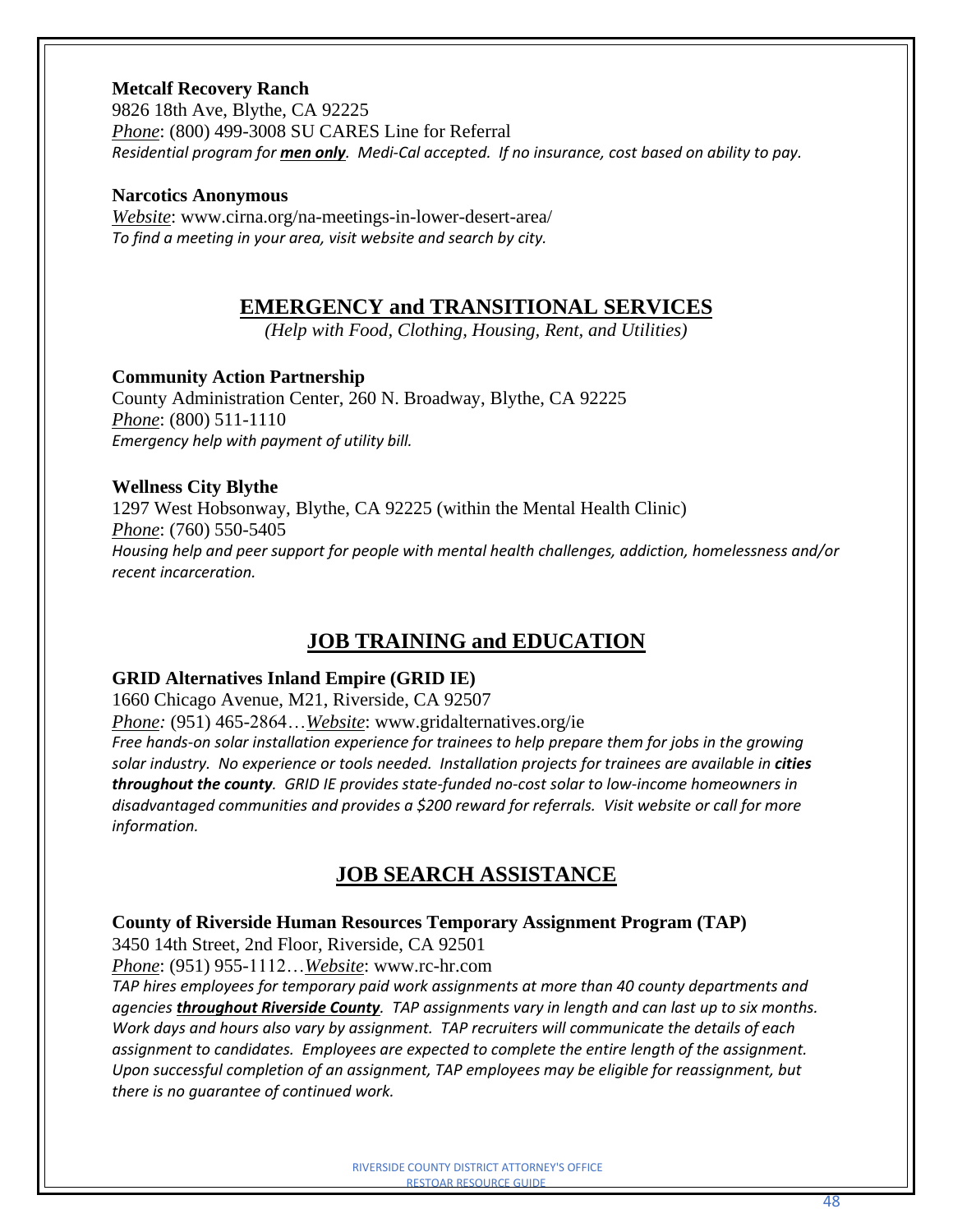# **Riverside County Workforce Development Board**

1 [College](https://www.google.com/maps/place/1+College+Dr,+Blythe,+CA+92225/@33.6617913,-114.6546536,824m/data=!3m1!1e3!4m7!1m4!3m3!1s0x80d13dba8c57e11f:0x95b27f6ca13eb9e8!2s1+College+Dr,+Blythe,+CA+92225!3b1!3m1!1s0x80d13dba8c57e11f:0x95b27f6ca13eb9e8?hl=en) Drive, PE Building, Blythe, CA 92225 *Phone*: (760) 640-3144…*Website*: www.rivcoworkforce.com/JobSeeker.aspx *Career counseling, job training, computer use for job search, and resume/interview/job search help.*

# **Wellness City Blythe**

1297 West Hobsonway, Blythe, CA 92225 (within the Mental Health Clinic) *Phone*: (760) 550-5405 *Job search help and peer support for people with mental health challenges, addiction, homelessness and/or recent incarceration.*

# **MENTAL HEALTH SERVICES**

# **Blythe Mental Health Clinic**

1297 West Hobsonway, Blythe, CA 92225 *Phone*: (800) 706-7500 CARES Line *Mental health services. Accepts only Medi-Cal.*

# **Wellness City Blythe**

1297 West Hobsonway, Blythe, CA 92225 (within the Mental Health Clinic) *Phone*: (760) 550-5405 *Free peer counseling and support for people with mental health challenges, addiction, homelessness and/or recent incarceration.*

# **PUBLIC SERVICES**

# **Department of Public Social Services**

1225 Hobson Way, Blythe, CA 92225 *Help with Medi-Cal, CalFresh, GAIN, and CalWORKs enrollment.* 

# **HELPFUL CLASSES and RESOURCES**

# **GRID Alternatives Inland Empire (GRID IE)**

1660 Chicago Avenue, M21, Riverside, CA 92507 *Phone:* (951) 465-2864…*Website*: www.gridalternatives.org/ie *Provides state-funded no-cost solar to low-income homeowners in disadvantaged communities throughout the county. \$200 reward for referrals. Visit website or call for more information.*

# **Community Action Partnership**

County Administration Center, 260 N. Broadway, Blythe, CA 92225 *Phone*: (800) 511-1110

- *Savings for Success Online Class - increase financial knowledge to attend college/vocational school, start a business or buy a home.*
- *Tech for Success Online Class - financial literacy and community resource education.*
- *Free tax preparation.*